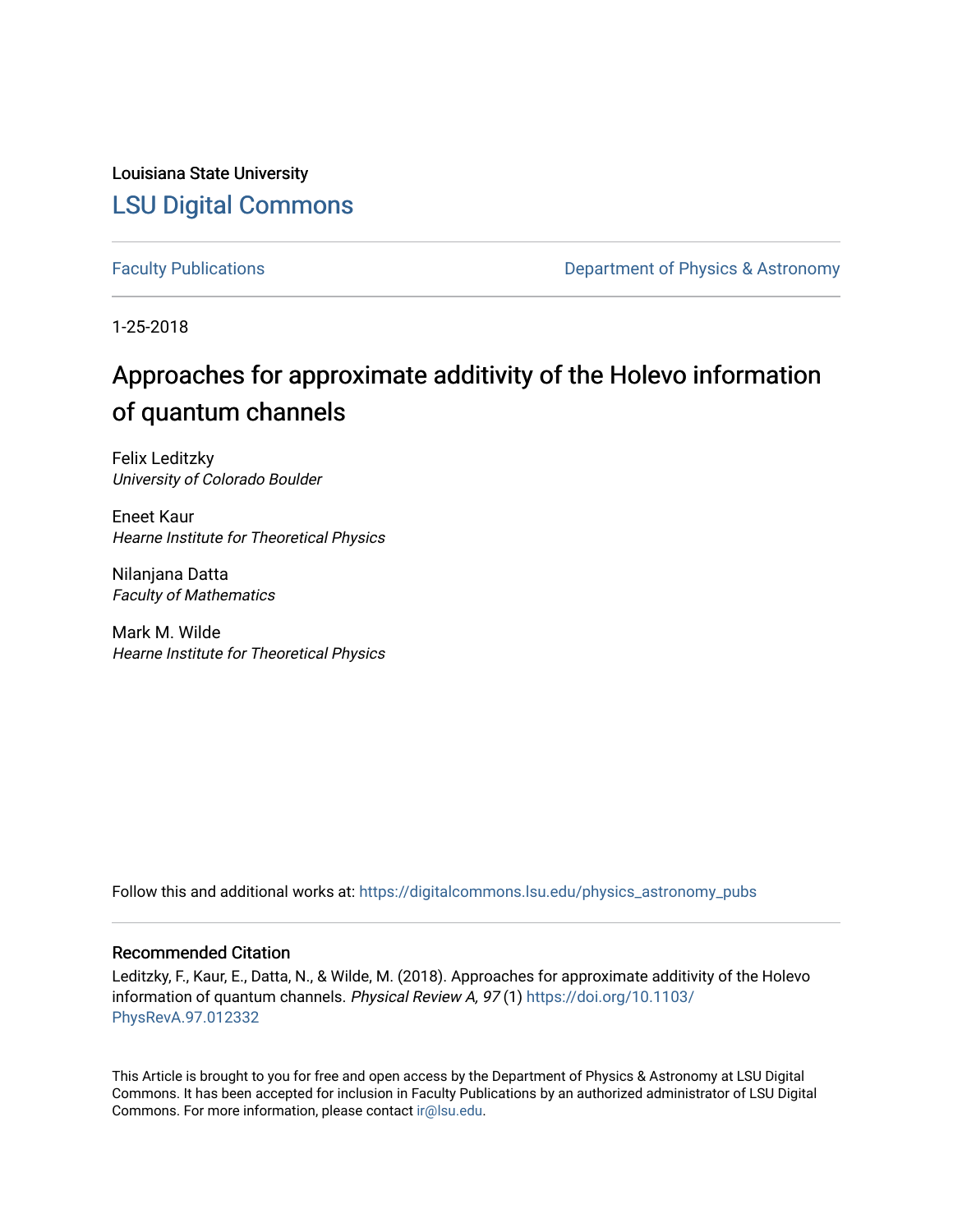

# CHORUS

This is the accepted manuscript made available via CHORUS. The article has been published as:

# Approaches for approximate additivity of the Holevo information of quantum channels Felix Leditzky, Eneet Kaur, Nilanjana Datta, and Mark M. Wilde Phys. Rev. A **97**, 012332 — Published 25 January 2018 DOI: [10.1103/PhysRevA.97.012332](http://dx.doi.org/10.1103/PhysRevA.97.012332)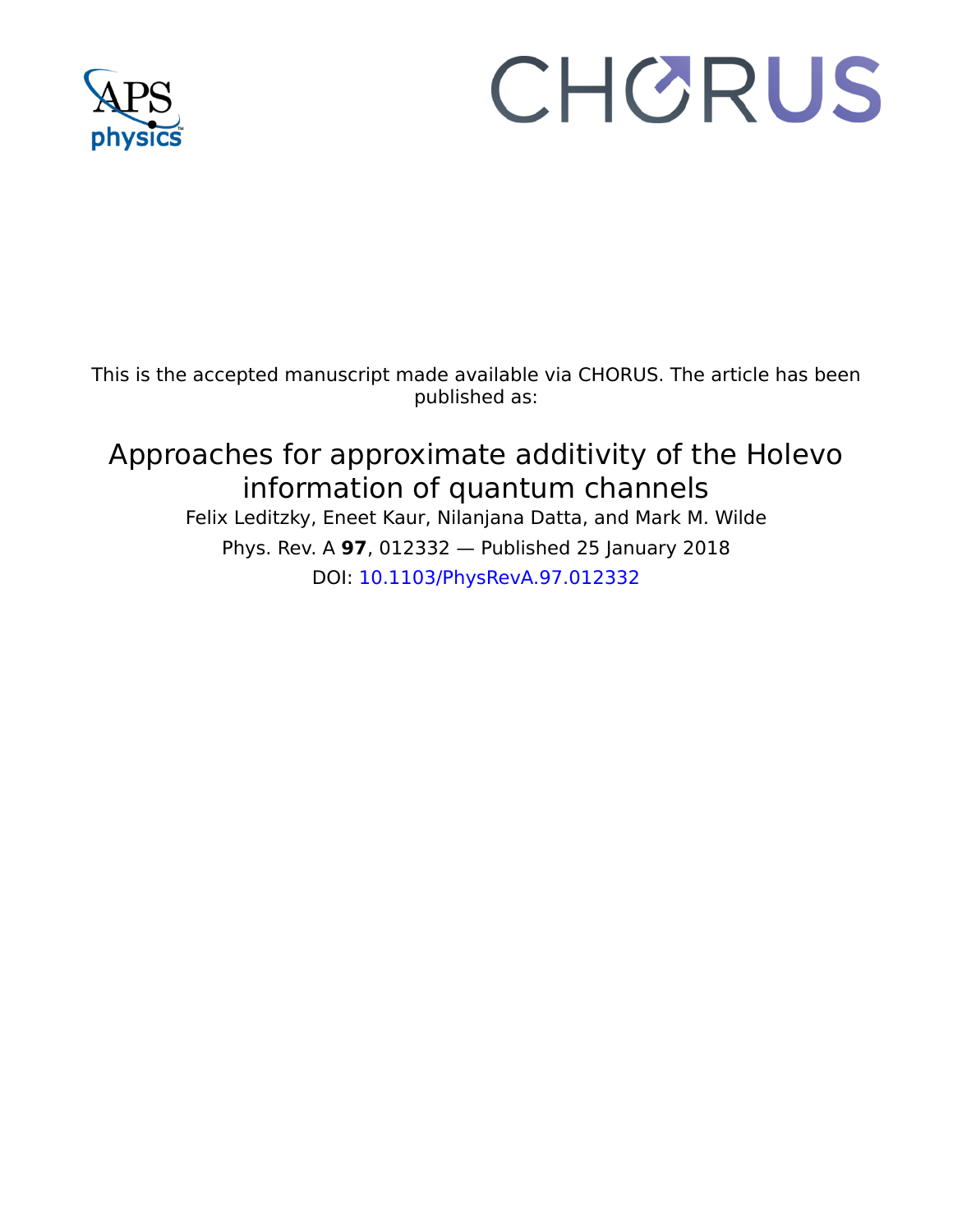## Approaches for approximate additivity of the Holevo information of quantum channels

Felix Leditzky,<sup>1, 2, \*</sup> Eneet Kaur,<sup>3,[†](#page-2-1)</sup> Nilanjana Datta,<sup>4,[‡](#page-2-2)</sup> and Mark M. Wilde<sup>3, 5, [§](#page-2-3)</sup>

<sup>1</sup> JILA, University of Colorado/NIST, Boulder, Colorado 80309, USA

<sup>2</sup>Center for Theory of Quantum Matter, University of Colorado, Boulder, Colorado 80309, USA

<sup>3</sup>Hearne Institute for Theoretical Physics, Department of Physics and Astronomy, Baton Rouge, Louisiana 70803, USA

<sup>4</sup>Department of Applied Math and Theoretical Physics,

Centre for Mathematical Sciences, University of Cambridge, Cambridge CB3 0WA, UK

<sup>5</sup>Center for Computation and Technology, Louisiana State University, Baton Rouge, Louisiana 70803, USA

We study quantum channels that are close to another channel with weakly additive Holevo information, and we derive upper bounds on their classical capacity. Examples of channels with weakly additive Holevo information are entanglement-breaking channels, unital qubit channels, and Hadamard channels. Related to the method of approximate degradability, we define approximation parameters for each class above, which measure how close an arbitrary channel is to satisfying the respective property. This gives us upper bounds on the classical capacity in terms of functions of the approximation parameters, as well as an outer bound on the dynamic capacity region of a quantum channel. Since these parameters are defined in terms of the diamond distance, the upper bounds can be computed efficiently using semidefinite programming (SDP). We exhibit the usefulness of our method with two example channels: a convex mixture of amplitude damping and depolarizing noise, and a composition of amplitude damping and dephasing noise. For both channels, our bounds perform well in certain regimes of the noise parameters in comparison to a recently derived SDP upper bound on the classical capacity. Along the way, we define the notion of a generalized channel divergence (which includes the diamond distance as an example), and we prove that for jointly covariant channels these quantities are maximized by purifications of a state invariant under the covariance group. This latter result may be of independent interest.

### <span id="page-2-4"></span>I. INTRODUCTION

In information theory, an imperfect communication link between a sender and a receiver is modeled as a noisy channel. The capacity of such a channel is defined as the largest rate at which information can be sent through the channel reliably. In his 1948 paper that founded information theory, Shannon [\[1\]](#page-23-0) gave a simple formula for the capacity of a channel in terms of the mutual information between an input random variable and the corresponding channel output random variable, maximized over all possible input distributions. One of the most remarkable aspects of Shannon's formula is its single-letter nature, meaning that the capacity of a channel only depends on the output statistics of a single use of it.

Quantum information theory generalizes the classical theory, incorporating quantum phenomena like entanglement that have the potential of enhancing communication capabilities. Communication is modeled by quantum channels. Depending on the type of information to be sent through a quantum channel, and the resources available to the sender and the receiver, there are various capacities characterizing a channel's capabilities. In this paper, we focus mainly on the task of unassisted classical information transmission through a quantum channel. One may define a quantum analogue of the channel mutual information mentioned above, the Holevo information (see  $(4)$  in Section [II D\)](#page-6-1), which again quantifies the maximal possible mutual information between a (classical) input random variable to a quantum channel and its (quantum) output state. Restricting the encoding in the information-processing task so that entangled inputs across different channel uses are not allowed, the Holevo information of a quantum channel is indeed equal to the product-state classical capacity of the channel [\[2,](#page-23-1) [3\]](#page-23-2).

In quantum information theory, it is natural to allow for general encodings that entangle inputs to the channel across different channel uses, since this potentially improves communication rates. In this scenario, the situation is more complicated, as the classical capacity of a quantum channel is now given by the regularized Holevo information [\[2,](#page-23-1) [3\]](#page-23-2). The regularization here means that the Holevo information needs to be evaluated for an arbitrary (unbounded) number  $n$  of channel uses; the largest such value normalized by  $n$  is then equal to the classical capacity. The evaluation of the Holevo information for an unbounded number of uses of the channel renders the classical capacity intractable to compute, unless the Holevo information is additive. In this latter case, the normalized Holevo information is the same for all n.

Additivity of the Holevo information is known to hold for certain classes of channels such as entanglementbreaking channels [\[4\]](#page-23-3), unital qubit channels [\[5\]](#page-23-4), depolarizing channels [\[6\]](#page-23-5), and Hadamard channels [\[7,](#page-23-6) [8\]](#page-23-7). Moreover, a covariant qubit channel whose symmetry group forms a one-design on the output space also has additive

<span id="page-2-0"></span><sup>∗</sup> [felix.leditzky@jila.colorado.edu](mailto:felix.leditzky@jila.colorado.edu)

<span id="page-2-1"></span><sup>†</sup> [ekaur1@lsu.edu](mailto:ekaur1@lsu.edu)

<span id="page-2-2"></span><sup>‡</sup> [n.datta@damtp.cam.ac.uk](mailto:n.datta@damtp.cam.ac.uk)

<span id="page-2-3"></span><sup>§</sup> [mwilde@lsu.edu](mailto:mwilde@lsu.edu)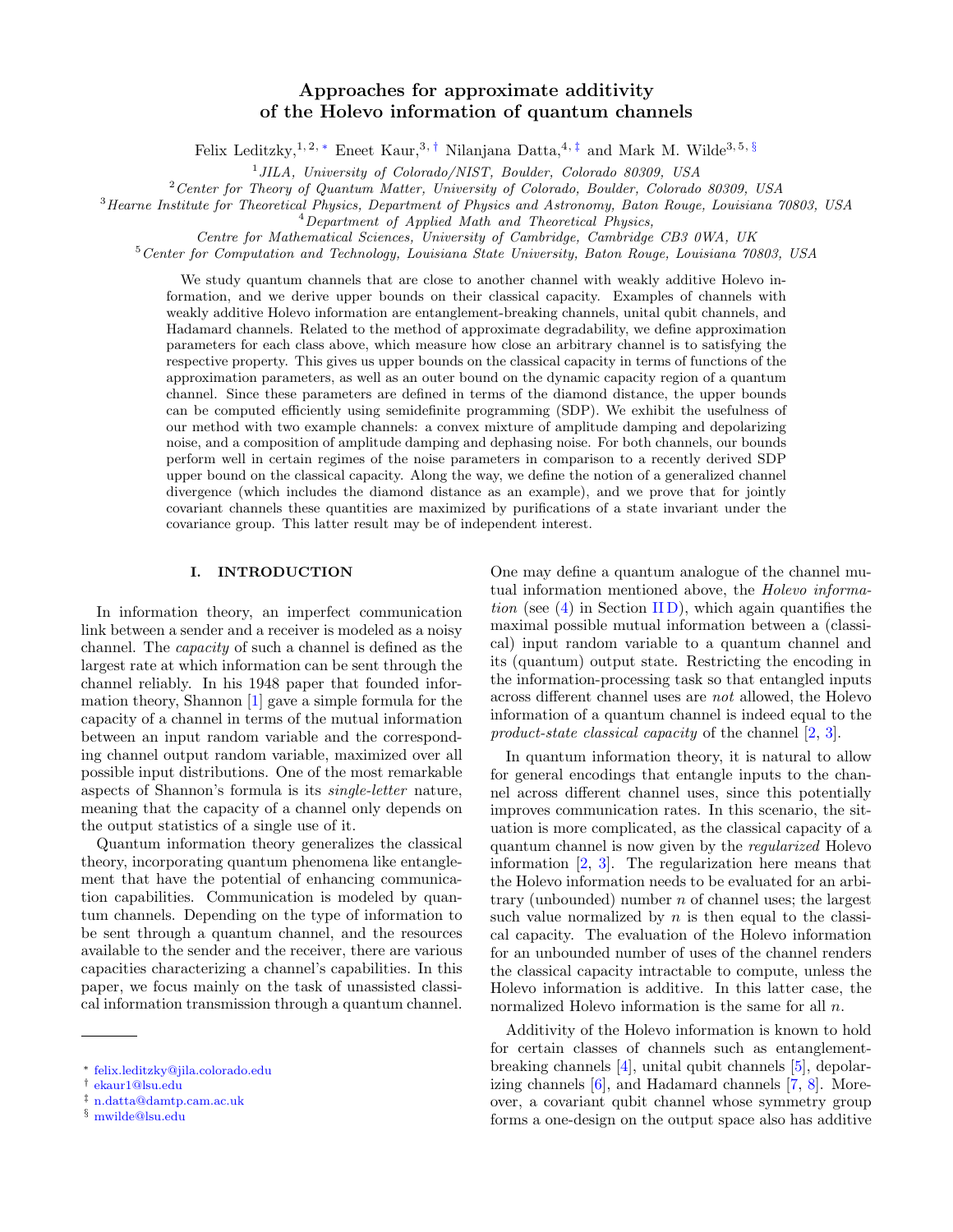Holevo information (see Section [III A](#page-7-0) for details). However, Hastings [\[9\]](#page-23-8) found an example of a channel that violates additivity of the Holevo information. Thus, the regularization in the classical capacity formula seems to be necessary in general. A well-known example of a qubit channel with unknown classical capacity is the amplitude damping channel. Deriving a tractable expression for its classical capacity remains a major open problem in quantum information theory—see [\[10\]](#page-23-9) for a lower bound and [\[11\]](#page-23-10) for an upper bound.

A quantum channel can also be used to transmit other types of information besides classical information. For example, the *quantum capacity* of a quantum channel quantifies the highest rate at which quantum information can be sent through the channel reliably. Similar to the classical capacity, the quantum capacity was shown to be equal to the regularization of a quantity called the coherent information [\[12](#page-23-11)[–18\]](#page-23-12). However, the coherent information can be superadditive [\[19\]](#page-23-13) (see also [\[20\]](#page-23-14) for an extreme form of this). Thus, the regularization in the quantum capacity formula is generally necessary, rendering the capacity intractable to compute in most cases.

A similar situation holds when a quantum channel is used to transmit private classical information. The corresponding private capacity can again be expressed as the regularization of a quantity called the private information [\[18,](#page-23-12) [21\]](#page-23-15), and the latter was found to be superadditive as well  $[22]$ . However, for the class of *degradable* quantum channels [\[23\]](#page-23-17) both the coherent information and the privateinformation are additive  $([23]$  $([23]$  resp.  $[24]$ ), and in fact equal to each other [\[24\]](#page-23-18). Subsequently, for these channels both the quantum and private capacity are equal to the coherent information.

Due to the non-additivity of the Holevo information, the coherent information, and the private information, the corresponding capacities (classical, quantum, private) are poorly understood except in a few particular cases. Thus, to characterize the communication capabilities of most quantum channels we are left with finding good (lower and) upper bounds on their various capacities. A powerful method to find such upper bounds on the quantum and private capacity of a channel was recently developed by Sutter *et al.* [\[25\]](#page-23-19). For an arbitrary channel, they defined an approximate degradability parameter, which measures how close a channel is to being degradable (in which case it would have additive coherent and private information). Approximately degradable channels have approximately additive coherent and private information, and this fact can be used to obtain good upper bounds on the quantum and private capacity, respectively. Moreover, these bounds can be easily evaluated as the degradability parameter is the solution to a semidefinite program (SDP). The method has also been applied recently to bound various capacities of bosonic thermal channels [\[26\]](#page-23-20).

#### A. Main results and organization of the paper

In this paper, we apply techniques similar to those developed in [\[25\]](#page-23-19) to the task of classical information transmission, in order to obtain upper bounds on the classical capacity of a channel. The main mathematical tool is a continuity result for the classical capacity of quantum channels, recently proved in [\[27\]](#page-24-0). This result can be used to obtain upper bounds on the classical capacity of a channel that is close (in diamond distance) to a quantum channel with weakly additive Holevo information (Corollary  $II.7$ ). We then define notions of approximate covariance, approximate entanglement-breaking, and approximate Hadamard-ness, that measure how far a given arbitrary channel is from satisfying the respective defining property. In each case, Corollary [II.7](#page-7-1) gives upper bounds on the classical capacity of the channel (Corollaries [III.5,](#page-9-0) [III.7,](#page-9-1) and [III.11,](#page-10-0) respectively). In addition, we define an alternative notion of approximate Hadamard-ness in the spirit of [\[25\]](#page-23-19), and we derive an analogous upper bound on the classical capacity in Theorem [III.14.](#page-11-0) This alternative approximate Hadamard-ness parameter can also be used to obtain an outer bound on the "dynamic capacity region" of a channel (Theorem [III.16\)](#page-12-0), characterizing the ability of a quantum channel to simultaneously transmit classical and quantum information as well as generate entanglement between a sender and receiver. In all cases above, the corresponding approximation parameters can be computed (or bounded) via SDPs, and thus evaluated efficiently.

We demonstrate the usefulness of our approach on two examples of channels for which additivity of the Holevo information is not known to hold: a convex mixture of an amplitude damping channel and a depolarizing channel, and the composition of an amplitude damping channel and a Z-dephasing channel. For both channels, we compare our upper bounds to an SDP upper bound on the classical capacity recently derived by Wang et al. [\[11\]](#page-23-10). Along the way, we define the notion of a generalized channel divergence that includes the diamond distance between quantum channels. We prove in Proposition [II.4](#page-6-2) that for jointly covariant channels (i.e., two channels that are covariant with respect to the same group) any generalized channel divergence is maximized by purifications of a covariant state, i.e., a state invariant under the covariance group. This result may be of independent interest and has been employed recently in [\[26\]](#page-23-20). Specializing it to the diamond distance, we obtain an analytical formula for the covariance parameter of the amplitude damping channel (Proposition [IV.2\)](#page-14-0).

The rest of the paper is organized as follows: In Section [II](#page-4-0) we first fix some notation, and we then define and discuss the following central objects of our paper: quantum channels, the diamond norm, generalized channel divergences, the Holevo information of a quantum channel, and the classical capacity of a quantum channel. In Section [III,](#page-7-2) we introduce four different notions of approximate additivity of the Holevo information of a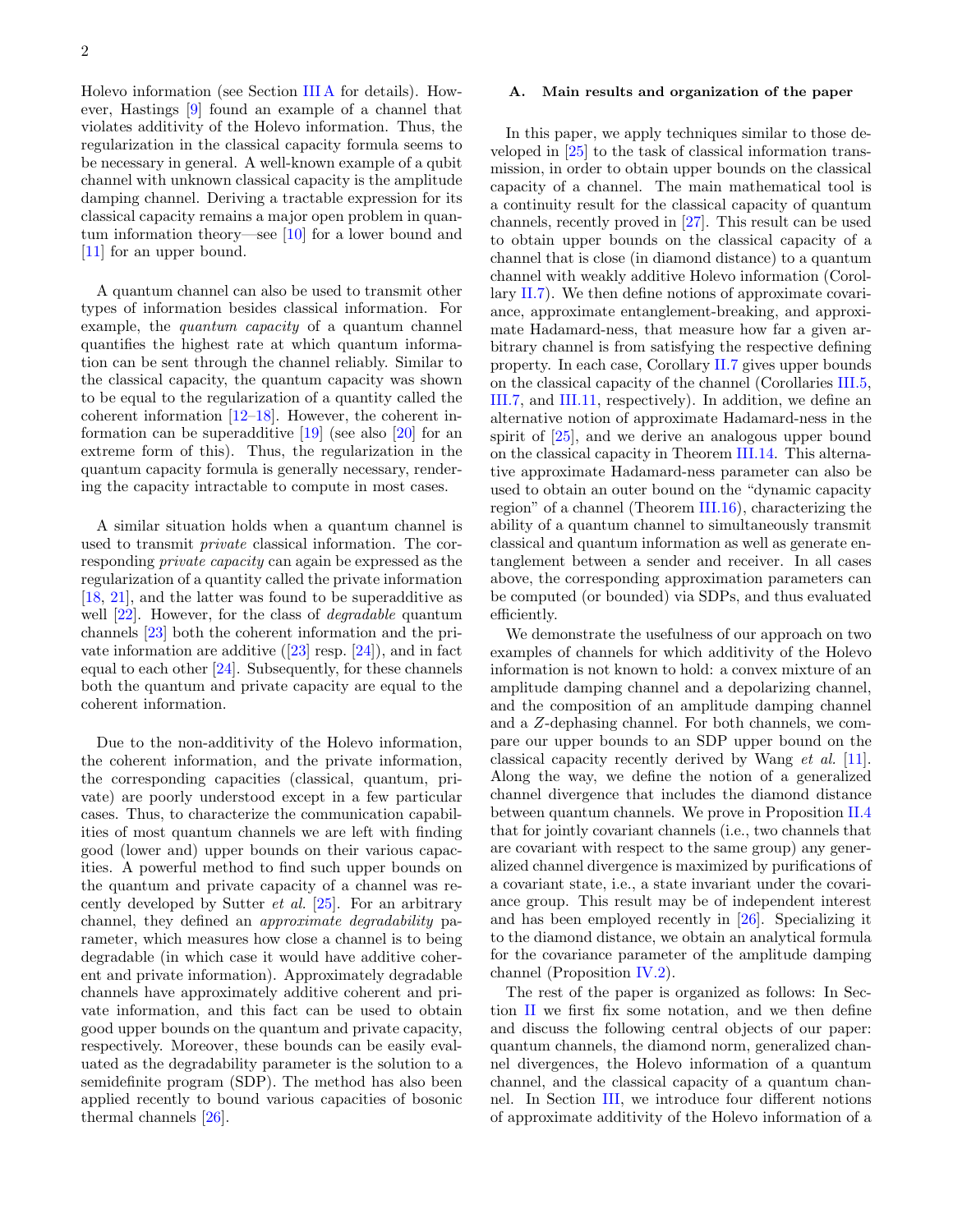quantum channel, based on how close the channel is to being covariant, entanglement-breaking, or Hadamard, respectively. We show how these notions lead to upper bounds on the classical capacity of a quantum channel, as well as an outer bound on the dynamic capacity region of a quantum channel. In Section [IV](#page-14-1) we apply our results to two examples of channels and furthermore discuss why our methods do not give useful bounds for the amplitude damping channel. Finally, we give some concluding remarks in Section [V.](#page-16-0) Appendices [A,](#page-18-0) [B](#page-19-0) and [C](#page-20-0) contain proofs of some technical results.

#### <span id="page-4-0"></span>II. PRELIMINARIES

In this paper, we use the following notation: For a finite dimensional Hilbert space  $\mathcal{H}$ , we denote by  $\mathcal{B}(\mathcal{H})$  the algebra of linear operators acting on  $H$ . For a Hilbert space  $\mathcal{H}_A$  associated to a quantum system A, we set  $|A| := \dim \mathcal{H}_A$ . We write  $X_{A_1...A_n}$  for operators in  $\mathcal{B}(\mathcal{H}_{A_1...A_n}),$  where  $\mathcal{H}_{A_1...A_n} := \mathcal{H}_{A_1} \otimes \cdots \otimes \mathcal{H}_{A_n}.$  A (quantum) state  $\rho_A$  is a positive semidefinite, normalized operator, i.e.,  $\rho_A \geq 0$  and Tr  $\rho_A = 1$ . A pure state  $\psi_A$  is a state with rank 1, to which we can associate a normalized vector  $|\psi\rangle_A \in \mathcal{H}_A$  (i.e.,  $\langle \psi | \psi \rangle_A = 1$ ) such that  $\psi_A =$  $|\psi\rangle\langle\psi|_A$ . We denote by  $\mathcal{P}(\mathcal{H}_A) \coloneqq {\rho \in \mathcal{B}(\mathcal{H}_A) : \rho \geq 0}$ the set of positive semidefinite operators on  $\mathcal{H}_A$ , and by  $\mathcal{D}(\mathcal{H}_A) := \{ \rho \in \mathcal{P}(\mathcal{H}_A): \text{Tr}(\rho_A) = 1 \}$  the set of states on  $\mathcal{H}_A$ . For a state  $\rho_A$ , the von Neumann entropy  $S(\rho_A) \equiv S(A)_{\rho}$  is defined by  $S(A)_{\rho} = -\text{Tr} \rho_A \log \rho_A$ , where log is taken to base two here and throughout this paper.

#### A. Quantum channels

A quantum channel  $\mathcal{N}: A \rightarrow B$  is a linear, completely positive, and trace-preserving map from  $\mathcal{B}(\mathcal{H}_A)$  to  $\mathcal{B}(\mathcal{H}_B)$ , where  $\mathcal{H}_A$  and  $\mathcal{H}_B$  are Hilbert spaces associated to the quantum systems  $A$  and  $B$ . We also use the notation  $\mathcal{N}_{A\rightarrow B}$ . We denote the identity channel on  $\mathcal{B}(\mathcal{H}_A)$ by  $id_A$ . If a quantum channel acts on one system of a bipartite operator, we occasionally omit the identity channel; i.e., we write  $\mathcal{N}_{A\rightarrow B}(\rho_{RA}) \equiv (\mathrm{id}_R \otimes \mathcal{N}_{A\rightarrow B})(\rho_{RA}).$ For every quantum channel  $\mathcal{N} : A \rightarrow B$  we can choose an auxiliary Hilbert space  $\mathcal{H}_E$ , the *environment*, and an isometry  $V: \mathcal{H}_A \to \mathcal{H}_B \otimes \mathcal{H}_E$ , the *Stinespring dilation*, such that  $\mathcal{N}(\rho_A) = \text{Tr}_E(V\rho_A V^{\dagger})$  [\[28\]](#page-24-1). The isometry V is unique up to left multiplication by a unitary operator acting on  $\mathcal{H}_E$ . A complementary channel  $\mathcal{N}_c: A \to E$  of  $\mathcal N$  is defined by  $\mathcal N_c(\rho_A) \coloneqq \text{Tr}_B(V\rho_A V^\dagger)$  and unique up to a unitary operator acting on the output.

Let  $\{|i\rangle_A\}_{i=1}^{|A|}$  be a basis for  $\mathcal{H}_A$ , and define the unnormalized maximally entangled vector

$$
|\gamma\rangle_{AA'} := \sum_{i=1}^{|A|} |i\rangle_A \otimes |i\rangle_{A'}, \tag{1}
$$

where  $A' \cong A$  (by which we mean  $\mathcal{H}_{A'} \cong \mathcal{H}_A$  as Hilbert spaces). The *Choi operator*  $N_{AB}$  of a quantum channel  $\mathcal{N}: A \cong A' \rightarrow B$  is defined as

$$
N_{AB} \coloneqq (\mathrm{id}_A \otimes \mathcal{N})(\gamma_{AA'}),
$$

where  $\mathrm{id}_A$  denotes the identity map on  $\mathcal{B}(\mathcal{H}_A)$ . The Choi operator satisfies  $N_{AB} \geq 0$  and  $\text{Tr}_B N_{AB} = \mathbb{1}_A$ , where  $\mathbb{1}_A$  denotes the identity operator on  $\mathcal{H}_A$ . Conversely, any bipartite operator  $M_{AB}$  satisfying  $M_{AB} \geq 0$  and  $Tr_B M_{AB} = 1_A$  is the Choi operator of some quantum channel  $\mathcal{M}: A \to B$ . We use this correspondence extensively throughout the paper.

Let G be a group with unitary representations  $U_A(g) \in$  $U(\mathcal{H}_A)$  on  $\mathcal{H}_A$  and  $V_B(g) \in \mathcal{U}(\mathcal{H}_B)$  on  $\mathcal{H}_B$ , respectively, where  $\mathcal{U}(\mathcal{H})$  denotes the unitary group acting on the Hilbert space H. We call a quantum channel  $\mathcal{N} : A \rightarrow B$ covariant with respect to  $\{(U_A(g), V_B(g))\}_{g\in G}$ , if

$$
V_B(g) \mathcal{N}(\cdot) V_B(g)^{\dagger} = \mathcal{N}(U_A(g) \cdot U_A(g)^{\dagger})
$$

for all  $g \in G$ . We drop direct reference to the representations  $\{(U_A(g), V_B(g))\}_{g \in G}$  whenever their choice is clear from the context.

#### B. Diamond norm

The trace norm  $||X||_1$  of an operator  $X \in \mathcal{B}(\mathcal{H})$  is defined as

$$
||X||_1 \coloneqq \text{Tr}\sqrt{X^{\dagger}X}.
$$

The diamond norm  $\|\Phi\|_{\diamond}$  of a linear map  $\Phi: A \to B$  is defined as

$$
\|\Phi\|_{\diamond} \coloneqq \max_{X_{A'A}\in\mathcal{B}(\mathcal{H}_{A'A})} \frac{\|(\mathrm{id}_{A'} \otimes \Phi)(X_{A'A})\|_1}{\|X_{A'A}\|_1},
$$

where  $A' \cong A$ . For two quantum channels  $\mathcal{N}, \mathcal{M}: A \rightarrow$ B, the diamond norm  $\frac{1}{2} \|\mathcal{N} - \mathcal{M}\|_{\infty}$  of half their difference is the solution to the following semidefinite program (SDP) [\[29\]](#page-24-2):

<span id="page-4-1"></span>minimize: 
$$
\mu
$$
  
\nsubject to:  $\text{Tr}_B Z_{AB} \leq \mu \mathbb{1}_A$   
\n $Z_{AB} \geq N_{AB} - M_{AB}$  (2)  
\n $Z_{AB} \geq 0$ ,

where  $N_{AB}$  and  $M_{AB}$  denote the Choi operators of the quantum channels  $\mathcal N$  and  $\mathcal M$ , respectively.

#### <span id="page-4-2"></span>C. Generalized channel divergences

<span id="page-4-3"></span>In the following, we use the notation  $\mathcal{D} \equiv \mathcal{D}(\mathcal{H})$  and  $P \equiv P(H)$  for the sets of density matrices and positive semidefinite operators acting on a generic Hilbert space  $H$ , respectively.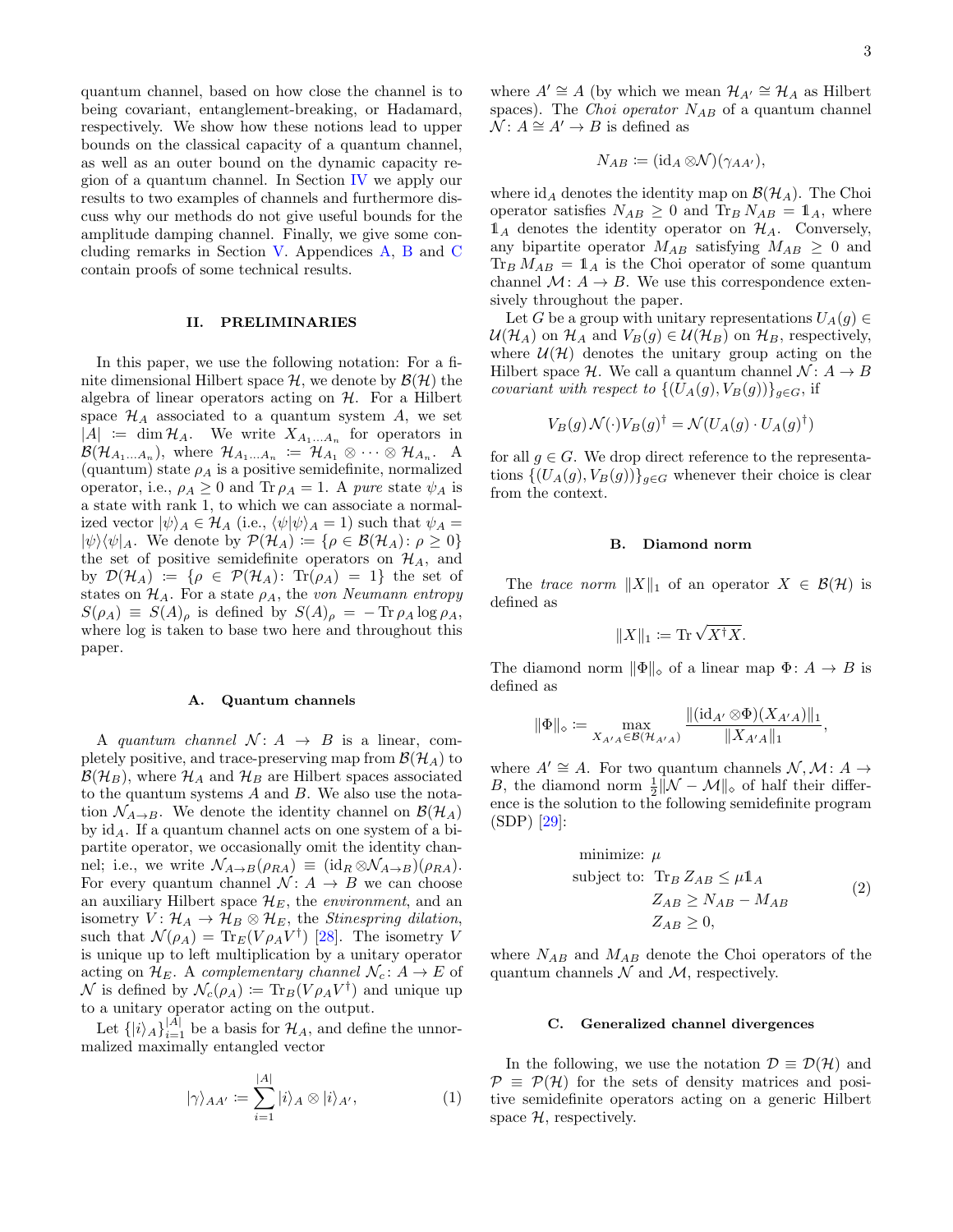Definition II.1 (Generalized divergence; [\[30,](#page-24-3) [31\]](#page-24-4)). A functional  $\mathbf{D}: \mathcal{D} \times \mathcal{P} \to \mathbb{R}$  is a generalized divergence if it satisfies the monotonicity (data processing) inequality

$$
\mathbf{D}(\rho||\sigma) \ge \mathbf{D}(\mathcal{N}(\rho)||\mathcal{N}(\sigma)),
$$

where  $N$  is a quantum channel.

Particular examples of a generalized divergence are the quantum relative entropy  $D(\rho||\sigma) := \text{Tr}(\rho(\log \rho - \log \sigma))$ [\[32\]](#page-24-5) and the trace distance  $\|\rho - \sigma\|_1$ . It follows directly from monotonicity that any generalized divergence is invariant with respect to isometries, in the sense that  $\mathbf{D}(\rho||\sigma) = \mathbf{D}(U\rho U^{\dagger}||U\sigma U^{\dagger}),$  where U is an isometry, and that it is invariant under tensoring with another quantum state  $\tau$ , namely  $\mathbf{D}(\rho\|\sigma) = \mathbf{D}(\rho\otimes\tau\|\sigma\otimes\tau)$ . Note that to establish isometric invariance from monotonicity, we require a channel that can reverse the action of an isometry (see, e.g., [\[33,](#page-24-6) Section 4.6.3] for this standard construction).

We say that a generalized channel divergence satisfies the direct-sum property with respect to classicalquantum states if the following equality holds:

$$
\mathbf{D}\Big(\sum\nolimits_x p_X(x)|x\rangle\langle x|_X \otimes \rho^x \Big\|\sum\nolimits_x p_X(x)|x\rangle\langle x|_X \otimes \sigma^x\Big) \\
= \sum\nolimits_x p_X(x)\mathbf{D}(\rho^x||\sigma^x),
$$

where  $p_X$  is a probability distribution,  $\{|x\rangle\}_x$  is an orthonormal basis, and  $\{\rho^x\}_x$  and  $\{\sigma^x\}_x$  are sets of states. We note that this property holds, e.g., for trace distance and quantum relative entropy.

Definition II.2 (Generalized channel divergence). Given quantum channels  $\mathcal{N}_{A\rightarrow B}$  and  $\mathcal{M}_{A\rightarrow B}$ , we define the generalized channel divergence as

$$
\mathbf{D}(\mathcal{N}||\mathcal{M}) \equiv \sup_{\rho_{RA}} \mathbf{D}(\mathcal{N}_{A\to B}(\rho_{RA})||\mathcal{M}_{A\to B}(\rho_{RA})),
$$

where the supremum is over all mixed states  $\rho_{RA}$ , and the reference system  $R$  is allowed to be arbitrarily large. However, as a consequence of purification, data processing, and the Schmidt decomposition, it follows that

$$
\mathbf{D}(\mathcal{N}||\mathcal{M}) = \sup_{\psi_{RA}} \mathbf{D}(\mathcal{N}_{A\to B}(\psi_{RA})||\mathcal{M}_{A\to B}(\psi_{RA})),
$$

such that the supremum can be restricted to be with respect to pure states and the reference system  $R$  is isomorphic to the channel input system A.

Particular cases of the generalized channel divergence are the diamond norm of the difference of  $\mathcal{N}_{A\rightarrow B}$  and  $\mathcal{M}_{A\rightarrow B}$  as well as the Rényi channel divergence from [\[34\]](#page-24-7).

In the following development, the notion of joint covariance plays a central role. We say that channels  $\mathcal{N}_{A\rightarrow B}$  and  $\mathcal{M}_{A\rightarrow B}$  are jointly covariant with respect to  $\{(U_A(g), V_B(g))\}_{g\in G}$  if each of them is covariant with respect to  $\{(U_A(g), V_B(g))\}_g$ . We also use the abbreviations

$$
\mathcal{U}_A^g(\rho_A) = U_A(g)\rho_A U_A^{\dagger}(g),
$$

$$
\mathcal{V}_B^g(\sigma_B) = V_B(g)\sigma_B V_B^{\dagger}(g).
$$

We begin with the following lemma, which will be helpful in establishing several follow-up results:

<span id="page-5-1"></span>**Lemma II.3.** Let  $\mathcal{N}_{A\rightarrow B}$  and  $\mathcal{M}_{A\rightarrow B}$  be quantum channels, and let  $\{(U_A(g), V_B(g))\}_{g \in G}$  denote unitary representations of a group  $G$ . Let  $\rho_A$  be a density operator, and let  $\phi_{RA}^{\rho}$  be a purification of  $\rho_A$ . Let  $\bar{\rho}_A$  denote the group average of  $\rho_A$  according to a probability distribution  $p_G$ , *i.e.*,

$$
\bar{\rho}_A = \sum_g p_G(g) \mathcal{U}_A^g(\rho_A),
$$

and let  $\phi_{RA}^{\bar{\rho}}$  be a purification of  $\bar{\rho}_A$ . Moreover, for  $g \in G$ we use the notation  $\mathcal{N}_{A\to B}^g \equiv \mathcal{V}_B^{g\dagger} \circ \mathcal{N}_{A\to B} \circ \mathcal{U}_A^g$ , and similarly for  $\mathcal{M}_{A\rightarrow B}^g$ . Then the following inequality holds:

$$
\begin{aligned} \mathbf{D} \left( \mathcal{N}_{A \to B} \left( \phi_{RA}^{\bar{\rho}} \right) \middle\| \mathcal{M}_{A \to B} \left( \phi_{RA}^{\bar{\rho}} \right) \right) \\ \geq \mathbf{D} \Big( \sum\nolimits_g p_G(g) \middle\vert g \rangle \langle g \middle\vert_P \otimes \mathcal{N}_{A \to B}^g(\phi_{RA}^{\rho}) \middle\vert \Big| \\ \sum\nolimits_g p_G(g) \middle\vert g \rangle \langle g \middle\vert_P \otimes \mathcal{M}_{A \to B}^g(\phi_{RA}^{\rho}) \Big). \end{aligned}
$$

If the generalized divergence has the direct-sum property with respect to classical-quantum states, then the following inequality holds:

$$
\begin{aligned} \mathbf{D}(\mathcal{N}_{A\to B}(\phi_{RA}^{\bar{\rho}}) \| \mathcal{M}_{A\to B}(\phi_{RA}^{\bar{\rho}})) \\ &\geq \sum_g p_G(g) \mathbf{D}(\mathcal{N}_{A\to B}^g(\phi_{RA}^{\rho}) \| \mathcal{M}_{A\to B}^g(\phi_{RA}^{\rho})). \end{aligned}
$$

Proof. Our proof is related to an approach from [\[35,](#page-24-8) Proposition 2] as well as that given in [\[36\]](#page-24-9). Given the purification  $\phi_{RA}^{\rho}$ , consider the following state

$$
|\psi\rangle_{PRA} \equiv \sum_{g} \sqrt{p_G(g)} |g\rangle_P [I_R \otimes U_A(g)] |\phi^{\rho}\rangle_{RA}.
$$

Observe that  $|\psi\rangle_{PRA}$  is a purification of  $\bar{\rho}_A$  with purifying systems  $P$  and  $R$ . By the fact that all purifications are related by an isometry, there exists an isometric channel  $W_{R\rightarrow PR}$  such that  $W_{R\rightarrow PR}(\phi_{RA}^{\bar{\rho}}) = \psi_{PAR}$ . Then the following chain of inequalities holds:

<span id="page-5-0"></span>
$$
\mathbf{D}(\mathcal{N}_{A\rightarrow B}(\phi_{RA}^{\bar{\rho}})||\mathcal{M}_{A\rightarrow B}(\phi_{RA}^{\bar{\rho}}))
$$
\n
$$
= \mathbf{D}(\mathcal{W}_{R\rightarrow PR}(\mathcal{N}_{A\rightarrow B}(\phi_{RA}^{\bar{\rho}}))||\mathcal{W}_{R\rightarrow PR}(\mathcal{M}_{A\rightarrow B}(\phi_{RA}^{\bar{\rho}})))
$$
\n
$$
= \mathbf{D}(\mathcal{N}_{A\rightarrow B}[\mathcal{W}_{R\rightarrow PR}(\phi_{RA}^{\bar{\rho}})]]||\mathcal{M}_{A\rightarrow B}[\mathcal{W}_{R\rightarrow PR}(\phi_{RA}^{\bar{\rho}})])
$$
\n
$$
= \mathbf{D}(\mathcal{N}_{A\rightarrow B}(\psi_{PRA})||\mathcal{M}_{A\rightarrow B}(\psi_{PRA}))
$$
\n
$$
\geq \mathbf{D}(\sum_{g} p_{G}(g)|g\rangle\langle g|_{P} \otimes (\mathcal{N}_{A\rightarrow B} \circ \mathcal{U}_{A}^{g})(\phi_{RA}^{o})||
$$
\n
$$
\sum_{g} p_{G}(g)|g\rangle\langle g|_{P} \otimes (\mathcal{M}_{A\rightarrow B} \circ \mathcal{U}_{A}^{g})(\phi_{RA}^{o})]
$$
\n
$$
= \mathbf{D}(\sum_{g} p_{G}(g)|g\rangle\langle g|_{P} \otimes \mathcal{N}_{A\rightarrow B}^{g}(\phi_{RA}^{o})||
$$
\n
$$
\sum_{g} p_{G}(g)|g\rangle\langle g|_{P} \otimes \mathcal{M}_{A\rightarrow B}^{g}(\phi_{RA}^{o})].
$$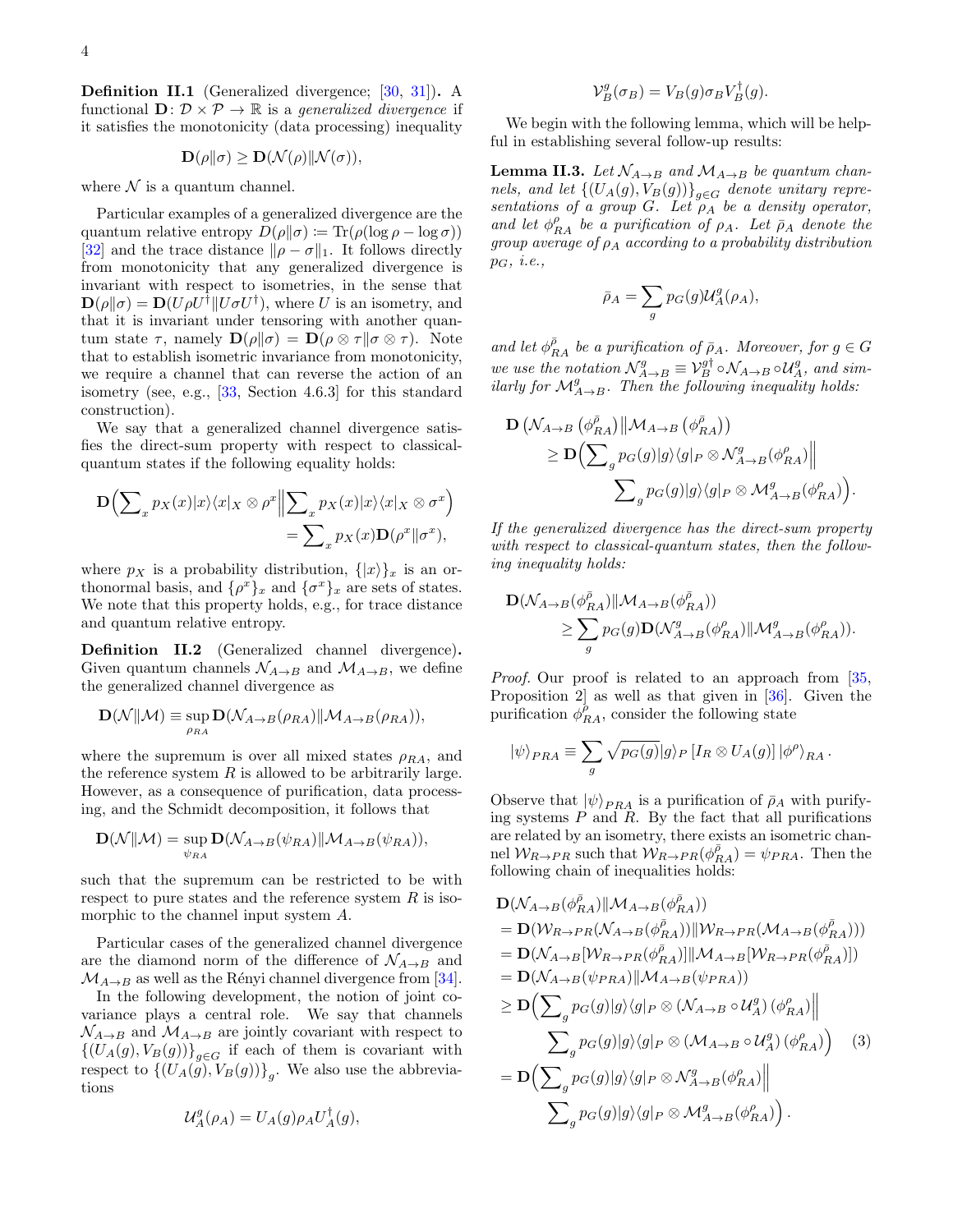The first equality follows from isometric invariance of the channel divergence. The second equality follows because the isometric channel  $W_{R\rightarrow PR}$  commutes with  $\mathcal{N}_{A\rightarrow B}$  and  $\mathcal{M}_{A\rightarrow B}$ . The third equality follows because  $W_{R\to PR}(\phi_{RA}^{\bar{\rho}})=\psi_{PRA}$ . The first inequality follows from monotonicity of the generalized divergence **D** under a dephasing of the P register (where the dephasing operation is given by  $\sum_g |g\rangle\langle g| \cdot |g\rangle\langle g|$ . The last equality follows from invariance of the generalized divergence under unitaries, with the unitary chosen to be

$$
\sum_{g} |g\rangle\langle g|_{P} \otimes V_{B}^{\dagger}(g).
$$

Note that one could also implement this operation as a classically controlled LOCC operation, i.e., a von Neumann measurement  $\{|g\rangle\langle g|\}$  of the register P followed by a rotation  $V_B^{\dagger}(g)$  of the B register, as discussed in [\[35,](#page-24-8) Proposition 2]. One can do so here because both arguments to  $\bf{D}$  in [\(3\)](#page-5-0) are classical on  $P$ .  $\Box$ 

We then have the following proposition, which allows

us to restrict the form of the input states needed to optimize the generalized channel divergence of two jointly covariant channels:

<span id="page-6-2"></span>**Proposition II.4.** Let  $\mathcal{N}_{A\rightarrow B}$  and  $\mathcal{M}_{A\rightarrow B}$  be quantum channels that are jointly covariant with respect to  $\{(U_A(g), V_B(g))\}_{g \in G}$  for a group G as above. Then,

$$
\mathbf{D}(\mathcal{N} \| \mathcal{M}) = \sup_{\psi_{RA}} \left\{ \mathbf{D}(\mathcal{N}_{A \to B}(\psi_{RA}) \| \mathcal{M}_{A \to B}(\psi_{RA})) \right\},\,
$$

where the supremum is over all pure states  $\psi_{RA}$  such that  $\psi_A = \frac{1}{|G|} \sum_{g \in G} \mathcal{U}_A^g(\psi_A)$ . That is, it suffices to restrict the optimization to be over pure input states  $\psi_{RA}$  such that the reduced state  $\psi_A$  is invariant with respect to the symmetrizing channel  $\frac{1}{|G|}\sum_g \mathcal{U}_A^g(\cdot)$ .

Proof. This is an immediate consequence of Lemma [II.3,](#page-5-1) which follows from the assumption of joint covariance. Applying it and taking  $p_G(g) = 1/|G|$ , we find that

$$
\begin{aligned} \mathbf{D}(\mathcal{N}_{A\rightarrow B}(\phi_{RA}^{\bar{\rho}}) \| \mathcal{M}_{A\rightarrow B}(\phi_{RA}^{\bar{\rho}})) &\geq \mathbf{D} \bigg( \sum\nolimits_{g\in G} \frac{1}{|G|} |g\rangle\langle g|_P \otimes \mathcal{N}_{A\rightarrow B}^g(\phi_{RA}^{\rho}) \ \bigg\| \sum\nolimits_{g\in G} \frac{1}{|G|} |g\rangle\langle g|_P \otimes \mathcal{M}_{A\rightarrow B}^g(\phi_{RA}^{\rho}) \bigg) \\ & = \mathbf{D} \bigg( \sum\nolimits_{g\in G} \frac{1}{|G|} |g\rangle\langle g|_P \otimes \mathcal{N}_{A\rightarrow B}(\phi_{RA}^{\rho}) \ \bigg\| \sum\nolimits_{g\in G} \frac{1}{|G|} |g\rangle\langle g|_P \otimes \mathcal{M}_{A\rightarrow B}(\phi_{RA}^{\rho}) \bigg) \\ & = \mathbf{D} \big( \mathcal{N}_{A\rightarrow B}(\phi_{RA}^{\rho}) \| \mathcal{M}_{A\rightarrow B}(\phi_{RA}^{\rho}) \big) \,. \end{aligned}
$$

The first equality follows from the assumption of joint covariance, which implies that

$$
\mathcal{N}_{A\to B}^g \equiv \mathcal{V}_B^{g\dagger} \circ \mathcal{N}_{A\to B} \circ \mathcal{U}_A^g = \mathcal{N}_{A\to B},
$$
  

$$
\mathcal{M}_{A\to B}^g \equiv \mathcal{V}_B^{g\dagger} \circ \mathcal{M}_{A\to B} \circ \mathcal{U}_A^g = \mathcal{M}_{A\to B}.
$$

The last inequality follows because the generalized divergence  $\bf{D}$  is invariant with respect to tensoring another quantum state.  $\Box$ 

Applying Proposition [II.4](#page-6-2) to the case in which  ${U_A(g)}_{g \in G}$  is a one-design leads to the following corollary:

Corollary II.5. Let  $\mathcal{N}_{A\rightarrow B}$  and  $\mathcal{M}_{A\rightarrow B}$  be quantum channels that are jointly covariant with respect  $to \left\{ (U_A(g), V_B(g)) \right\}_{g \in G}$  for a group G and where  ${U_A(g)}_{g \in G}$  is a one-design. Then,

$$
\mathbf{D}(\mathcal{N}||\mathcal{M})
$$
  
=  $\mathbf{D}((id_R \otimes \mathcal{N}_{A\to B})(\Phi_{RA})||(id_R \otimes \mathcal{M}_{A\to B})(\Phi_{RA})),$ 

where  $|\Phi\rangle_{RA} := |A|^{-1/2} |\gamma\rangle_{RA}$  denotes the (normalized) maximally entangled state.

#### <span id="page-6-1"></span>D. Holevo information and classical capacity of quantum channels

We define the *Holevo information*  $\chi(\mathcal{N})$  of a quantum channel  $\mathcal{N}: A \rightarrow B$  as

<span id="page-6-0"></span>
$$
\chi(\mathcal{N}) := \max_{\mathcal{E}} \chi(\mathcal{N}, \mathcal{E}),\tag{4}
$$

where

$$
\chi(\mathcal{N}, \mathcal{E}) \coloneqq S\left(\sum_{x} p_X(x) \mathcal{N}(\rho_A^x)\right) - \sum_{x} p_X(x) S(\mathcal{N}(\rho_A^x)),
$$

and the maximum in  $(4)$  is over all quantum state ensembles  $\mathcal{E} = \{p_X(x), \rho_A^x\}_x$  with  $\rho_A^x \in \mathcal{D}(\mathcal{H}_A)$ . Note that this maximum is achieved by pure-state ensembles of cardinality at most  $|A|^2$ , i.e.,  $\rho_A^x = |\psi^x\rangle\langle\psi^x|_A$  for all  $x = 1, ..., |A|^2$ . Defining the classical-quantum (cq) states

<span id="page-6-3"></span>
$$
\rho_{XA} = \sum_{x} p_X(x) |x\rangle\langle x|_X \otimes \rho_A^x,\tag{5}
$$

<span id="page-6-4"></span>
$$
\sigma_{XB} = (\mathrm{id}_X \otimes \mathcal{N})(\rho_{XA}),\tag{6}
$$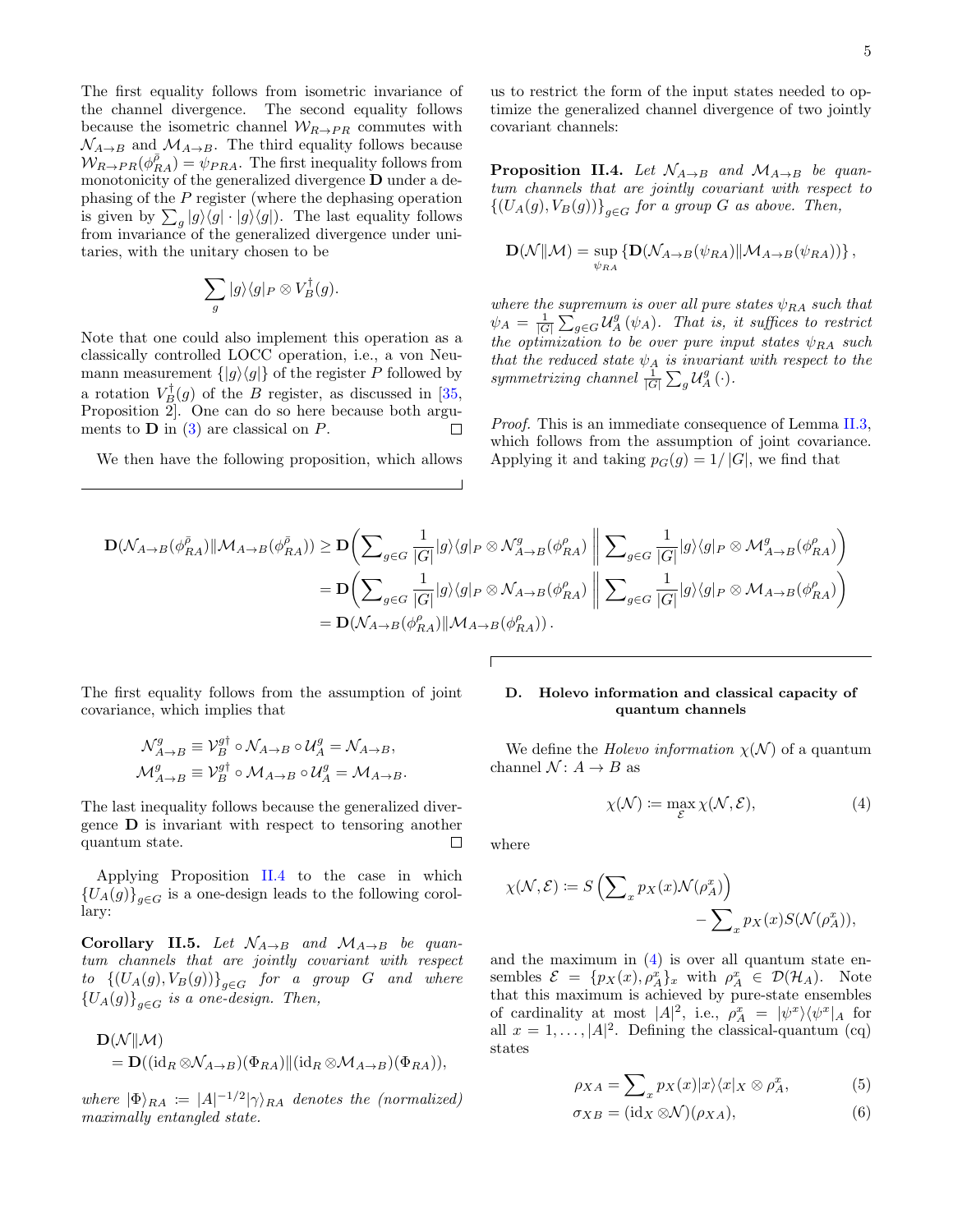the Holevo information can be expressed as

$$
\chi(\mathcal{N}) = \max_{\rho_{XA}} I(X;B)_{\sigma},
$$

where the maximum is over all cq states  $\rho_{XA}$  of the form in [\(5\)](#page-6-3), the state  $\sigma_{XB}$  is defined as in [\(6\)](#page-6-4), and  $I(A;B)_{\theta} =$  $S(A)_{\theta} + S(B)_{\theta} - S(AB)_{\theta}$  is the mutual information of a bipartite state  $\theta_{AB}$ . The *classical capacity*  $C(\mathcal{N})$  of  $\mathcal{N}$  is given by the regularized Holevo information [\[2,](#page-23-1) [3\]](#page-23-2):

$$
C(\mathcal{N}) = \lim_{n \to \infty} \frac{1}{n} \chi(\mathcal{N}^{\otimes n}).
$$
 (7)

We say that a quantum channel  $\mathcal N$  has weakly additive Holevo information if

$$
\chi(\mathcal{N}^{\otimes n}) = n \chi(\mathcal{N})
$$

holds for all  $n \in \mathbb{N}$ . For such a channel, the limit in the classical capacity formula [\(7\)](#page-7-3) becomes trivial, and the classical capacity is equal to the Holevo information,  $C(\mathcal{N}) = \chi(\mathcal{N})$ . Furthermore, we say that a quantum channel  $N$  has *strongly additive* Holevo information if

$$
\chi(\mathcal{N} \otimes \mathcal{M}) = \chi(\mathcal{N}) + \chi(\mathcal{M})
$$

for *any* other channel  $M$ . It is easy to see that every channel with strongly additive Holevo information also has weakly additive Holevo information. Subsequently, for channels with strongly additive Holevo information we also have  $C(\mathcal{N}) = \chi(\mathcal{N})$ . In Section [III](#page-7-2) we discuss examples of channels with weakly or strongly additive Holevo information.

Leung and Smith [\[37\]](#page-24-10) proved a number of continuity results for quantum channel capacities with respect to the diamond distance, including a continuity bound for the classical capacity. Shirokov [\[27\]](#page-24-0) recently refined their result on the classical capacity using techniques developed by Winter [\[38\]](#page-24-11), as well as giving an improved continuity bound for the Holevo information of two quantum channels. To state Shirokov's results, we introduce the function  $g: [0, 1] \to \mathbb{R}$ , defined as

$$
g(\varepsilon) := (1 + \varepsilon) \log(1 + \varepsilon) - \varepsilon \log \varepsilon. \tag{8}
$$

We then have:

<span id="page-7-5"></span>**Theorem II.6** ([\[27\]](#page-24-0)). Let  $\mathcal{N}, \mathcal{M} : A \rightarrow B$  be quantum channels with  $\frac{1}{2} \|\mathcal{N} - \mathcal{M}\|_{\infty} \leq \varepsilon$  for some  $\varepsilon \in [0, 1]$ . Then,

(i) 
$$
|\chi(\mathcal{N}) - \chi(\mathcal{M})| \leq \varepsilon \log |B| + g(\varepsilon);
$$

(ii) 
$$
|C(\mathcal{N}) - C(\mathcal{M})| \leq 2\varepsilon \log |B| + g(\varepsilon),
$$

where  $g(\varepsilon)$  is defined as in [\(8\)](#page-7-4).

From Theorem [II.6](#page-7-5) we can easily deduce the following result, which serves as one of the main mathematical tools in our discussion:

<span id="page-7-1"></span>**Corollary II.7.** Let  $\mathcal{N}: A \rightarrow B$  be an arbitrary quantum channel, and let  $\mathcal{M} : A \rightarrow B$  be a quantum channel with weakly additive Holevo information,  $\chi(\mathcal{M}^{\otimes n}) = n\chi(\mathcal{M})$ for all  $n \in \mathbb{N}$ . If  $\frac{1}{2} ||\mathcal{N} - \mathcal{M}||_{\diamond} \leq \varepsilon$  for some  $\varepsilon \in [0,1]$ , the classical capacity of  $N$  can be bounded as

$$
C(\mathcal{N}) \le \chi(\mathcal{M}) + 2\varepsilon \log |B| + g(\varepsilon)
$$
  
 
$$
\le \chi(\mathcal{N}) + 3\varepsilon \log |B| + 2g(\varepsilon),
$$

<span id="page-7-3"></span>with  $g(\varepsilon)$  as defined in [\(8\)](#page-7-4).

#### <span id="page-7-2"></span>III. CHANNELS WITH APPROXIMATELY ADDITIVE HOLEVO INFORMATION

#### <span id="page-7-0"></span>A. Approximately covariant channels

In this subsection we define a notion of approximate covariance of a quantum channel, and we show how the assumptions of Corollary [II.7](#page-7-1) can be met using this concept. First, we discuss channels that are covariant with respect to certain groups called unitary designs, and show how the Holevo information of these channels becomes (weakly or strongly) additive.

A group  $G$  is said to form a *unitary* 1- $design$ , if there is a unitary representation  $U_A(g) \in \mathcal{U}(\mathcal{H}_A)$  of G on  $\mathcal{H}_A$ such that

$$
\frac{1}{|G|} \sum_{g \in G} U_A(g) \rho_A U_A(g)^\dagger = \pi_A
$$

for all  $\rho_A \in \mathcal{B}(\mathcal{H}_A)$ , where  $\pi_A = \frac{1}{|A|} \mathbb{1}_A$  denotes the completely mixed state on  $\mathcal{H}_A$ .

A group  $G$  is said to form a *unitary 2-design*, if there is a unitary representation  $U_A(g) \in \mathcal{U}(\mathcal{H}_A)$  of G on  $\mathcal{H}_A$ such that for all quantum channels  $\Lambda: A \to A$ ,

$$
\frac{1}{|G|} \sum_{g \in G} U_A(g) \Lambda \left( U_A(g)^\dagger \cdot U_A(g) \right) U_A(g)^\dagger
$$
  
= 
$$
\int_{\mathcal{U}(\mathcal{H}_A)} d\mu(U) U \Lambda \left( U^\dagger \cdot U \right) U^\dagger,
$$

<span id="page-7-4"></span>where  $d\mu(U)$  denotes the Haar measure on  $\mathcal{U}(\mathcal{H}_A)$ . Equivalently [\[39\]](#page-24-12), for all  $\rho_{A'A}$  (with  $A' \cong A$ ),

$$
\frac{1}{|G|} \sum_{g \in G} (U_{A'}(g) \otimes U_A(g)) \rho_{A'A}(U_{A'}(g) \otimes U_A(g))^\dagger
$$
  
= 
$$
\int_{\mathcal{U}(\mathcal{H}_A)} d\mu(U) (U \otimes U) \rho_{A'A}(U \otimes U)^\dagger.
$$

For covariant channels with a one-design as the input space representation, the formula for the Holevo information simplifies in the following way:

<span id="page-7-6"></span>**Lemma III.1** ([\[40\]](#page-24-13)). Let  $\mathcal{N}: A \rightarrow B$  be a quantum channel that is covariant with respect to  $\{(U_A(g), V_B(g))\}_{g\in G}$ , where the representation  $U_A(g) \in \mathcal{U}(\mathcal{H}_A)$  is a one-design. Then,

$$
\chi(\mathcal{N}) = S(\mathcal{N}(\pi)) - \min_{\psi} S(\mathcal{N}(\psi)).
$$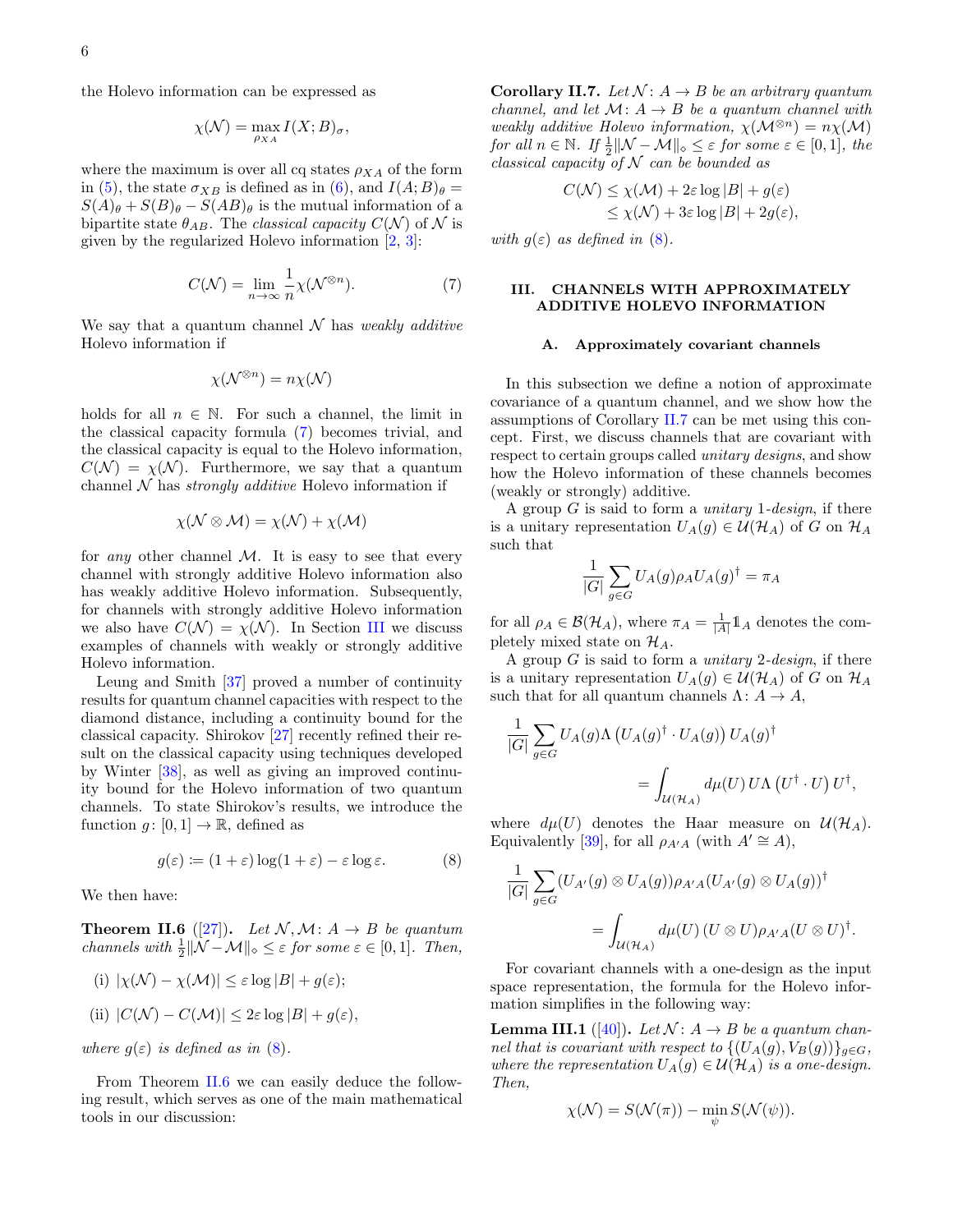For covariant qubit-qubit channels with a one-design as the output space representation, the Holevo information is weakly additive:

<span id="page-8-0"></span>**Lemma III.2** ([\[5\]](#page-23-4)). Let  $\mathcal{N} : A \rightarrow B$  be a qubit-qubit channel  $||A|| = |B|| = 2$ ) that is covariant with respect to  $\{(U_A(g), V_B(g))\}_{g \in G}$ , and where  $V_B(g) \in \mathcal{U}(\mathcal{H}_B)$  is a one-design. Then the Holevo information of  $N$  is weakly additive,

$$
\chi(\mathcal{N}^{\otimes n}) = n\chi(\mathcal{N}) \quad \text{for all } n \in \mathbb{N}.
$$

Consequently,  $C(\mathcal{N}) = \chi(\mathcal{N})$  for such covariant channels.

Proof. First, let A and B be arbitrary systems with  $|A| = |B|$  (i.e., not necessarily qubits), and let  $\mathcal{N} : A \rightarrow$ B be a channel that is covariant with respect to  $\{(U_A(g), V_B(g))\}_{g \in G}$ , where the representation  $V_B(g) \in$  $U(\mathcal{H}_B)$  is a one-design. Then N is unital,  $\mathcal{N}(\mathbb{1}_A) = \mathbb{1}_B$ :

$$
\mathcal{N}(\mathbb{1}_A) = |A| \mathcal{N}(\pi_A)
$$
  
=  $\frac{|A|}{|G|} \sum_{g \in G} \mathcal{N} (U_A(g)\pi_A U_A(g)^{\dagger})$   
=  $\frac{|A|}{|G|} \sum_{g \in G} V_B(g) \mathcal{N} (\pi_A) V_B(g)^{\dagger}$   
=  $|A|\pi_B$   
=  $\mathbb{1}_B$ .

For qubits A and B (i.e.,  $|A| = |B| = 2$ ), the result now follows from King's result about unital qubit channels [\[5\]](#page-23-4).  $\Box$ 

For covariant quantum channels  $\mathcal{N} : A \to B$ , where A and  $B$  are isomorphic,  $d$ -dimensional systems, the Holevo information is additive if the group representations are unitary two-designs. This result is a direct consequence of  $[6, 39, 41]$  $[6, 39, 41]$  $[6, 39, 41]$  $[6, 39, 41]$ , and we give a proof in [A](#page-18-0)ppendix A for the sake of completeness.

<span id="page-8-1"></span>Lemma III.3. Let A and B be isomorphic ddimensional quantum systems  $(A \cong B)$ , let G be a group, and let  $\mathcal{N} \colon A \to B$  be a quantum channel that is covariant with respect to a unitary representation  $U_A(g) \in$  $U(\mathcal{H}_A)$  of G on  $\mathcal{H}_A$  resp.  $\mathcal{H}_B$  that is a unitary two-design. Then  $\mathcal N$  is an |A|-dimensional depolarizing channel, and hence its Holevo information is strongly additive,

$$
\chi(\mathcal{N} \otimes \mathcal{M}) = \chi(\mathcal{N}) + \chi(\mathcal{M})
$$

for an arbitrary quantum channel  $\mathcal{M}: A' \to B'$ . Consequently,  $C(\mathcal{N}) = \chi(\mathcal{N})$  for such covariant channels.

We now introduce a notion of approximate covariance. For a group G with unitary representations  $U_A(g) \in$  $\mathcal{U}(\mathcal{H}_A)$  on  $\mathcal{H}_A$  and  $V_B(g) \in \mathcal{U}(\mathcal{H}_B)$  on  $\mathcal{H}_B$ , respectively, and an arbitrary quantum channel  $\mathcal{N}: A \rightarrow B$ , the *twirled channel*  $\mathcal{N}_G$  of  $\mathcal N$  is defined as

$$
\mathcal{N}_G := \frac{1}{|G|} \sum_{g \in G} V_B(g)^\dagger \mathcal{N}(U_A(g) \cdot U_A(g)^\dagger) V_B(g).
$$

This twirled channel  $\mathcal{N}_G$  is covariant with respect to  $\{(U_A(g), V_B(g))\}_{g\in G}$  by construction. Our notion of approximate covariance of a quantum channel is based on how close the channel is in diamond norm to its twirled channel:

<span id="page-8-2"></span>Definition III.4 (Approximate covariance). We fix a group G with unitary representations  $U_A(q) \in \mathcal{U}(\mathcal{H}_A)$ on  $\mathcal{H}_A$  and  $V_B(g) \in \mathcal{U}(\mathcal{H}_B)$  on  $\mathcal{H}_B$ . For a given  $\varepsilon \in$ [0, 1], we call a channel  $\mathcal N$  *ε-covariant with respect to*  $\{(U_A(g), V_B(g))\}_{g \in G}$ , if

$$
\frac{1}{2}||\mathcal{N}-\mathcal{N}_G||_{\diamond}\leq\varepsilon.
$$

We define the *covariance* parameter  $cov_G(\mathcal{N})$  as the smallest  $\varepsilon > 0$  such that N is  $\varepsilon$ -covariant with respect to the given representations of G.

For given representations of a group  $G$ , the covariance parameter  $cov_G(\mathcal{N})$  can be efficiently computed using the SDP in [\(2\)](#page-4-1) for the diamond norm. The Choi operator  $N_{AB}^G$  of the twirled channel  $\mathcal{N}_G$  can be obtained from the Choi operator  $N_{AB}$  via the relation

$$
N_{AB}^G = \frac{1}{|G|} \sum_{g \in G} (\bar{U}_A(g) \otimes V_B(g)) N_{AB} (\bar{U}_A(g) \otimes V_B(g))^{\dagger}.
$$

By Lemma [III.2,](#page-8-0) the Holevo information of qubit-qubit channels that are covariant with respect to one-designs is weakly additive. More generally, quantum channels acting on a d-dimensional system that are covariant with respect to a two-design have strongly additive Holevo information, since these channels are d-dimensional depolarizing channels (Lemma [III.3\)](#page-8-1). In view of Definition [III.4,](#page-8-2) we can therefore apply Corollary [II.7](#page-7-1) to any quantum channel once we consider suitable groups (or rather representations thereof) and the corresponding twirled channel.

It is well known that the "projective" Pauli group<sup>[1](#page-8-3)</sup>  $\mathcal{P} = \{1, X, Y, Z\}$  forms a one-design,

$$
\frac{1}{4}(\rho + X\rho X + Y\rho Y + Z\rho Z) = \frac{1}{2}\mathbb{1}
$$

for all  $\rho \in \mathcal{B}(\mathbb{C}^2)$ , where  $X, Y, Z$  are the usual Pauli matrices. For an *n*-qubit system A (i.e.,  $|A| = 2<sup>n</sup>$ ), the Pauli group  $P_n$  consists of all *n*-fold tensor products of elements in P, i.e.,  $\mathcal{P}_n := \mathcal{P}^{\otimes n}$ . The "projective" Clifford group  $\mathcal{C}_n$  is defined as the normalizer of  $\mathcal{P}_n$  in  $\mathcal{U}(\mathcal{H}_A)$ , that is,

$$
\mathcal{C}_n = \{ U \in \mathcal{U}(\mathcal{H}_A) : U \mathcal{P}_n U^{\dagger} = \mathcal{P}_n \}.
$$

The Clifford group  $\mathcal{C}_n$  forms a unitary two-design [\[42\]](#page-24-15) (see also [\[39\]](#page-24-12)). More generally, the Clifford group  $\mathcal{C}_d^{\text{HW}}$ 

<span id="page-8-3"></span><sup>&</sup>lt;sup>1</sup> Since for example  $XY = iZ$ , one needs to add the phases  $\pm 1, \pm i$ to turn  $P$  into a group. However, under the action of  $P$  by conjugation these phases drop out, and it suffices to consider just  $\mathcal{P}$ .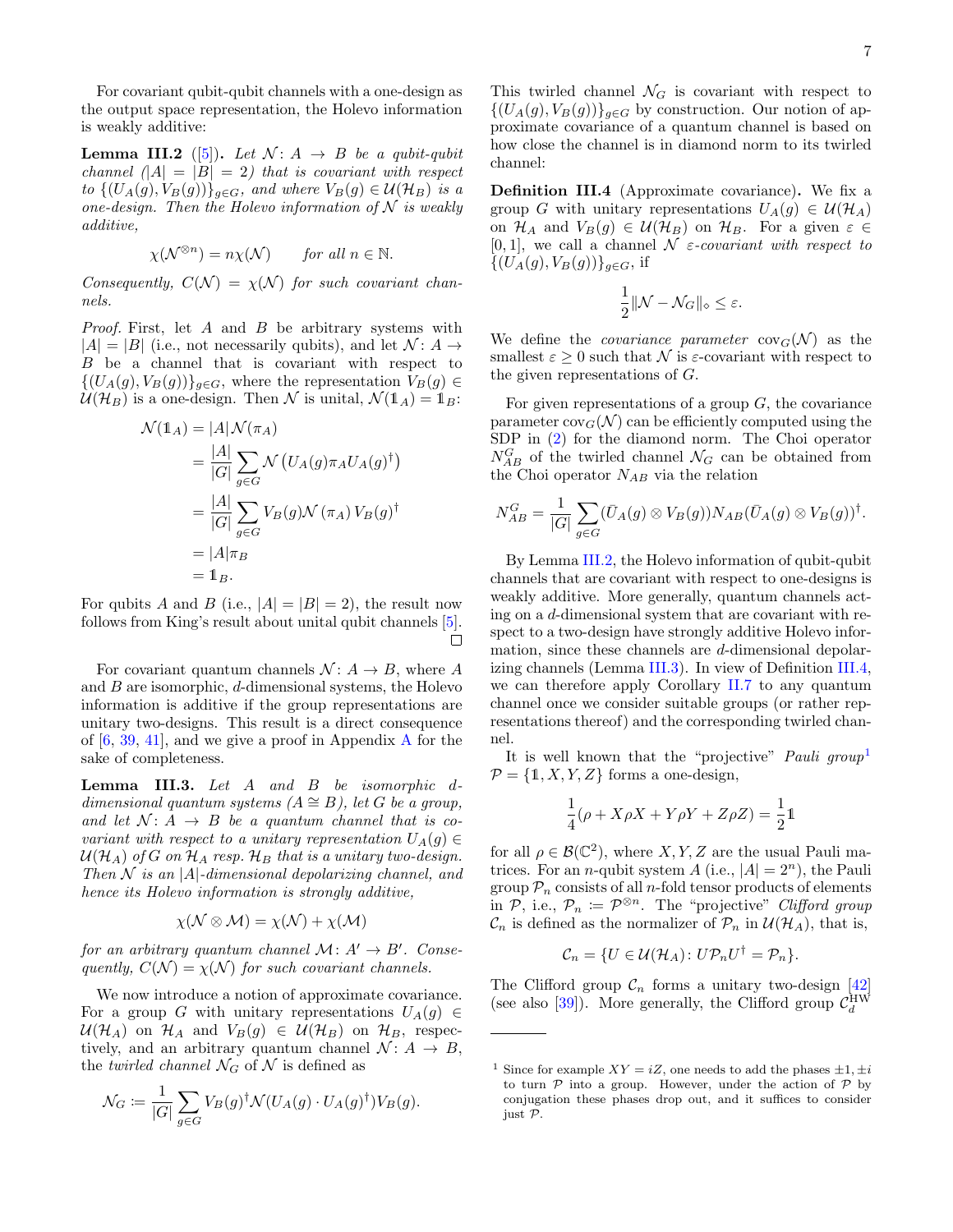of the Heisenberg-Weyl group acting on a d-dimensional system is also a unitary two-design [\[43\]](#page-24-16).

Combining the above observations with Lemma [III.2,](#page-8-0) Lemma [III.3,](#page-8-1) and Corollary [II.7,](#page-7-1) we obtain the following:

<span id="page-9-0"></span>Corollary III.5. Let A and B be quantum systems with  $|A| = |B|$ , and let  $\mathcal{N}: A \rightarrow B$  be an arbitrary quantum channel.

<span id="page-9-5"></span>(i) For  $|A| = |B| = 2$ , the choices  $G = \mathcal{P}$  and  $\varepsilon =$  $\operatorname{cov}_{\mathcal{P}}(\mathcal{N})$  yield

$$
C(\mathcal{N}) \le \chi(\mathcal{N}_{\mathcal{P}}) + 2\varepsilon + g(\varepsilon)
$$
  

$$
\le \chi(\mathcal{N}) + 3\varepsilon + 2g(\varepsilon),
$$

where  $g(\varepsilon)$  is defined through [\(8\)](#page-7-4).

(ii) For  $|A| = |B| = 2^n$ , the choices  $G = C_n$  and  $\varepsilon =$  $cov_{\mathcal{C}_n}(\mathcal{N})$  yield

$$
C(\mathcal{N}) \le \chi(\mathcal{N}_{\mathcal{C}_n}) + 2n\varepsilon + g(\varepsilon)
$$
  
\n
$$
\le \chi(\mathcal{N}) + 3n\varepsilon + 2g(\varepsilon).
$$

(iii) For  $|A| = |B| = d$ , the choices  $G = C_d^{\text{HW}}$  and  $\varepsilon =$  $\operatorname{cov}_{\mathcal{C}_d^{\mathrm{HW}}}(\mathcal{N})$  yield

$$
C(\mathcal{N}) \le \chi(\mathcal{N}_{\mathcal{C}_d^{\text{HW}}}) + 2\varepsilon \log d + g(\varepsilon)
$$
  

$$
\le \chi(\mathcal{N}) + 3\varepsilon \log d + 2g(\varepsilon).
$$

Note that in all three cases of Corollary [III.5,](#page-9-0) the Holevo information  $\chi(\mathcal{N}_G)$  of the twirled channel  $\mathcal{N}_G$  for  $G \in \{P, C_n, C_d^{\text{HW}}\}$  can be computed via Lemma [III.1.](#page-7-6)

#### B. Approximately entanglement-breaking channels

A channel  $\mathcal{N}: A \rightarrow B$  is called *entanglement-breaking* [\[44\]](#page-24-17), if  $(id_R \otimes \mathcal{N})(\rho_{RA})$  is separable for all auxiliary quantum systems R and input states  $\rho_{RA}$ . Equivalently, N is entanglement-breaking if and only if its Choi operator  $N_{AB}$  is separable. Entanglement-breaking channels form an important class of quantum channels with strongly additive Holevo information [\[4\]](#page-23-3): If  $\mathcal{N}: A \rightarrow B$ is entanglement-breaking, then

$$
\chi(\mathcal{N} \otimes \mathcal{M}) = \chi(\mathcal{N}) + \chi(\mathcal{M})
$$
\n(9)

for any arbitrary quantum channel  $\mathcal{M}: A' \rightarrow B'$ . In particular, we have  $\chi(\mathcal{N}^{\otimes n}) = n\chi(\mathcal{N})$  for entanglementbreaking channels, and thus  $C(\mathcal{N}) = \chi(\mathcal{N})$  by [\(7\)](#page-7-3). Hence, an appropriate notion of an approximately entanglement-breaking channel, together with [\(9\)](#page-9-2), provides another way of bounding the classical capacity of an arbitrary quantum channel via Corollary [II.7.](#page-7-1)

Fix quantum systems A and B, and let  $\mathfrak{E} \equiv \mathfrak{E}(A \rightarrow$  $B = \{ \mathcal{N} : A \to B \mid N_{AB}$  is separable denote the set of all entanglement-breaking channels.

<span id="page-9-3"></span>**Definition III.6.** For a given  $\varepsilon \in [0, 1]$ , a quantum channel  $\mathcal{N}: A \rightarrow B$  is called  $\varepsilon$ -entanglement-breaking, if

$$
\min_{\mathcal{M} \in \mathfrak{E}} \frac{1}{2} \|\mathcal{N} - \mathcal{M}\|_{\diamond} \leq \varepsilon.
$$

We define the *entanglement-breaking parameter*  $EB(N)$ to be the smallest  $\varepsilon \in [0,1]$  such that N is  $\varepsilon$ entanglement-breaking.

With this definition, we have the following application of Corollary [II.7:](#page-7-1)

<span id="page-9-1"></span>Corollary III.7. Let  $\mathcal{N}: A \rightarrow B$  be a quantum channel, and set  $\varepsilon := \text{EB}(\mathcal{N})$ . Then,

$$
C(\mathcal{N}) \le \chi(\mathcal{M}) + 2\varepsilon \log |B| + g(\varepsilon)
$$
  

$$
\le \chi(\mathcal{N}) + 3\varepsilon \log |B| + 2g(\varepsilon),
$$

where the function  $q(\varepsilon)$  is defined through [\(8\)](#page-7-4), and  $\mathcal{M}: A \rightarrow B$  is the entanglement-breaking channel achieving the minimum in Definition [III.6.](#page-9-3)

If  $|A||B| \leq 6$ , a state  $\rho_{AB}$  is separable if and only if it has positive partial transpose (PPT) [\[45\]](#page-24-18), i.e.,  $\rho_{AB}^{T_B} \ge 0$ , where  $T_B$  denotes the transpose on the B system. Hence, in low dimensions we can efficiently compute  $EB(\mathcal{N})$ :

**Lemma III.8.** Let  $\mathcal{N} : A \rightarrow B$  be a quantum channel. If  $|A||B| \leq 6$ , then the entanglement-breaking parameter  $EB(N)$  is the solution to the following SDP:

<span id="page-9-4"></span>minimize: 
$$
\mu
$$
  
\nsubject to:  $\text{Tr}_B Z_{AB} \leq \mu \mathbb{1}_A$   
\n $Z_{AB} \geq N_{AB} - M_{AB}$   
\n $Z_{AB} \geq 0$   
\n $M_{AB} \geq 0$   
\n $\text{Tr}_B M_{AB} = \mathbb{1}_A$   
\n $M_{AB}^T \geq 0$ .

*Proof.* The constraint  $M_{AB}^{T_B} \geq 0$  forces the operator  $M_{AB}$ to be PPT, which by the assumption  $|A||B| \leq 6$  is equivalent to  $M_{AB}$  being separable. Hence,  $M_{AB}$  corresponds to the Choi operator of an entanglement-breaking channel  $\mathcal{M}: A \rightarrow B$ , and the SDP in [\(10\)](#page-9-4) computes  $EB(\mathcal{N}).$  $\Box$ 

#### C. Approximately Hadamard channels

<span id="page-9-2"></span>A quantum channel  $\mathcal{N}: A \rightarrow B$  is called Hadamard if its complementary channel  $\mathcal{N}_c: A \to E$  is entanglementbreaking. Since a channel is entanglement-breaking if and only if its Kraus operators are rank-one operators [\[44\]](#page-24-17), we can parametrize a Hadamard channel as fol-lows (cf. [\[33\]](#page-24-6)): Let K be the Kraus rank of N, i.e., the minimal number of Kraus operators, which is equal to the smallest dimension of the environment  $|E|$  [\[46\]](#page-24-19). Let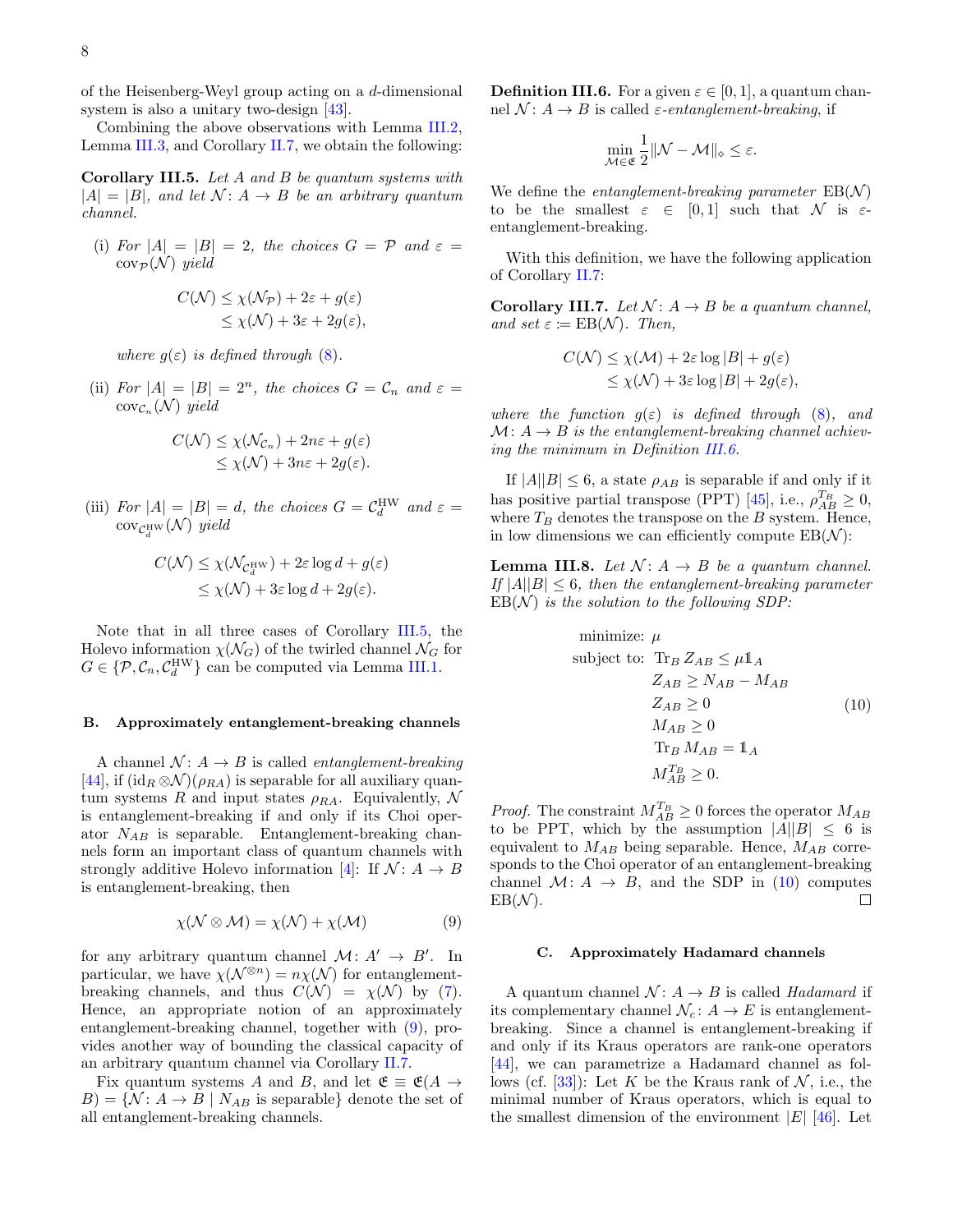$\{|\varphi_k\rangle_E\}_{k=1}^K$  be a collection of normalized vectors on  $\mathcal{H}_E$ ,  $\langle \varphi_k | \varphi_k \rangle = 1$  for all  $k = 1, ..., K$ , let  $\mathcal{S} = {\{ |\psi_k\rangle_A \}}_{k=1}^K$ be an overcomplete set of vectors on  $\mathcal{H}_A$  (such that  $\sum_{k=1}^K |\psi_k\rangle \langle \psi_k|_A = \mathbf{1}_A$ , and let  $\{|i\rangle_B\}_{i=1}^{|B|}$  be an orthonormal basis for  $\mathcal{H}_B$ .<sup>[2](#page-10-1)</sup> These sets of vectors give rise to a Hadamard channel  $\mathcal{N} : A \to B$ , whose action on an input state  $\rho_A$  is given by

$$
\mathcal{N}(\rho_A) = \sum_{k,l} \langle \psi_k | \rho_A | \psi_l \rangle \langle \varphi_l | \varphi_k \rangle_E | k \rangle \langle l |_B. \qquad (11)
$$

Define  $[\rho_A]_{\mathcal{S}}$  as the matrix representation of  $\rho_A$  with respect to  $\mathcal{S} = \{ |\psi_k\rangle_A \}_{k=1}^K$ , i.e.,  $([\rho_A]_{\psi})_{ij} = \langle \psi_i | \rho_A | \psi_j \rangle$ . Furthermore, define the matrix  $(\Gamma)_{ij} = \langle \varphi_i | \varphi_j \rangle_E$ . Then [\(11\)](#page-10-2) can be rewritten as

$$
\mathcal{N}(\rho_A) = \Gamma^{\dagger} * [\rho_A]_{\mathcal{S}},\tag{12}
$$

where ∗ denotes the Hadamard product (viz. elementwise product) of matrices:  $(A*B)_{ij} \coloneqq (A)_{ij}(B)_{ij}$ . Equation [\(12\)](#page-10-3) is the reason such channels are called Hadamard channels.

Hadamard channels are another class of quantum channels with strongly additive Holevo information [\[7,](#page-23-6) [8\]](#page-23-7): If  $\mathcal N$  is a Hadamard channel, then for any other channel  $\mathcal M$ we have

$$
\chi(\mathcal{N} \otimes \mathcal{M}) = \chi(\mathcal{N}) + \chi(\mathcal{M}). \tag{13}
$$

Hence, an appropriate notion of approximately Hadamard channels leads to another application of Corollary [II.7](#page-7-1) for bounding the classical capacity of arbitrary quantum channels.

In what follows, we define two notions of approximately Hadamard channels, one called  $\varepsilon$ -close Hadamard channels and the other called  $\varepsilon$ -Hadamard channels. To define  $\varepsilon$ -close Hadamard channels, fix quantum systems A and  $B$  and let  $\mathfrak H$  be the set of Hadamard channels from  $A$ to B.

<span id="page-10-5"></span>**Definition III.9.** For a given  $\varepsilon \in [0, 1]$ , a quantum channel  $\mathcal{N}: A \rightarrow B$  is called  $\varepsilon$ -close-Hadamard, if

$$
\min_{\mathcal{M}\in\mathfrak{H}}\frac{1}{2}\|\mathcal{N}-\mathcal{M}\|_{\diamond}\leq\varepsilon.
$$

We define the *Hadamard parameter*  $\text{Had}(\mathcal{N})$  to be the smallest  $\varepsilon \in [0,1]$  such that N is  $\varepsilon$ -close-Hadamard.

For reasons that will become clear shortly, it is useful to define the following upper bound on  $Had(\mathcal{N})$ . Let  $\mathcal{S} = \{ |\psi_k\rangle_A \}_i$  be an overcomplete set of vectors on  $\mathcal{H}_A$ , i.e.,  $\sum_{i} |\psi_i\rangle \langle \psi_i|_A = \mathbb{1}_A$ , and define the set

$$
\mathfrak{H}_{\mathcal{S}} \coloneqq \{ \mathcal{N} \in \mathfrak{H} \colon \mathcal{N}(\rho_A) = \Gamma^{\dagger} * [\rho_A]_{\mathcal{S}} \} \subseteq \mathfrak{H},
$$

where  $\Gamma \geq 0$  satisfies  $\Gamma_{kk} = 1$  for all k. We then consider the parameter

<span id="page-10-8"></span>
$$
\text{Had}_{\mathcal{S}}(\mathcal{N}) \coloneqq \min_{\mathcal{M} \in \mathfrak{H}_{\mathcal{S}}} \frac{1}{2} \|\mathcal{N} - \mathcal{M}\|_{\diamond},\tag{14}
$$

which clearly satisfies  $\text{Had}(\mathcal{N}) \leq \text{Had}_{\mathcal{S}}(\mathcal{N})$ . In addition,  $\text{Had}_{\mathcal{S}}(\mathcal{N})$  is the solution to an SDP and thus efficiently computable:

<span id="page-10-7"></span><span id="page-10-2"></span>**Lemma III.10.** For fixed S, the parameter Had<sub>S</sub>(N) is the solution to the following SDP:

<span id="page-10-4"></span>minimize: 
$$
\mu
$$
  
\nsubject to:  $\text{Tr}_B Z_{AB} \leq \mu \mathbb{1}_A$   
\n $Z_{AB} \geq N_{AB} - \mathcal{O}_{AB}^{\Gamma}$   
\n $Z_{AB} \geq 0$   
\n $\Gamma \geq 0$   
\n $\langle k|\Gamma|k\rangle = 1 \text{ for all } k,$  (15)

<span id="page-10-3"></span>where  $\mathcal{O}_{AB}^{\Gamma} \coloneqq \sum_{i, j, k, l} (\Gamma \ast [i] \langle j |]_{S})_{kl} |i\rangle \langle j|_{A} \otimes |k\rangle \langle l|_{B}$ .

<span id="page-10-6"></span>*Proof.* A matrix  $\Gamma$  is positive semidefinite if and only if it is the Gram matrix of a collection of vectors, i.e.,  $(\Gamma)_{ij} = \langle \varphi_i | \varphi_j \rangle$  for some set of vectors  $\{ | \varphi_i \rangle \}_i$ . Hence, we can optimize over positive semidefinite  $\Gamma$ , and the constraints  $\langle k|\Gamma|k \rangle = 1$  for all k enforce that  $\langle \varphi_k|\varphi_k \rangle = 1$ . Moreover, since the Hadamard product ∗ is distributive over addition,  $(A+B)*C = A*C+B*C$ , the Choi opera- $\text{tor }\sum_{i,\,j,\,k,\,l}(\Gamma*[[i\rangle\langle j]]_{\mathcal{S}})_{kl}\,|i\rangle\langle j|_A \otimes |k\rangle\langle l|_B \text{ of a Hadamard}$ channel  $\mathcal M$  is linear in  $\Gamma$  for a fixed overcomplete set of vectors  $\mathcal{S} = \{ |\psi_k\rangle_A \}_i$ . Thus, the SDP in [\(15\)](#page-10-4) optimizes the diamond distance  $\frac{1}{2} ||\mathcal{N} - \mathcal{M}||_{\diamond}$  over all  $\mathcal{M} \in \mathfrak{H}_{\mathcal{S}}$ .

We can combine Definition [III.9,](#page-10-5) Corollary [II.7,](#page-7-1) and  $(13)$  to obtain an upper bound on  $C(\mathcal{N})$  similar to Corol-lary [III.5.](#page-9-0) Since the function  $2\varepsilon \log |B| + g(\varepsilon)$  is monotonically increasing for  $\varepsilon \in [0,1]$ , we can use the parameter  $\text{Had}_{\mathcal{S}}(\mathcal{N})$  for a fixed  $\mathcal{S}$  instead of  $\text{Had}(\mathcal{N})$ . The former has the advantage of being efficiently computable via its SDP representation given in Lemma [III.10.](#page-10-7) In summary, we have the following:

<span id="page-10-0"></span>Corollary III.11. Let  $\mathcal{N}: A \rightarrow B$  be a quantum channel, and set  $\varepsilon = \text{Had}(\mathcal{N})$  and  $\varepsilon_{\mathcal{S}} \coloneqq \text{Had}_{\mathcal{S}}(\mathcal{N})$  for a fixed collection  $S = {\psi_k}_A$  of vectors. Then,

$$
C(\mathcal{N}) \le \chi(\mathcal{M}) + 2\varepsilon \log |B| + g(\varepsilon)
$$
  
\n
$$
\le \chi(\mathcal{N}) + 3\varepsilon \log |B| + 2g(\varepsilon)
$$
  
\n
$$
\le \chi(\mathcal{N}) + 3\varepsilon_{\mathcal{S}} \log |B| + 2g(\varepsilon_{\mathcal{S}}),
$$

where the function  $g(\varepsilon)$  is defined through  $(8)$ , and  $M: A \rightarrow B$  is the Hadamard channel achieving the minimum in Definition [III.9.](#page-10-5) Note that we also have

$$
C(\mathcal{N}) \le \chi(\mathcal{M}_{\mathcal{S}}) + 2\varepsilon_{\mathcal{S}} \log |B| + g(\varepsilon_{\mathcal{S}}),
$$

where  $\mathcal{M}_{\mathcal{S}}\colon A\to B$  is the Hadamard channel defined in terms of  $S$  achieving the minimum in  $(14)$ .

<span id="page-10-1"></span><sup>&</sup>lt;sup>2</sup> For simplicity, we assume  $|B| = K = |E|$  here, though this is not necessary.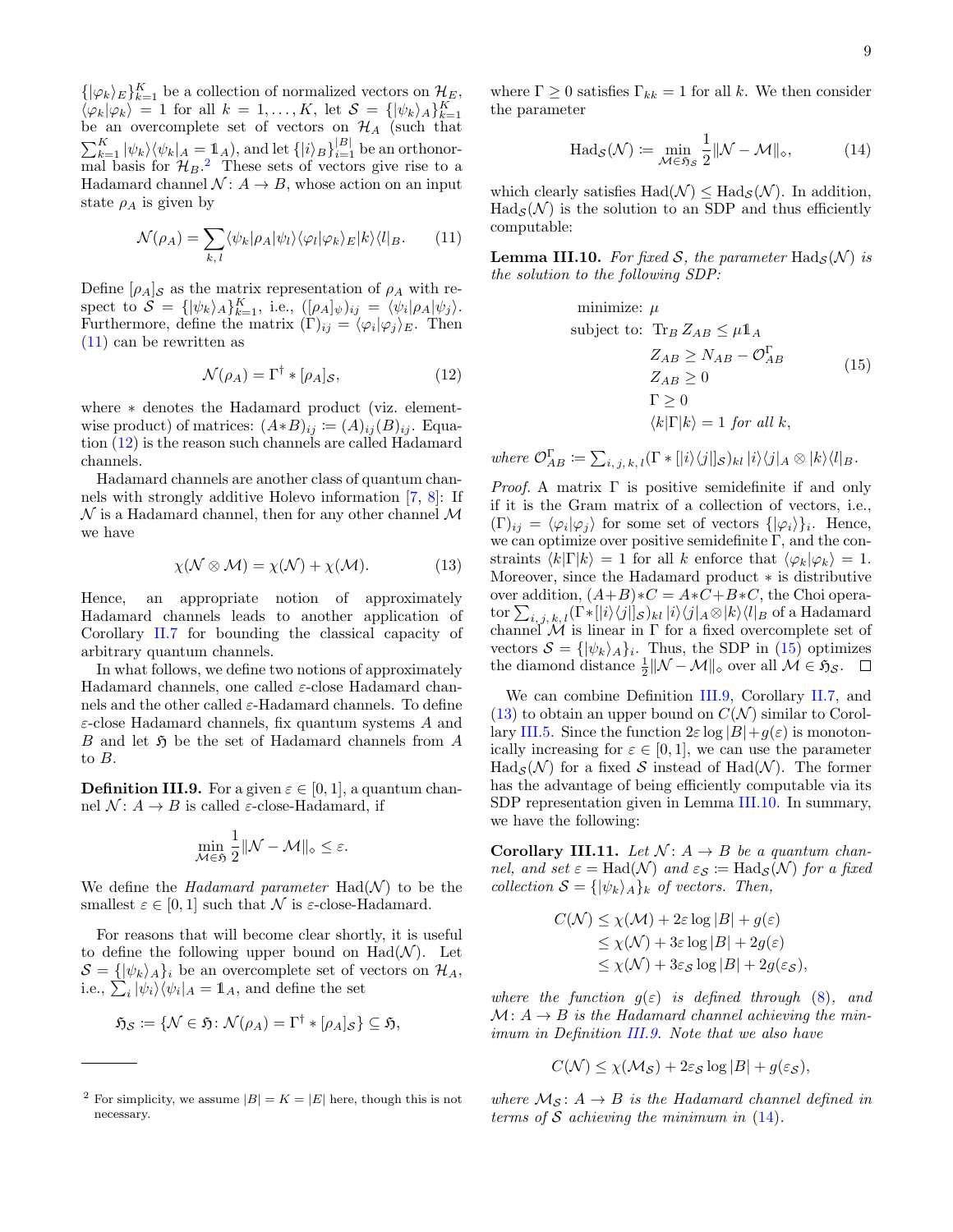We now define  $\varepsilon$ -Hadamard channels, an alternative way of defining a Hadamard parameter of an arbitrary quantum channel. To this end, we recall that Hadamard channels  $\mathcal{N}: A \rightarrow B$  belong to the class of degradable channels mentioned in Section [I:](#page-2-4) For every Hadamard channel  $\mathcal{N} : A \to B$  with environment E there exists a quantum channel  $\mathcal{D}: B \to E$ , called the *degrading chan*nel, such that  $\mathcal{N}_c = \mathcal{D} \circ \mathcal{N}$ . In other words, there exists a quantum channel that Bob can apply locally to simulate the leakage of  $\mathcal N$  to the environment, modeled by the complementary channel  $N$ . Moreover, the degrading channel of Hadamard channels is entanglement-breaking; that is, the Choi operator  $D_{BE}$  of  $D$  is separable [\[47\]](#page-24-20). This observation gives rise to the following definition:

<span id="page-11-2"></span>**Definition III.12.** For a given  $\varepsilon \in [0,1]$ , a quantum channel  $\mathcal{N}: A \rightarrow B$  is called  $\varepsilon$ -Hadamard, if

$$
\min_{\mathcal{D}\in\mathfrak{E}(B\to E)}\frac{1}{2}\|\mathcal{N}^c-\mathcal{D}\circ\mathcal{N}\|_{\diamond}\leq\varepsilon,
$$

where  $\mathfrak{E}(B \to E)$  denotes the set of all entanglementbreaking channels from B to E. The Hadamard parameter Had<sub>deg</sub>(N) is defined to be the smallest  $\varepsilon \in [0,1]$ such that  $\mathcal N$  is  $\varepsilon$ -Hadamard.

If  $|B||E| \leq 6$ , the parameter  $\text{Had}_{\text{deg}}(\mathcal{N})$  of a quantum channel  $\mathcal{N} : A \to B$  with environment E can be expressed as the solution to an SDP. This SDP is obtained from the SDP that computes the approximate degradability parameter defined in [\[25\]](#page-23-19) by adding a constraint enforcing the 'approximate degrading' map  $\mathcal D$  to be entanglementbreaking. In summary, we have:

**Lemma III.13.** Let  $\mathcal{N} : A \rightarrow B$  be a quantum channel with environment E. If  $|B||E| \leq 6$ , then the Hadamard parameter  $\text{Had}_{\text{deg}}(\mathcal{N})$  is the solution to the following SDP:

minimize: 
$$
\mu
$$
  
\nsubject to:  $\text{Tr}_E Z_{AE} \leq \mu \mathbb{1}_A$   
\n $Z_{AE} \geq N_{AE} - \mathcal{J}(\mathcal{D} \circ \mathcal{N})$   
\n $Z_{AE} \geq 0$   
\n $D_{BE} \geq 0$   
\n $\text{Tr}_E D_{BE} = \mathbb{1}_B$   
\n $D_{BE}^{T_E} \geq 0$ ,

where  $\mathcal{J}(\cdot)$  denotes the Choi-Jamiołkowski isomorphism that maps a channel to its Choi operator.

Note that in  $(16)$  the operator  $D_{BE}$  corresponds to the Choi operator of  $\mathcal{D}: B \to E$ , and the constraint  $D_{BE}^{T_E} \ge 0$  enforces  $D_{BE}$  to be PPT, which for  $|B||E| \le 6$ is equivalent to  $D$  being entanglement-breaking. The map  $S \mapsto \mathcal{J}(\mathcal{S} \circ \mathcal{T})$  is linear in S for a fixed channel  $\mathcal{T}$  [\[25\]](#page-23-19), and hence, the corresponding constraint in [\(16\)](#page-11-1) is indeed semidefinite.

Using the Hadamard parameter  $\text{Had}_{\text{deg}}(\cdot)$  from Definition [III.12,](#page-11-2) we can again deduce an upper bound on the classical capacity of a quantum channel by adapting the arguments in the proof of Corollary [II.7.](#page-7-1) In particular, we have the following theorem, whose proof we give in Appendix [B.](#page-19-0)

<span id="page-11-0"></span>**Theorem III.14.** For a channel  $\mathcal{N} : A \rightarrow B$ , set  $\varepsilon =$  $\text{Had}_{\text{dec}}(\mathcal{N})$ , and let  $\mathcal{D}: B \to E$  be the entanglementbreaking channel achieving the minimum in Definition [III.12.](#page-11-2) Then

$$
C(\mathcal{N}) \le \max_{\{p_X(x), \psi^x\}} \left[ H(FE)_{\xi} - H(E|X)_{\xi} \right] + (2\varepsilon \log |E| + g(\varepsilon)),
$$

where the cq state  $\xi_{XFE}$  is defined as

$$
\xi_{XFE} := \sum_{x} p_X(x)|x\rangle\langle x|_X \otimes (\mathcal{U}_{B\to FE}^{\mathcal{D}} \circ \mathcal{N}_{A\to B})(\psi_A^x),
$$

 $\mathcal{U}_{B\rightarrow FE}^{\mathcal{D}}$  is a Stinespring dilation of  $\mathcal{D}\colon B\ \rightarrow\ E,$  and  $\{\tilde{\psi}_A^x\}_x$  is a set of pure states.

#### D. Bounds on triple trade-off capacities for  $\varepsilon$ -close Hadamard channels

In addition to the various single-resource capacities that we have discussed so far, one can also consider the ability of a quantum channel to generate or consume multiple resources [\[23,](#page-23-17) [47–](#page-24-20)[52\]](#page-24-21). One of the most general such tasks is the triple trade-off problem [\[50,](#page-24-22) [51\]](#page-24-23): What is the net rate at which classical bits, quantum bits, and entangled bits can be consumed, in addition to many independent uses of a quantum channel, in order to generate the same resources? Let  $C$  denote the rate of classical communication, Q the rate of quantum communication, and E the rate of entanglement generation (if the rate is negative, it means that the resource is being consumed). The set of all achievable rates in this setting is called the "dynamic capacity region." This question has been addressed in [\[50–](#page-24-22)[52\]](#page-24-21) (see also [\[33\]](#page-24-6)), via the following dynamic quantum capacity theorem:

<span id="page-11-1"></span>**Theorem III.15** ([\[50,](#page-24-22) [52\]](#page-24-21)). The quantum dynamic capacity region  $C_{COE}(\mathcal{N})$  of a quantum channel N is given by the following expression:

<span id="page-11-3"></span>
$$
\mathcal{C}_{\rm CQE}(\mathcal{N}) = \overline{\bigcup_{k=1}^{\infty} \frac{1}{k} \mathcal{C}_{\rm CQE}^{(1)}(\mathcal{N}^{\otimes k})},\tag{17}
$$

where the overbar indicates the closure of a set. The region  $\mathcal{C}_{\mathrm{CQE}}^{(1)}(\mathcal{N})$  is equal to the closure of the union of the state-dependent regions  $\mathcal{C}_{\mathrm{CQE}}^{(1)}(\mathcal{N},\sigma)$ :

<span id="page-11-4"></span>
$$
\mathcal{C}_{\mathrm{CQE}}^{(1)}(\mathcal{N}) \coloneqq \overline{\bigcup_{\sigma} \mathcal{C}_{\mathrm{CQE}}^{(1)}(\mathcal{N}, \sigma)}.
$$

The state-dependent region  $C^{(1)}_{CQE}(\mathcal{N},\sigma)$  is the set of all rates C, Q, and E, such that

$$
C + 2Q \le I(AX; B)_{\sigma},
$$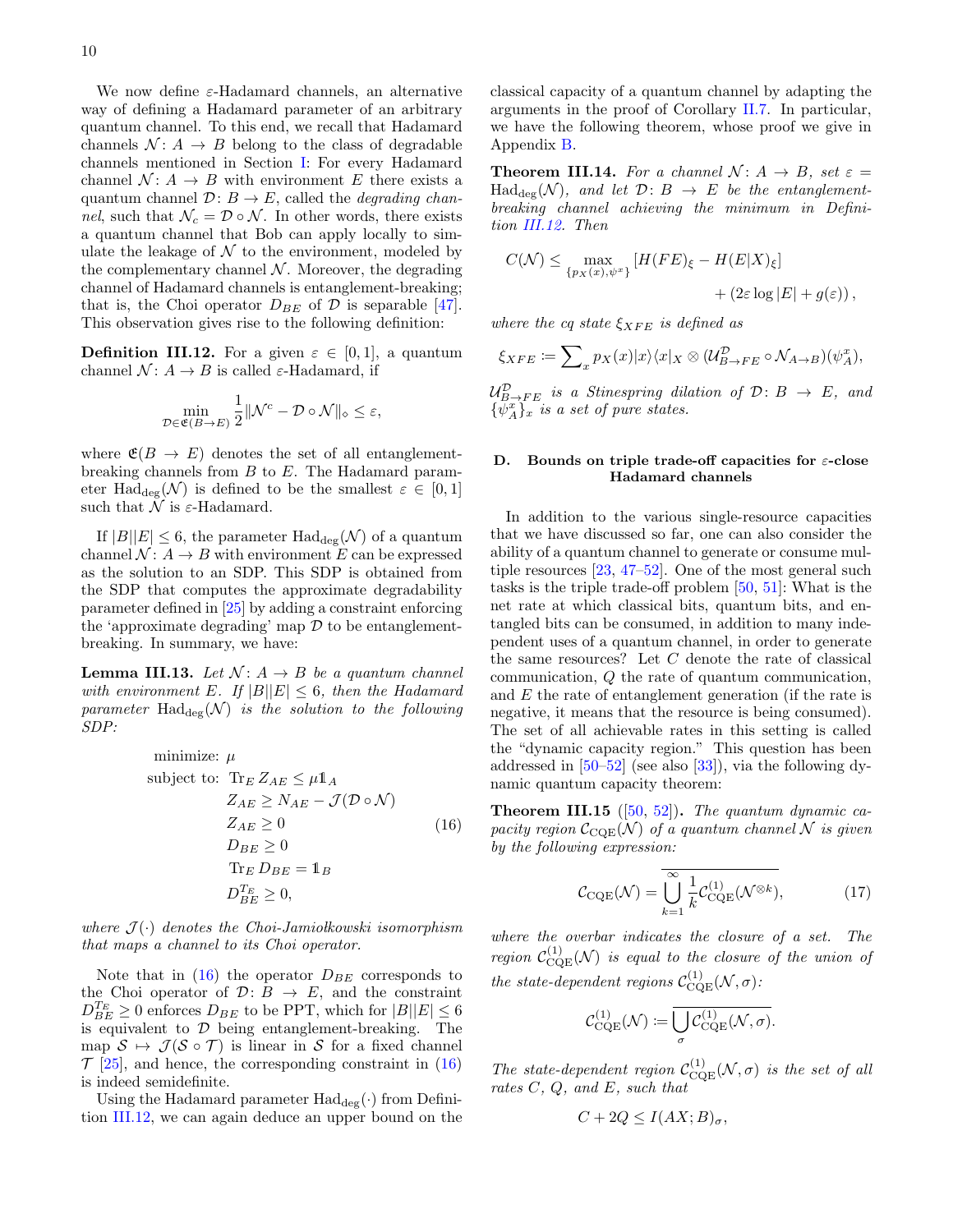$$
Q + E \le I(A\rangle BX)_{\sigma},
$$
  

$$
C + Q + E \le I(X; B)_{\sigma} + I(A\rangle BX)_{\sigma},
$$

where the coherent information  $I(F \rangle G)_{\omega}$  of a bipartite state  $\omega_{FG}$  is defined as  $I(F\backslash G)_{\omega} := H(G)_{\omega} - H(FG)_{\omega}$ . The above entropic quantities are with respect to a  $classical-quantum state \sigma_{XAB}$ , where

$$
\sigma_{XAB} := \sum_{x} p_X(x) |x\rangle\langle x|_X \otimes \mathcal{N}_{A' \to B}(\phi^x_{AA'}),
$$

and the states  $\phi_{AA'}^x$  are pure, with system A isomorphic to system  $A'$ . It is implicit that one should consider states on  $A'^k$  instead of  $A'$  when taking the regularization in [\(17\)](#page-11-3).

If the channel  $\mathcal N$  is a Hadamard channel, then the regularization is not needed and the dynamic capacity region is equal to  $\mathcal{C}_{\text{CQE}}^{(1)}(\mathcal{N})$  [\[47,](#page-24-20) [52\]](#page-24-21). Thus, we are motivated to consider the notion of approximate Hadamard channels in this context, leading to Theorem [III.14](#page-11-0) below. Note that Gao et al. [\[53\]](#page-24-24) derived an outer bound on the dynamic capacity region of a special class of channels using operator space methods.

<span id="page-12-0"></span>**Theorem III.16.** Let N be an  $\varepsilon$ -close-Hadamard channel; i.e., there exists a Hadamard channel M such that

$$
\frac{1}{2} \|\mathcal{N} - \mathcal{M}\|_{\diamond} \leq \varepsilon.
$$

Then the dynamic capacity region  $C_{\text{CQE}}(\mathcal{N})$  is contained in the region  $\mathcal{C}_{\text{CQE}}^{(1)}(\mathcal{M},\varepsilon)$ , where  $\mathcal{C}_{\text{CQE}}^{(1)}(\mathcal{M},\varepsilon)$  is equal to the union of the state-dependent regions  $\mathcal{C}_{\mathrm{CQE}}^{(1)}(\mathcal{M}, \tau, \varepsilon)$ :

$$
\mathcal{C}_{\mathrm{CQE}}^{(1)}(\mathcal{M},\varepsilon)\coloneqq\overline{\bigcup_{\tau}\mathcal{C}_{\mathrm{CQE}}^{(1)}(\mathcal{M},\tau,\varepsilon)}.
$$

The state-dependent region  $C^{(1)}_{\text{CQE}}(\mathcal{M}, \tau, \varepsilon)$  is the set of all rates C, Q, and E, such that

$$
C + 2Q \le I(AX; B)_{\tau} + f_1(\varepsilon),
$$
  
\n
$$
Q + E \le I(A \rangle BX)_{\tau} + f_2(\varepsilon),
$$
  
\n
$$
C + Q + E \le I(X; B)_{\tau} + I(A \rangle BX)_{\sigma} + f_2(\varepsilon),
$$

where

$$
f_1(\varepsilon) := 2\varepsilon \log |B| + g(\varepsilon), \tag{18}
$$
  
\n
$$
f_2(\varepsilon) := 2\varepsilon \log |B| + g(\varepsilon) + 2\sqrt{2\varepsilon} \log |E| + g(\sqrt{2\varepsilon}), \tag{19}
$$

$$
f_2(\varepsilon) := 2\varepsilon \log |B| + g(\varepsilon) + 2\sqrt{2\varepsilon} \log |E| + g(\sqrt{2\varepsilon}), \tag{19}
$$

and  $q(\varepsilon)$  is defined in [\(8\)](#page-7-4). The above entropic quantities are with respect to a classical–quantum state  $\tau_{XAB}$ , where

$$
\tau_{XAB} := \sum_{x} p_X(x)|x\rangle\langle x|_X \otimes \mathcal{M}_{A' \to B}(\phi^x_{AA'}),
$$

and the states  $\phi_{AA'}^x$  are pure.

Proof. To prove this result, we consider an approach related to that for a statement given in [\[27\]](#page-24-0), recalled here as Theorem [II.6.](#page-7-5) It is convenient to distinguish between the output system  $B$  of the channel  $\mathcal N$  and the output system B of M, where  $B \cong B$ . For  $n \in \mathbb{N}$ , let

$$
\rho_{XAA'^n} = \sum_x p_X(x) |x\rangle\langle x|_X \otimes \phi^x_{AA'^n}
$$

be an arbitrary cq state, where each  $\phi^x_{AA'^n}$  is a pure state. By assumption, we have that

$$
\frac{1}{2} \|\mathcal{N}_{A' \to B} - \mathcal{M}_{A' \to \tilde{B}}\|_{\diamond} \le \varepsilon,\tag{20}
$$

and so by the continuity of Stinespring's representation theorem [\[54\]](#page-24-25), it follows that there exist isometric channels  $\mathcal{U}_{A'\to BE}^{\mathcal{N}}$  and  $\mathcal{U}_{A'\to BE}^{\mathcal{M}}$  extending  $\mathcal{N}_{A'\to B}$  and  $\mathcal{M}_{A'\to \tilde{B}}$ , respectively, such that the corresponding complementary channels  $\mathcal{N}_c$  and  $\mathcal{M}_c$  satisfy

<span id="page-12-3"></span><span id="page-12-2"></span>
$$
\frac{1}{2} \left\| \mathcal{N}_c - \mathcal{M}_c \right\|_{\diamond} \le \sqrt{2\varepsilon}.\tag{21}
$$

We thus define the following cq states for  $1 \le t \le n - 1$ :

$$
\sigma_{XAB^nE^n}^0 := \left(\mathrm{id}_{XA} \otimes \left[\mathcal{U}_{A' \to BE}^{\mathcal{N}}\right]^{\otimes n}\right)(\rho_{XAA'^n}),
$$
\n
$$
\sigma_{XA\tilde{B}_{\leq t}\tilde{E}_{\leq t}B_{>t}E_{>t}}^t :=
$$
\n
$$
\left(\mathrm{id}_{XA} \otimes \left[\mathcal{U}_{A' \to \tilde{B}\tilde{E}}^{\mathcal{M}}\right]^{\otimes t} \otimes \left[\mathcal{U}_{A' \to BE}^{\mathcal{N}}\right]^{\otimes (n-t)}\right)(\rho_{XAA'^n}),
$$
\n
$$
\sigma_{XA\tilde{B}^n\tilde{E}^n}^n := \left(\mathrm{id}_{XA} \otimes \left[\mathcal{U}_{A' \to \tilde{B}\tilde{E}}^{\mathcal{M}}\right]^{\otimes n}\right)(\rho_{XAA'^n}),
$$

where we use the shorthand  $Q_{\leq i} \equiv Q_1 Q_2 \ldots Q_i$  for  $1 \leq$ i and quantum systems  $Q_1, \ldots, Q_i$ , and use analogous definitions for  $Q_{\leq i}, Q_{\geq i}$ , and  $Q_{> i}$ .

For a Hadamard channel  $M$  and for all integers  $n > 1$ , there exist states  $\omega^i_{A_i X_i \tilde{B}_i \tilde{E}_i}$  for  $1 \leq i \leq n$ , each having the form

$$
\omega^i_{A_i X_i \tilde{B}_i \tilde{E}_i} \coloneqq \sum_{x_i} p_{X_i}(x_i) |x_i\rangle\langle x_i|_{X_i} \otimes \mathcal{U}^{\mathcal{M}}_{A_i' \to \tilde{B}_i \tilde{E}_i}(\phi^{x_i}_{A_i A_i'}),
$$

such that the following entropy inequalities hold [\[33,](#page-24-6) [52\]](#page-24-21)

<span id="page-12-4"></span><span id="page-12-1"></span>
$$
I(AX; \tilde{B}^n)_{\sigma^n} \leq \sum_{i=1}^n I(A_i X_i; \tilde{B}_i)_{\omega^i} = nI(\tilde{A}\tilde{X}; \tilde{B}|Z)_{\omega},
$$
  
\n
$$
H(\tilde{B}^n | X)_{\sigma^n} \leq \sum_{i=1}^n H(\tilde{B}_i | X_i)_{\omega^i} = nH(\tilde{B} | \tilde{X} Z)_{\omega},
$$
  
\n
$$
H(\tilde{B}^n)_{\sigma^n} \leq \sum_{i=1}^n H(\tilde{B}_i)_{\sigma^n} = nH(\tilde{B}|Z)_{\omega},
$$
  
\n
$$
-H(\tilde{E}^n | X)_{\sigma^n} \leq -\sum_{i=1}^n H(\tilde{E}_i | X_i)_{\omega^i} = -nH(\tilde{E} | \tilde{X} Z)_{\omega},
$$
  
\n(22)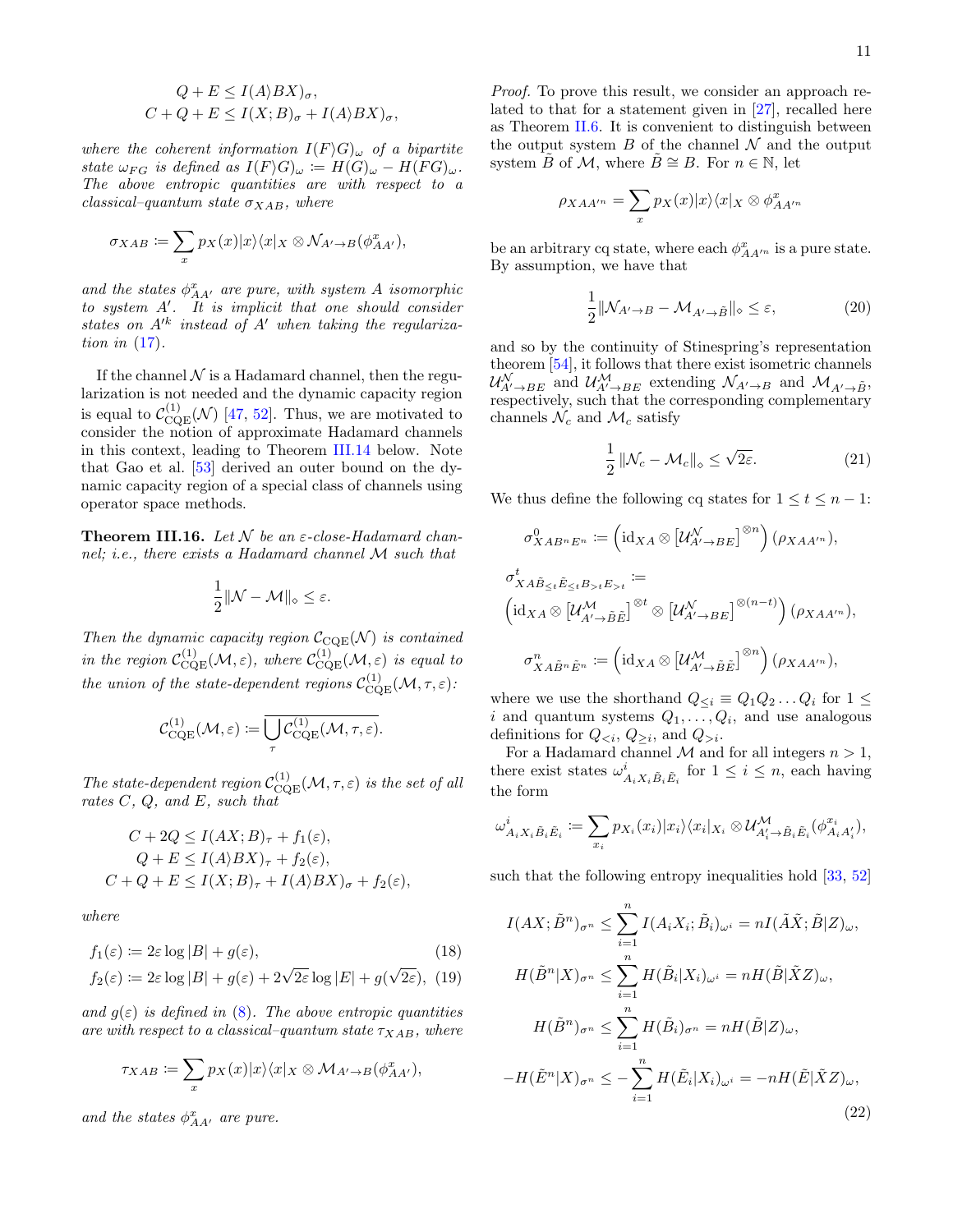where the state  $\omega_{Z\tilde{A}\tilde{X}\tilde{B}\tilde{E}}$  is defined as

$$
\omega_{Z\tilde{A}\tilde{X}\tilde{B}\tilde{E}} := \frac{1}{n} \sum_{i=1}^{n} |i\rangle\langle i|_{Z} \otimes \omega_{A_{i}X_{i}\tilde{B}_{i}\tilde{E}_{i}}^{i},
$$

and the registers  $\tilde{A}$  and  $\tilde{X}$  are taken to be large enough to contain the contents of the largest  $A_i$  and  $X_i$ , respectively.

Applying  $(20)$  and  $(21)$ , we find that

$$
\frac{1}{2} \|\sigma_{XA\tilde{B}_{\leq t-1}B_{>t-1}}^{t-1} - \sigma_{XA\tilde{B}_{\leq t}B_{>t}}^{t} \|_{1} \leq \varepsilon,
$$
\n(23)

$$
\frac{1}{2} \|\sigma_{XA\tilde{E}_{\leq t-1}E_{>t-1}}^{t-1} - \sigma_{XA\tilde{E}_{\leq t}E_{>t}}^{t} \|_{1} \leq \sqrt{2\varepsilon}, \qquad (24)
$$

for  $1 \leq t \leq n$  by the definition of the diamond norm. Moreover,  $\sigma_{XA\tilde{B}_{\leq t-1}B_{>t-1}}^{t-1}$  and  $\sigma_{XA\tilde{B}_{\leq t}B_{>t}}^{t}$  have the same marginals on the systems  $X \tilde{A} \tilde{B}_{\lt t} B_{\gt t}$ , and  $\sigma_{XA\tilde{E}_{\leq t-1}E_{>t-1}}^{t-1}$  and  $\sigma_{XA\tilde{E}_{\leq t}E_{>t}}^{t}$  have the same marginals on the systems  $XA\tilde{E}_{\leq t}E_{\geq t}$ . Hence, using the continuity bound from [\[27,](#page-24-0) Corollary 1] we obtain

$$
\left| I(AX; B_t | \tilde{B}_{< t} B_{> t})_{\sigma^{t-1}} - I(AX; \tilde{B}_t | \tilde{B}_{< t} B_{> t})_{\sigma^t} \right| \le f_1(\varepsilon) \quad (25)
$$

for  $1 \leq t \leq n$ , where  $\tilde{B}_{\leq 1}$  and  $B_{>n}$  represent empty systems, respectively, and where  $f_1(\varepsilon)$  is defined in [\(18\)](#page-11-4). We also get that

$$
\left| H(B_t | \tilde{B}_{< t} B_{> t} X)_{\sigma^{t-1}} - H(\tilde{B}_t | \tilde{B}_{< t} B_{> t} X)_{\sigma^t} \right|
$$
  

$$
\leq 2\varepsilon \log |B| + g(\varepsilon),
$$

$$
\left| H(E_t | \tilde{E}_{\leq t} E_{> t} X)_{\sigma^{t-1}} - H(\tilde{E}_t | \tilde{E}_{\leq t} E_{> t} X)_{\sigma^t} \right|
$$
  

$$
\leq 2\sqrt{2\varepsilon} \log |E| + g(\sqrt{2\varepsilon}),
$$

by applying  $(23)$ ,  $(24)$ , and  $[38]$ , Lemma 2. We can now bound  $I(AX; B<sup>n</sup>)<sub>\sigma</sub>$ <sup>0</sup> from above as follows:

$$
I(AX; B^n)_{\sigma^0}
$$
  
=  $I(AX; \tilde{B}^n)_{\sigma^n} + I(AX; B^n)_{\sigma^0} - I(AX; \tilde{B}^n)_{\sigma^n}$   
=  $I(AX; \tilde{B}^n)_{\sigma^n} + \sum_{t=1}^n \left[ I(AX; B_t | \tilde{B}_{< t} B_{> t})_{\sigma^{t-1}} - I(AX; \tilde{B}_t | \tilde{B}_{< t} B_{> t})_{\sigma^t} \right]$   
 $\leq I(AX; \tilde{B}^n)_{\sigma^n} + nf_1(\varepsilon)$  (27)

$$
\leq \sum_{i=1}^{n} I(A_i X_i; \tilde{B})_{\omega^i} + n f_1(\varepsilon)
$$
  
= 
$$
n I(\tilde{A}\tilde{X}; \tilde{B}|Z)_{\omega} + n f_1(\varepsilon)
$$
  

$$
\leq n I(\tilde{A}\tilde{X}Z; \tilde{B})_{\omega} + n f_1(\varepsilon).
$$

<span id="page-13-0"></span>where  $(26)$  follows from writing out the telescope sum and observing that all terms except the first and last one cancel out. Step  $(27)$  uses  $(25)$  in each term of the sum. The next inequality and the equality after that follow by invoking [\(22\)](#page-12-3). The final inequality is a consequence of the chain rule and non-negativity of mutual information.

For the second bound involving the coherent information term  $I(A\rangle B^n X)_{\sigma^0}$ , consider that

$$
I(A\rangle B^{n}X)_{\sigma^{0}} = H(B^{n}|X)_{\sigma^{0}} - H(E^{n}|X)_{\sigma^{0}}.
$$

<span id="page-13-1"></span>We handle each term separately. First, by reasoning similar to that in the proof of  $[25,$  Theorem 3.4, consider that

$$
H(B^n|X)_{\sigma^0}
$$
  
=  $H(\tilde{B}^n|X)_{\sigma^n} + H(B^n|X)_{\sigma^0} - H(\tilde{B}^n|X)_{\sigma^n}$   
=  $H(\tilde{B}^n|X)_{\sigma^n}$   
+  $\sum_{t=1}^n \left[ H(B_t|\tilde{B}_{<};B_{>t}X)_{\sigma^{t-1}} - H(\tilde{B}_t|\tilde{B}_{t}X)_{\sigma^t} \right]$   
 $\leq H(\tilde{B}^n|X)_{\sigma^n} + n(2\varepsilon \log |B| + g(\varepsilon))$   
 $\leq \sum_{i=1}^n H(\tilde{B}|X_i)_{\omega^i} + n(2\varepsilon \log |B| + g(\varepsilon))$   
=  $nH(\tilde{B}|\tilde{X}Z)_{\omega} + n(2\varepsilon \log |B| + g(\varepsilon)).$ 

<span id="page-13-4"></span>By similar reasoning, we find that

$$
- H(E^n|X)_{\sigma^0} \le -nH(\tilde{E}|\tilde{X}Z)_{\omega}
$$

$$
+ n\left(2\sqrt{2\varepsilon}\log|E| + g(\sqrt{2\varepsilon})\right).
$$

Thus, we conclude that

$$
\frac{1}{n}I(A\rangle B^nX)_{\sigma^0} \le H(\tilde{B}|\tilde{X}Z)_{\omega} - H(\tilde{E}|\tilde{X}Z)_{\omega} + f_2(\varepsilon),
$$

where  $f_2(\varepsilon)$  is defined in [\(19\)](#page-12-4). For the final term  $I(X; B<sup>n</sup>)<sub>\sigma</sub>$ <sup>0</sup> +  $I(A\rangle B<sup>n</sup>X)_{\sigma}$ <sup>0</sup>, consider that

$$
I(X;Bn)\sigmao + I(A\rangle BnX)\sigmao = H(Bn)\sigmao - H(En|X)\sigmao.
$$

Since we already have a bound for  $-H(E^{n}|X)_{\sigma^{0}}$ , we just need to bound  $H(B^n)_{\sigma^0}$ . By applying similar reasoning as above, we find that

<span id="page-13-2"></span>
$$
H(B^n)_{\sigma^0} \leq H(\tilde{B}^n)_{\sigma^n} + n (2\varepsilon \log |B| + g(\varepsilon))
$$
  
\n
$$
\leq \sum_{i=1}^n H(\tilde{B}_i)_{\sigma^n} + n (2\varepsilon \log |B| + g(\varepsilon))
$$
  
\n
$$
= nH(\tilde{B}|Z)_{\omega} + n (2\varepsilon \log |B| + g(\varepsilon)).
$$

<span id="page-13-3"></span>Combining with the above, we then get that

$$
\frac{1}{n} [H(B^n)_{\sigma^0} - H(E^n|X)_{\sigma^0}]
$$
  
\n
$$
\leq H(\tilde{B}|Z)_{\omega} - H(\tilde{E}|\tilde{X}Z)_{\omega} + f_2(\varepsilon).
$$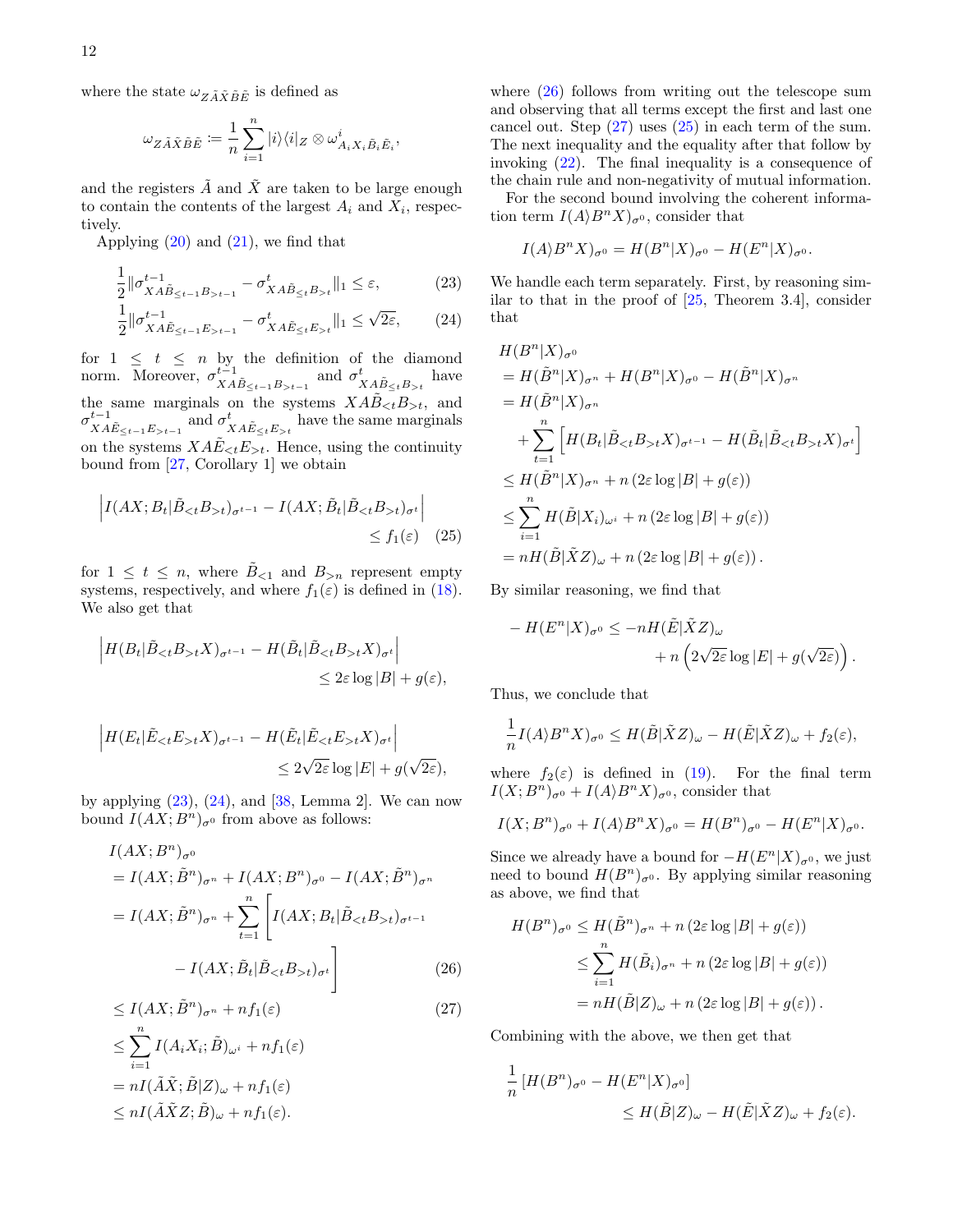Considering that

$$
H(\tilde{B}|Z)_{\omega} - H(\tilde{E}|\tilde{X}Z)_{\omega} = I(\tilde{X}; \tilde{B}|Z)_{\omega} + I(A \rangle B \tilde{X}Z)_{\omega}
$$
  

$$
\leq I(\tilde{X}Z; \tilde{B})_{\omega} + I(A \rangle B \tilde{X}Z)_{\omega}
$$

 $\Box$ 

completes the proof.

We end this section by mentioning that this kind of approach could be applied in the context of Hadamard broadcast channels, which constitute the main class of quantum broadcast channels for which we have singleletter capacity regions [\[55,](#page-24-26) [56\]](#page-24-27).

#### <span id="page-14-1"></span>IV. APPLICATION TO PARTICULAR QUBIT **CHANNELS**

The MATLAB code used to obtain the numerical results of this section is available in the ancillary files section on the [arXiv page](https://arxiv.org/abs/1709.01111) of this paper. The code makes heavy use of the quantinf package [\[57\]](#page-24-28), as well as the YALMIP package to solve SDPs [\[58\]](#page-24-29).

#### A. On the amplitude damping channel

The amplitude damping channel  $\mathcal{A}_p$  is defined for  $p \in$  $[0, 1]$  as

$$
\mathcal{A}_p(\rho) = K_1 \rho K_1^\dagger + K_2 \rho K_2^\dagger,\tag{28}
$$

where

$$
K_1 = |0\rangle\langle 0| + \sqrt{1-p}|1\rangle\langle 1|
$$
  

$$
K_2 = \sqrt{p}|0\rangle\langle 1|.
$$

An exact expression for the Holevo information of the amplitude damping channel was derived by Giovannetti and Fazio [\[10\]](#page-23-9). They showed that  $\chi(\mathcal{A}_p)$  is equal to

$$
\max_{q \in [0,1]} \left\{ h((1-p)q) - h\left(\frac{1+\sqrt{1-4p(1-p)q^2}}{2}\right) \right\},\,
$$

where  $h(x) := -x \log x - (1-x) \log(1-x)$  denotes the binary entropy. However, its classical capacity  $C(\mathcal{A}_p)$ is yet to be determined, which remains a major open problem in quantum information theory.

For low values of  $p$ , the amplitude damping channel belongs to the class of so-called *low-noise channels* [\[59\]](#page-24-30). This is the content of Proposition [IV.1](#page-14-2) below, whose proof we defer to Appendix [C.](#page-20-0)

<span id="page-14-2"></span>**Proposition IV.1.** For  $p \in [0,1]$ , we have

$$
\|\mathrm{id} - \mathcal{A}_p\|_{\diamond} = 2p.
$$

We have  $A_0 = id$ , the identity channel, which is trivially covariant under the full unitary group, and furthermore Hadamard, since the complementary channel of the identity channel is completely depolarizing and hence entanglement-breaking. It is also easy to see that  $\mathcal{A}_1$  is entanglement-breaking. Therefore, one might expect to get useful upper bounds on the classical capacity of  $\mathcal{A}_p$ using notions of approximate covariance or Hadamardness for  $p \geq 0$ , or approximate entanglement-breaking for  $p \leq 1$ .

The results of [\[59\]](#page-24-30) can be applied to show that a (super)linear behavior in the underlying noise parameter of an approximation parameter leads to a useless bound on the classical capacity, as the appearing error term involves the function  $\varepsilon \log \varepsilon$ , which has infinite slope at  $\varepsilon = 0$  if  $\varepsilon = O(p)$ . Unfortunately, all parameters that we introduced in Section [III](#page-7-2) have such behavior in the amplitude damping parameter  $p$ : the covariance parameter  $cov_{\mathcal{P}}(\mathcal{A}_n)$ , the entanglement-breaking parameter  $EB(\mathcal{A}_n)$ , and the Hadamard parameters  $Had(\mathcal{A}_n)$  and  $\text{Had}_{\text{dec}}(\mathcal{A}_p)$ . First, the developments in Section [II C](#page-4-2) lead to the following analytical formula for  $cov_{\mathcal{P}}(\mathcal{A}_p)$ , which we prove in Appendix [C:](#page-20-0)

<span id="page-14-0"></span>**Proposition IV.2.** The covariance parameter  $cov_{\mathcal{P}}(\mathcal{A}_p)$ of an amplitude damping channel  $A_p$  with damping parameter  $p \in [0, 1]$  with respect to the Pauli group  $P$  is given by

<span id="page-14-6"></span>
$$
cov_{\mathcal{P}}(\mathcal{A}_p) = \frac{p}{2}.
$$
 (29)

<span id="page-14-5"></span><span id="page-14-3"></span>.

<span id="page-14-4"></span>We can also derive an analytical lower bound on the entanglement-breaking parameter  $EB(\mathcal{A}_n)$ , showing that the latter has at least linear behavior in  $p$ . The proof of the following result is again deferred to Appendix [C:](#page-20-0)

<span id="page-14-7"></span>Proposition IV.3. The entanglement-breaking parameter  $EB(\mathcal{A}_p)$  of an amplitude damping channel  $\mathcal{A}_p$  with damping parameter  $p \in [0, 1]$  satisfies

$$
EB(\mathcal{A}_p) \ge \frac{(1-p)(2\sqrt{1-p} - p)}{4(1-p) - p^2} \ge \frac{1-p}{2}
$$

Moreover, as shown in Figure [1,](#page-15-0) numerics demonstrate that both Hadamard parameters  $\text{Had}_{\mathcal{S}}(\mathcal{A}_p)$  (with  $\mathcal{S} =$  $\{|0\rangle, |1\rangle\}$  and Had<sub>deg</sub>( $\mathcal{A}_p$ ) are at least linear in p.

Recently, Wang et al. [\[11\]](#page-23-10) derived the following strong converse upper bound on the classical capacity of a quantum channel  $\mathcal{N}: A \rightarrow B$ :

$$
C(\mathcal{N}) \le C_{\beta}(\mathcal{N}) \coloneqq \log \beta(\mathcal{N}),\tag{30}
$$

where the quantity  $\beta(\mathcal{N})$  is the solution to the following SDP, with  $N_{AB}$  denoting the Choi operator of  $\mathcal{N}$ :

minimize: 
$$
\text{Tr}(S_B)
$$
  
subject to:  $-R_{AB} \le N_{AB}^{T_B} \le R_{AB}$  (31)  
 $- \mathbb{1}_A \otimes S_B \le R_{AB}^{T_B} \le \mathbb{1}_A \otimes S_B$ .

The quantity  $C_{\beta}(\mathcal{N})$  is a strong converse bound in the sense that for any sequence of classical codes with rate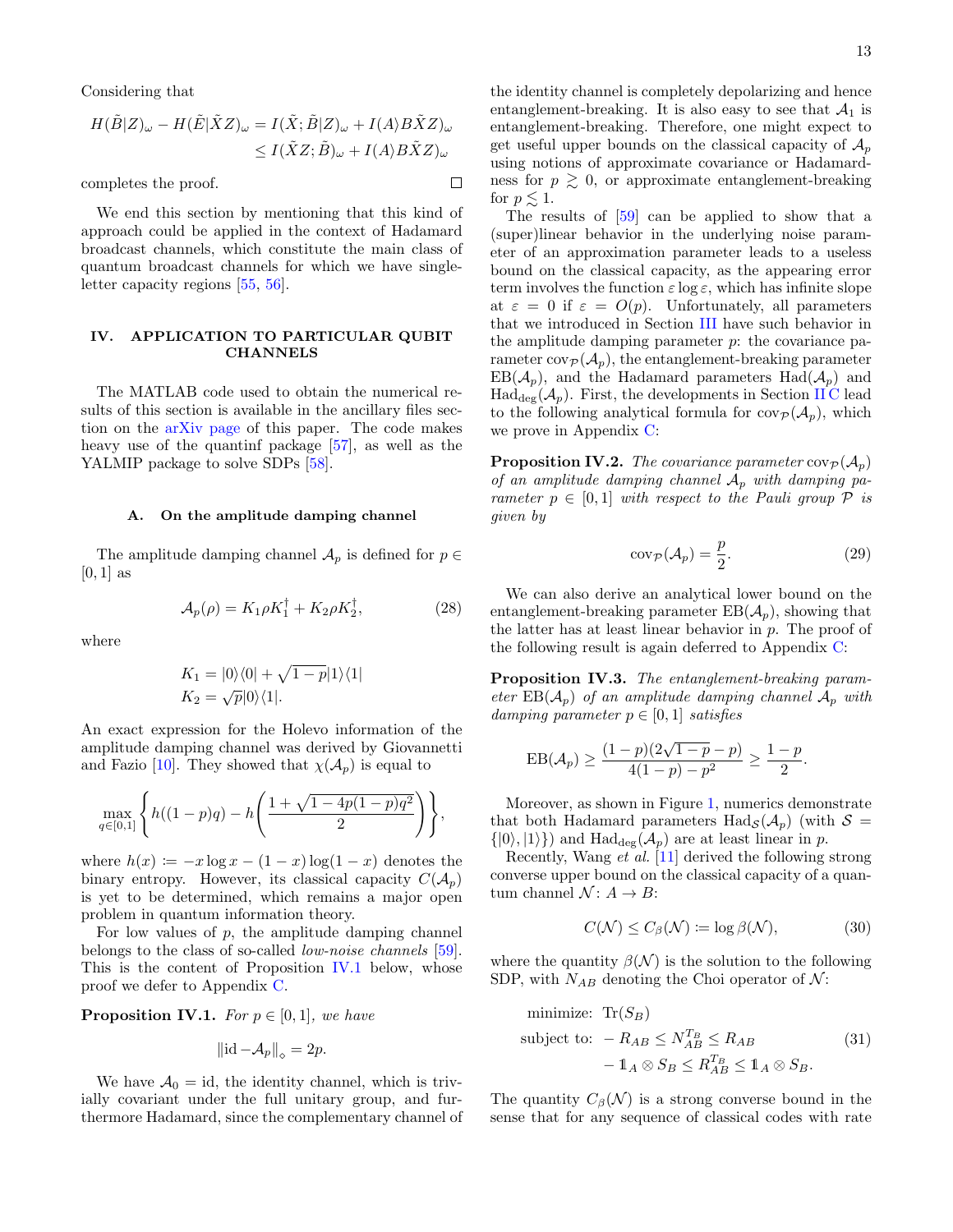

<span id="page-15-0"></span>FIG. 1. Plot of the Hadamard parameters of the amplitude damping channel  $A_p$ . The Hadamard parameter Had<sub>S</sub> $(A_p)$ with  $S = \{|0\rangle, |1\rangle\}$ , as given in [\(14\)](#page-10-8), is plotted in blue/dashed, and the Hadamard parameter  $\text{Had}_{\text{deg}}(\mathcal{A}_p)$ , as given in Definition [III.12,](#page-11-2) is plotted in red/dash-dotted.

above the classical capacity  $C(\mathcal{N})$ , the success probability of that code sequence converges to 0 exponentially fast.

For the amplitude damping channel  $A_p$ , the quantity  $C_{\beta}(\mathcal{A}_p)$  constitutes the best known upper bound on  $C(\mathcal{A}_p)$  for  $p \in [0, 1/2]$  [\[11\]](#page-23-10), and it can be expressed in a closed form, as

$$
C_{\beta}(\mathcal{A}_p) = \log(1 + \sqrt{1 - p}).
$$

We plot this bound in Figure [2,](#page-15-1) together with the Holevo information  $\chi(\mathcal{A}_p)$ , which is a lower bound on the classical capacity  $C(\mathcal{A}_p)$ . Evidently,  $C_\beta(\mathcal{A}_p)$  is not tangent to the Holevo information  $\chi(\mathcal{A}_p)$ . This indicates that a *suit*able notion of approximate additivity of the Holevo information of  $\mathcal{A}_p$  would *necessarily* improve upon  $C_\beta(\mathcal{A}_p)$  for low values of  $p$  due to continuity. Here, suitable means that the resulting upper bound is tangent to  $\chi(\mathcal{A}_n)$ . However, our arguments made above, together with the results from [\[59\]](#page-24-30), show that the approximation parameters defined in the present paper are not suitable in this sense. It therefore remains an interesting open question to find suitable approximation parameters for  $A_p$  with the correct sublinear behavior in the damping parameter p.

As mentioned above, the quantity  $C_{\beta}(\mathcal{N})$  provides a good bound on the classical capacity  $C(\mathcal{N})$  of a quantum channel, as exhibited with the example of the amplitude damping channel. Moreover, it can be easily computed for any channel  $\mathcal N$  via its SDP representation given in [\(31\)](#page-14-3). For these reasons, we use  $C_{\beta}(\mathcal{N})$  as a benchmark for upper bounds on the classical capacity of certain examples of channels in the following sections. These bounds are obtained from Corollaries [III.5,](#page-9-0) [III.7,](#page-9-1) and [III.11,](#page-10-0) respectively.



<span id="page-15-1"></span>FIG. 2. Lower and upper bound on the classical capacity  $C(\mathcal{A}_p)$  of the amplitude damping channel  $\mathcal{A}_p$  defined in [\(28\)](#page-14-4). The Holevo information  $\chi(\mathcal{A}_p)$ , a lower bound on  $C(\mathcal{A}_p)$ , is plotted in black/dashed, and the strong converse upper bound plotted in black/dashed, and the strong converse upper bound<br> $C_{\beta}(\mathcal{A}_p)$ , defined in [\(30\)](#page-14-5) and equal to log( $1 + \sqrt{1-p}$ ), is plotted in blue/solid.

#### B. Convex mixture of amplitude damping and depolarizing noise

We first consider a channel that is a convex mixture of an amplitude damping channel and a depolarizing channel. More precisely, for  $p \in [0, 1]$  we define the channel

<span id="page-15-2"></span>
$$
\mathcal{N}_p \coloneqq p\mathcal{A}_p + (1 - p)\mathcal{D}_p,\tag{32}
$$

where the amplitude damping channel  $A_p$  is defined in  $(28)$ , and  $\mathcal{D}_p$  denotes the qubit depolarizing channel

$$
\mathcal{D}_p(\rho) = (1 - p)\rho + \frac{p}{3}(X\rho X + Y\rho Y + Z\rho Z).
$$

The depolarizing channel  $\mathcal{D}_p$  is covariant under the full unitary group for all  $p$ , and hence also covariant with respect to the Pauli group  $P$ . We therefore expect the channel  $\mathcal{N}_p$  to be almost covariant with respect to the Pauli group for small values of p, so that Corollary [III.5](#page-9-0) applies. Indeed, we have the following immediate consequence of Proposition [IV.2:](#page-14-0)

Corollary IV.4. The covariance parameter of the channel  $\mathcal{N}_p$  defined in [\(32\)](#page-15-2) with respect to the Pauli group  $\mathcal P$ is given by

$$
\mathrm{cov}_{\mathcal{P}}(\mathcal{N}_p) = \frac{p^2}{2}
$$

.

The resulting upper bound on  $C(\mathcal{N}_p)$  obtained via Corollary [III.5\(](#page-9-0)[i\)](#page-9-5) is plotted in Figure [3](#page-16-1) together with the Holevo information  $\chi(\mathcal{N}_p)$ , and the strong converse upper bound  $C_{\beta}(\mathcal{N}_p)$  defined in [\(30\)](#page-14-5). Numerical investigations (that were verified using the results from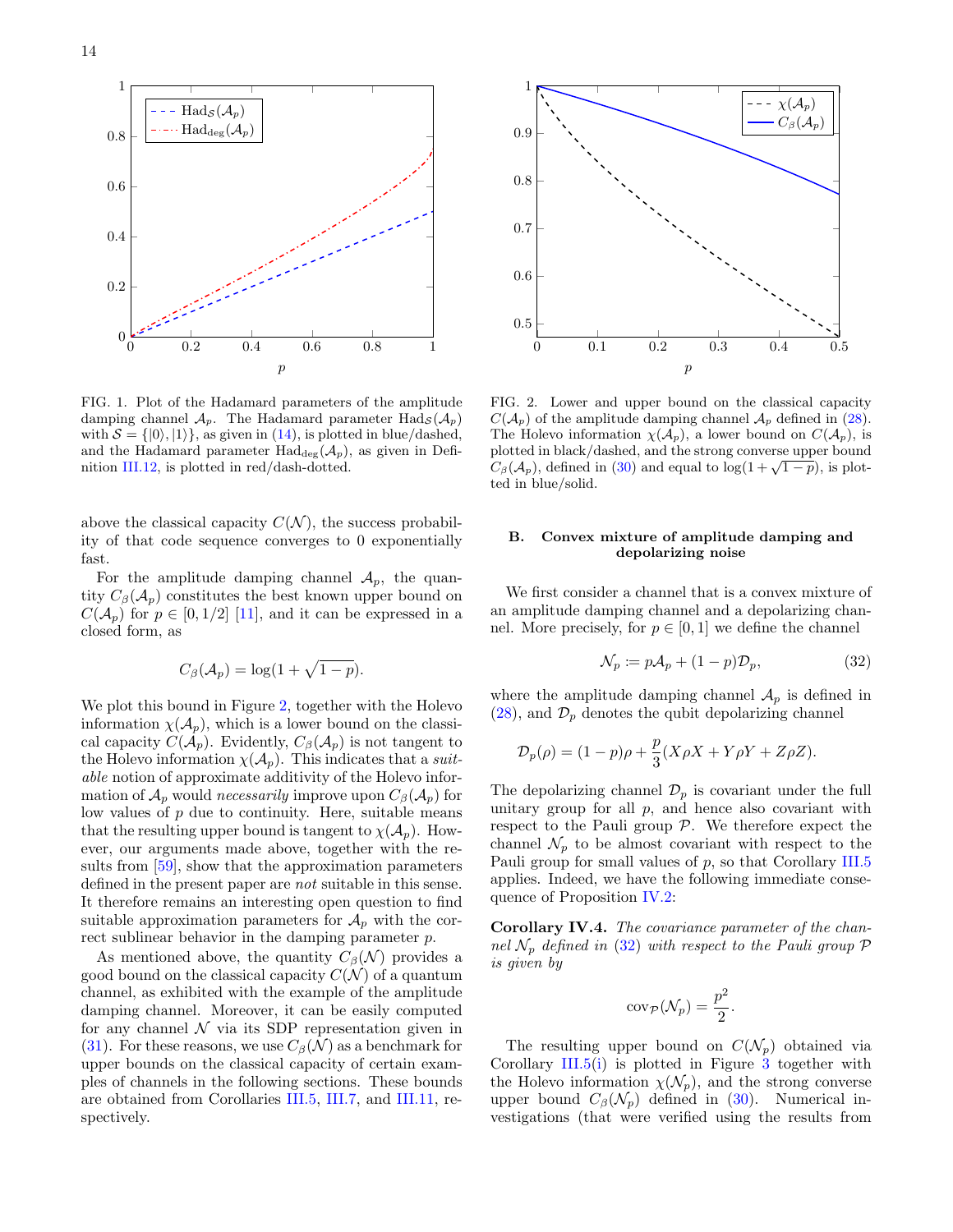

<span id="page-16-1"></span>FIG. 3. Upper and lower bounds on the classical capacity  $C(\mathcal{N}_p)$  of the channel  $\mathcal{N}_p$  defined in [\(32\)](#page-15-2). The Holevo information  $\chi(\mathcal{N}_p)$ , a lower bound on  $C(\mathcal{N}_p)$ , is plotted in black/dashed, the upper bound  $\chi(\mathcal{N}_p)+2\varepsilon_p+g(\varepsilon_p)$  on  $C(\mathcal{N}_p)$  from Corollary [III.5](#page-9-0)[\(i\)](#page-9-5) with the covariance parameter  $\varepsilon_p := \text{cov}_{\mathcal{P}}(\mathcal{N}_p) = \frac{1}{2}p^2$  is plotted in blue/solid, and the strong converse upper bound  $C_{\beta}(\mathcal{N}_p)$ defined in  $(30)$  is plotted in red/dash-dotted.

 $[60]$ ) showed that  $\chi(\mathcal{N}_p)$  is equal to the Holevo information  $\chi(\mathcal{N}_{p}, p)$  of the twirled channel  $\mathcal{N}_{p}, p$  computed via Lemma [III.1,](#page-7-6) which enables us to use the stronger upper bound  $\chi(\mathcal{N}_p) + 2\varepsilon_p + g(\varepsilon_p)$  in Figure [3.](#page-16-1)

#### C. Composition of amplitude damping and dephasing noise

We now consider the channel

$$
\mathcal{M}_p \coloneqq \mathcal{A}_p \circ \mathcal{Z}_p,\tag{33}
$$

where  $\mathcal{Z}_p$  denotes the Z-dephasing channel

$$
\mathcal{Z}_p(\rho) = (1 - p)\rho + pZ\rho Z.
$$

This channel was, e.g., considered by Aliferis et al. [\[61\]](#page-24-32) in the context of fault-tolerant quantum computation.

Let us explicitly calculate the Choi operator  $M_{1/2}$  of  $\mathcal{M}_{1/2}$ . It is easy to see that  $(id_A \otimes \mathcal{Z}_{1/2})(\gamma) = |00\rangle\langle00| +$  $|11\rangle\langle11|$ , where  $|00\rangle \equiv |0\rangle \otimes |0\rangle$  and  $|11\rangle \equiv |1\rangle \otimes |1\rangle$ . The action of the Kraus operators  $\{K_1, K_2\}$  of  $\mathcal{A}_{1/2}$  (given in [\(28\)](#page-14-4)) on the computational basis is

$$
K_1|0\rangle = |0\rangle
$$
  
\n
$$
K_1|1\rangle = \frac{1}{\sqrt{2}}|1\rangle
$$
  
\n
$$
K_2|0\rangle = 0
$$
  
\n
$$
K_2|1\rangle = \frac{1}{\sqrt{2}}|0\rangle,
$$

from which we obtain  $M_{1/2} = |00\rangle\langle00|+|1\rangle\langle1|\otimes\pi_2$ . Since  $M_{1/2}$  is manifestly separable,  $M_{1/2}$  is entanglementbreaking, and in a neighborhood of  $p = \frac{1}{2}$  we expect  $\mathcal{M}_p$  to be approximately entanglement-breaking according to Definition [III.6.](#page-9-3) In Figure [4,](#page-17-0) the entanglementbreaking parameter  $EB(\mathcal{M}_n)$  is plotted as a function of p for the whole interval  $p \in [0,1]$  and zoomed in on the interval  $p \in [0.35, 0.75]$ . Evidently, the numerics suggest a quadratic dependence of  $EB(\mathcal{M}_p)$  on p, i.e.,  $EB(\mathcal{M}_p) = O(p^2)$ . The resulting upper bound from Corollary [III.7](#page-9-1) on the classical capacity  $C(\mathcal{M}_p)$  is plotted in Figure [5,](#page-17-1) both in terms of the original channel  $\mathcal{M}_p$  and the entanglement-breaking channel  $\mathcal{M}_p^{\text{EB}}$  found by the SDP in [\(10\)](#page-9-4) that is closest to  $\mathcal{M}_p$  in diamond distance. The plot also includes the Holevo information  $\chi(\mathcal{M}_p)$  and the strong converse upper bound  $C_\beta(\mathcal{M}_p)$ . The computation of  $\chi(\mathcal{M}_p)$  and  $\chi(\mathcal{M}_p^{\text{EB}})$  was verified using the methods from [\[60\]](#page-24-31).

#### <span id="page-16-2"></span><span id="page-16-0"></span>V. CONCLUDING REMARKS AND OPEN PROBLEMS

A quantum channel can be used in different contexts, and depending on the information-processing task, there are different capacities characterizing the channel. Most of these capacities — including the classical, quantum, and private capacity — are given in terms of regularized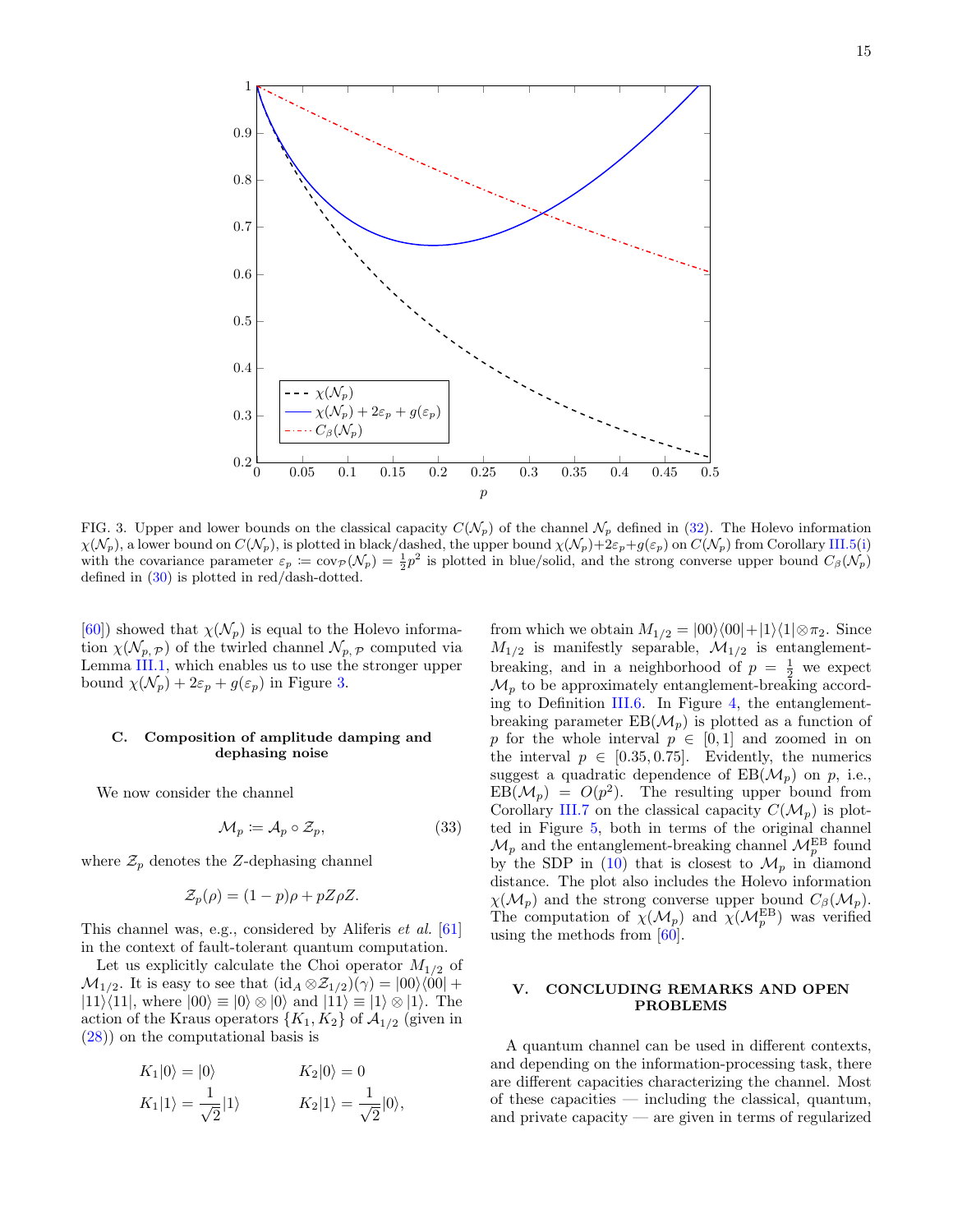



<span id="page-17-0"></span>FIG. 4. Plot of the entanglement-breaking parameter  $EB(\mathcal{M}_p)$  of the channel  $\mathcal{M}_p$  defined in [\(33\)](#page-16-2) for the interval  $p \in [0,1]$ (left) and zoomed in on the interval  $p \in [0.35, 0.75]$  (right).



<span id="page-17-1"></span>FIG. 5. Upper and lower bounds on the classical capacity  $C(\mathcal{M}_p)$  of the channel  $\mathcal{M}_p$  defined in [\(33\)](#page-16-2). The Holevo information  $\chi(\mathcal{M}_p)$  is plotted in black/dashed, the upper bound  $\chi(\mathcal{M}_p)+3\varepsilon_p+2g(\varepsilon_p)$  on  $C(\mathcal{M}_p)$  from Corollary [III.7](#page-9-1) with the entanglementbreaking parameter  $\varepsilon_p = \text{EB}(\mathcal{M}_p)$  is plotted in green/dotted, the upper bound  $\chi(\mathcal{M}_p^{\text{EB}}) + 2\varepsilon_p + g(\varepsilon_p)$  from Corollary [III.7](#page-9-1) is plotted in blue/solid, and the strong converse upper bound  $C_{\beta}(\mathcal{M}_p)$  defined in [\(30\)](#page-14-5) is plotted in red/dash-dotted. The channel  $\mathcal{M}_p^{\text{EB}}$  is the entanglement-breaking channel closest in diamond distance to  $\mathcal{M}_p$  found by the SDP in [\(10\)](#page-9-4).

formulas that are intractable to evaluate for most channels.[3](#page-17-2) This is both good and bad news: Good, because entanglement between different uses of a quantum channel clearly enhances some its communication capabilities, giving rise to interesting effects such as superadditivity of coherent [\[19\]](#page-23-13) and private information [\[22\]](#page-23-16), and superactivation of quantum capacity [\[63\]](#page-24-34); bad, because the regularization severely limits our understanding of these capacities. Hence, we need to resort to deriving useful

<span id="page-17-2"></span><sup>3</sup> A notable exception is the entanglement-assisted classical capacity of a quantum channel, for which a single-letter formula was derived by Bennett *et al.* [\[62\]](#page-24-33).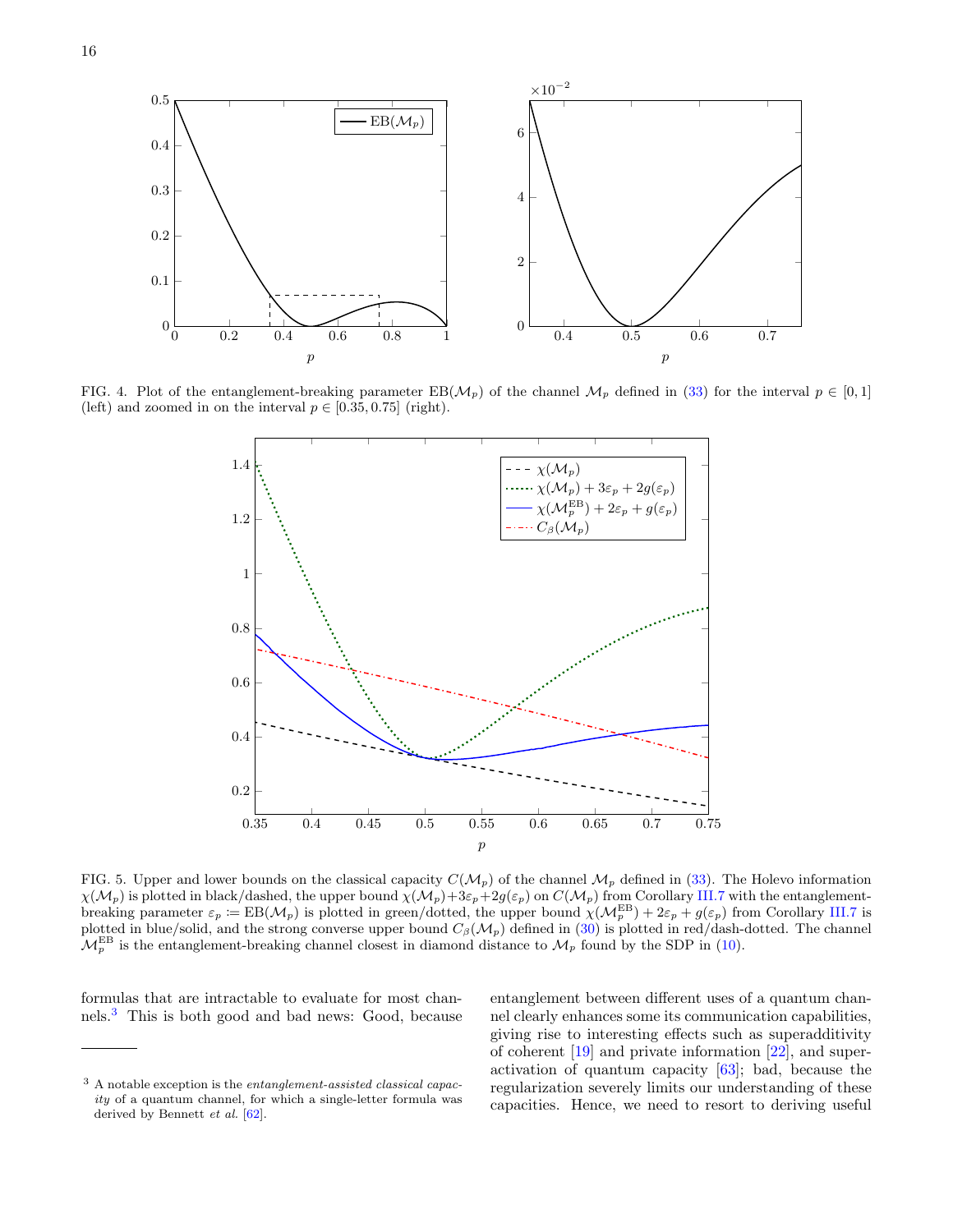lower and upper bounds on these capacities, as well as single out classes of channels for which the respective capacity formulas reduce to single-letter ones due to additivity of the underlying quantities (Holevo, coherent, and private information).

In the case of the quantum capacity, the largest class of channels with additive coherent information is the class of so-called informationally degradable channels [\[64\]](#page-24-35), which include degradable and conjugate degradable channels.[4](#page-18-1) To obtain upper bounds on the quantum capacity, Sutter et al. [\[25\]](#page-23-19) defined an approximate version of degradability, and showed that the desirable additivity properties of exactly degradable quantum channels are approximately preserved. Their approach yields efficiently computable upper bounds on the quantum capacity, and works particularly well for so-called low-noise channels [\[59\]](#page-24-30), which are close in diamond norm to the ideal channel, and hence are 'almost' degradable.

In this paper, one of our contributions was to apply the approach of [\[25\]](#page-23-19) to the classical capacity. In contrast to the quantum capacity, there are various distinct classes of channels with (weakly or strongly) additive Holevo information, including entanglement-breaking channels, unital qubit channels, depolarizing channels, and Hadamard channels. This presented us with the option of defining multiple 'approximation parameters': a covariance parameter (Definition [III.4\)](#page-8-2), an entanglement-breaking parameter (Definition [III.6\)](#page-9-3), and two Hadamard parameters (Definition [III.9](#page-10-5) and Definition [III.12\)](#page-11-2). For the first two parameters, we found interesting examples of channels (the channels  $\mathcal{N}_p$  and  $\mathcal{M}_p$  defined in [\(32\)](#page-15-2) and [\(33\)](#page-16-2) of Section [IV,](#page-14-1) respectively) that exhibited the usefulness of our approach. More generally, we note here that one can obtain single-letter upper bounds on the triple trade-off capacities [\[33,](#page-24-6) [50](#page-24-22)[–52\]](#page-24-21) of approximately Hadamard channels, given that Hadamard channels are quite special, as their triple-trade-off capacity regions are single-letter [\[33,](#page-24-6) [47,](#page-24-20) [52\]](#page-24-21) in addition to their classical capacities.

We were not able to find an interesting channel for which the notion of approximate Hadamard-ness leads to good upper bounds on its classical capacity. More precisely, we were looking for a channel  $\mathcal{L}_p$  defined in terms of a noise parameter  $p \in [0, 1]$ , satisfying

$$
\text{Had}(\mathcal{L}_p) = O(p^a) \qquad \text{or} \qquad \text{Had}_{\text{deg}}(\mathcal{L}_p) = O(p^a) \tag{34}
$$

for some  $a > 1$ , where Had(.) and Had<sub>deg</sub>(.) are the Hadamard parameters defined in Definition [III.9](#page-10-5) and Definition [III.12,](#page-11-2) respectively. The results of [\[59\]](#page-24-30) show that  $a > 1$  is necessary for the upper bound on  $C(\mathcal{L}_n)$ from Corollary [II.7](#page-7-1) to be non-trivial. It remains an interesting open problem to find a channel satisfying [\(34\)](#page-18-2).

On a more general note, we once again mention that our approach was not helpful for gaining a better understanding of the classical capacity of the amplitude damping channel  $A_p$ . This is because for this channel all four approximation parameters introduced in this paper have at least linear behavior in the amplitude damping parameter  $p$  (cf. Section [IV\)](#page-14-1), rendering the resulting upper bounds on  $C(\mathcal{A}_n)$  trivial. We are curious as to whether a variation of the approximation methods of [\[25\]](#page-23-19) and the present paper might yield new insights in this matter, or whether a different approach, e.g., in the spirit of [\[65,](#page-24-36) [66\]](#page-24-37), is needed.

Acknowledgments. We would like to thank David Sutter for providing MATLAB code for the results of [\[60\]](#page-24-31). Part of this work was done during the workshop 'Beyond I.I.D. in Information Theory', hosted by the Institute for Mathematical Sciences, Singapore, 24-28 July 2017. FL acknowledges support by the National Science Foundation under Grant Number 1125844, and appreciates the hospitality of the Hearne Institute for Theoretical Physics at Louisiana State University, Baton Rouge, where part of this work was done. EK and MMW acknowledge support from the Office of Naval Research and the National Science Foundation.

#### <span id="page-18-0"></span>Appendix A: Proof of Lemma [III.3](#page-8-1)

Before proving Lemma [III.3,](#page-8-1) we need the following result, whose proof we give for the sake of completeness:

<span id="page-18-4"></span>**Lemma A.1** ([\[67\]](#page-24-38)). Let H and H' be isomorphic Hilbert spaces with  $d = \dim \mathcal{H} = \dim \mathcal{H}'$ , and let  $T \in \mathcal{B}(\mathcal{H}' \otimes \mathcal{H})$ be a Hermitian operator. Then,

$$
\begin{aligned} \int_{\mathcal{U}} (U \otimes \bar{U}) T(U \otimes \bar{U})^{\dagger} d\mu(U) \\ &= \frac{t-f}{d^2-1} 1_{\mathcal{H}'} \otimes \mathcal{H} + \frac{d^2f-t}{d^2-1} \Phi, \end{aligned}
$$

where  $t := \text{Tr } T$ ,  $\Phi$  is a (normalized) maximally entangled state on  $\mathcal{H}' \otimes \mathcal{H}$ , and  $f \coloneqq \langle \Phi | T | \Phi \rangle$ .

<span id="page-18-2"></span>Proof. We first consider an arbitrary Hermitian operator S and its twirling by the product unitary  $U \otimes U$  (instead) of  $U \otimes \overline{U}$ . A standard argument using invariance of the Haar measure and Schur-Weyl duality shows that

$$
\int_{\mathcal{U}} (U \otimes U) S(U \otimes U)^{\dagger} d\mu(U)
$$
\n
$$
= \frac{ds - f'}{d^3 - d} \mathbb{1}_{\mathcal{H}' \otimes \mathcal{H}} + \frac{df' - s}{d^3 - d} \mathbb{F}, \quad \text{(A1)}
$$

where  $s = \text{Tr} S$  and  $f' = \text{Tr}(S\mathbb{F})$ , and the flip operator  $\mathbb{F}$ is defined as the linear extension of its action on product vectors,  $\mathbb{F}(|\phi\rangle \otimes |\psi\rangle) := |\psi\rangle \otimes |\phi\rangle$ . Let us denote the partial transpose of an operator  $X \in \mathcal{B}(\mathcal{H}'\otimes \mathcal{H})$  with respect to the second tensor factor by  $X^{T_2}$ . The following identities can easily be verified by inspection:

<span id="page-18-3"></span>
$$
\mathbb{F}^{T_2}=d\Phi
$$

<span id="page-18-1"></span><sup>&</sup>lt;sup>4</sup> It is worthwhile to point out that there is no known example of an informationally degradable channel that is not also (conjugate) degradable. It remains an interesting open problem to determine whether the two sets are identical or not.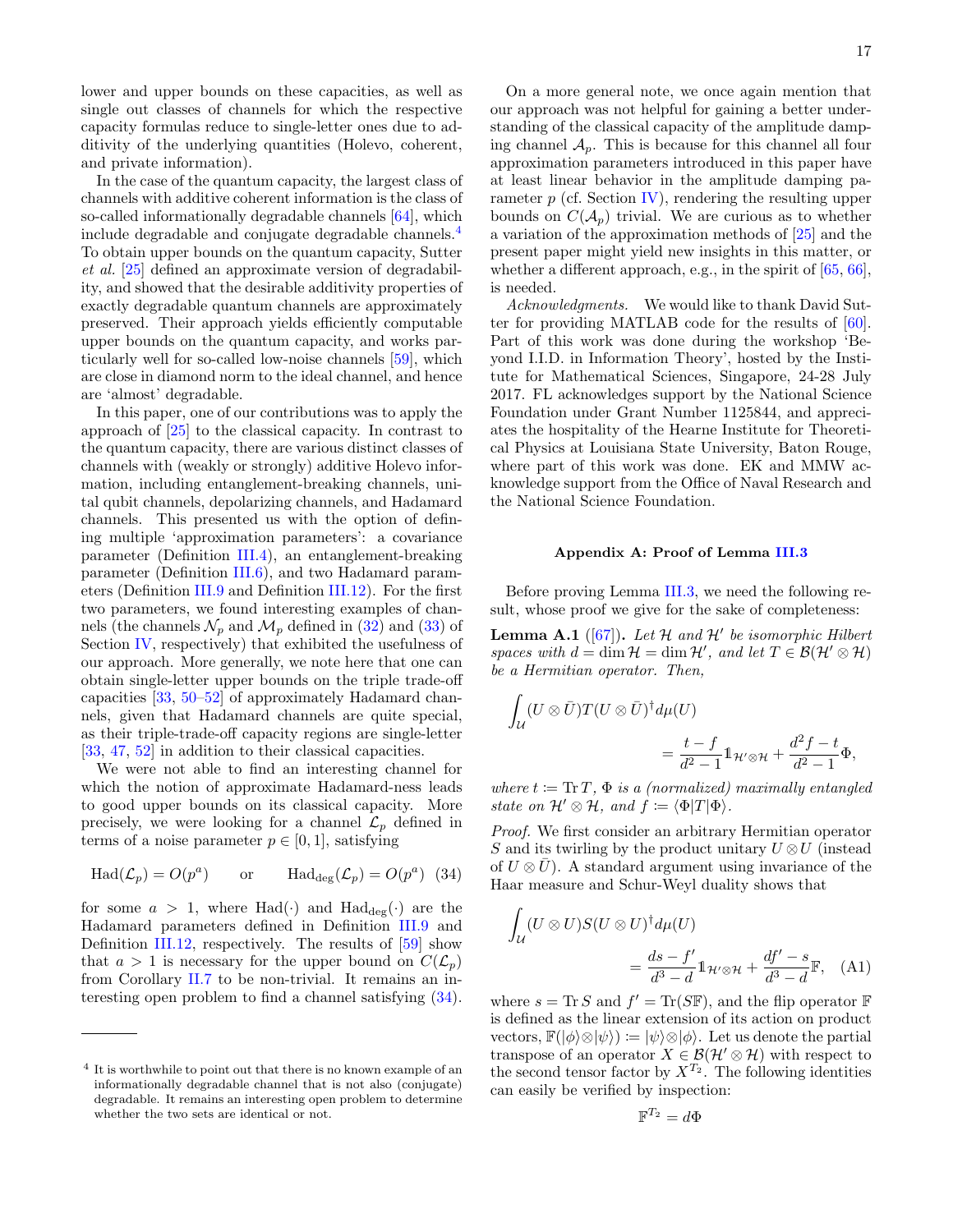$$
\text{Tr}\,S = \text{Tr}\,S^{T_2}
$$

$$
\text{Tr}(S\mathbb{F}) = d\,\text{Tr}\left(S^{T_2}\Phi\right)
$$

$$
\left((U \otimes U)S(U \otimes U)^\dagger\right)^{T_2} = (U \otimes \bar{U})S^{T_2}(U \otimes \bar{U})^\dagger
$$

Taking the partial transpose on  $\mathcal{H}$  in  $(A1)$  and using the above identities, we obtain

$$
\int_{\mathcal{U}} (U \otimes \bar{U}) S^{T_2} (U \otimes \bar{U})^{\dagger} d\mu(U)
$$
\n
$$
= \frac{ds - f'}{d^3 - d} \mathbb{1}_{\mathcal{H}' \otimes \mathcal{H}} + \frac{df' - s}{d^2 - 1} \Phi
$$
\n
$$
= \frac{s - f}{d^2 - 1} \mathbb{1}_{\mathcal{H}' \otimes \mathcal{H}} + \frac{d^2 f - s}{d^2 - 1} \Phi,
$$

where  $f = \text{Tr}(S^{T_2}\Phi) = f'/d$  and  $s = \text{Tr} S = \text{Tr} S^{T_2}$ . Choosing  $S = T^{T_2}$  and noting that  $s = t$  for this choice proves the claim.  $\Box$ 

We are now ready to prove Lemma [III.3:](#page-8-1)

*Proof of Lemma [III.3.](#page-8-1)* The covariance of  $N$  with respect to  ${U_A(g)}_{g \in G}$  can be written as

$$
\mathcal{N}(\cdot) = U_A(g)^\dagger \mathcal{N}(U_A(g) \cdot U_A(g)^\dagger) U_A(g). \tag{A2}
$$

Let  $\mathfrak B$  denote the basis for  $\mathcal H_A$  with respect to which the unnormalized maximally entangled vector  $\gamma_{AA'}$  in [\(1\)](#page-4-3) is defined. Then, due to  $(A2)$ , the Choi operator  $N_{AB}$  :=  $(id_A \otimes \mathcal{N})(\gamma_{AA'})$  of  $\mathcal N$  is equal to

$$
N_{AB} = \frac{1}{|G|} \sum_{g \in G} (\bar{U}_A(g) \otimes U_A(g)) N_{AB} (\bar{U}_A(g) \otimes U_A(g))^\dagger
$$
\n(A3)

where  $\overline{X}$  denotes the complex conjugate of an operator X with respect to the basis  $\mathfrak{B}$ . The formula [\(A3\)](#page-19-2) follows from the 'transpose trick' identity  $(A \otimes 1)|\gamma\rangle = (1 \otimes$  $\langle A^T \rangle | \gamma \rangle$ . Since  $U_A(g) \in \mathcal{U}(\mathcal{H}_A)$  is a unitary two-design, we further have

$$
N_{AB} = \frac{1}{|G|} \sum_{g \in G} (\bar{U}_A(g) \otimes U_A(g)) N_{AB} (\bar{U}_A(g) \otimes U_A(g))^\dagger
$$
  
= 
$$
\int_{\mathcal{U}(\mathcal{H}_A)} d\mu(U) (\bar{U} \otimes U) N_{AB} (\bar{U} \otimes U)^\dagger
$$
  
=  $x \mathbb{1}_{AB} + y \Phi_{AB},$  (A4)

where  $|\Phi\rangle_{AB} \coloneqq \frac{1}{\sqrt{1}}$  $\frac{1}{|A|}|\gamma\rangle_{AB}$ , the last equality follows from Lemma [A.1](#page-18-4) in Appendix [A,](#page-18-0) and

$$
x = \frac{|A| - f}{|A|^2 - 1} \qquad \quad y = \frac{|A|^2 f - |A|}{|A|^2 - 1}
$$

with  $f = \langle \Phi | N_{AB} | \Phi \rangle_{AB}$ . Hence, setting  $q = |A| x$  and noting that  $\frac{y}{|A|} = 1 - q$ , we can rewrite [\(A4\)](#page-19-3) as

$$
N_{AB} = x \mathbb{1}_{AB} + y \Phi_{AB}
$$

$$
= |A|x \mathbb{1}_A \otimes \pi_B + \frac{y}{|A|} \gamma_{AB}
$$
  
=  $(\mathrm{id}_A \otimes \mathcal{D}_q)(\gamma_{AA'})$ ,

where  $\mathcal{D}_q(\cdot) := (1-q) \operatorname{id} + q \operatorname{Tr}(\cdot)\pi$  is an |A|-dimensional depolarizing channel, which has strongly additive Holevo information as proved by King  $[6]$ .  $\Box$ 

#### <span id="page-19-0"></span>Appendix B: Proof of Theorem [III.14](#page-11-0)

The following proof of Theorem [III.14](#page-11-0) is closely related to the one of [\[33,](#page-24-6) Theorem 20.4.1] and previous methods employed in the proof of Theorem [II.6.](#page-7-5)

From the proof of [\[33,](#page-24-6) Theorem 20.4.1], we know that the Holevo information of a quantum channel  $\mathcal{N}_{A\rightarrow B}$  can be written as

<span id="page-19-4"></span>
$$
\chi(\mathcal{N}) = \max_{\{p_X(x), \psi^x\}} \{H(B)_{\omega} - H(E|X)_{\omega}\},\tag{B1}
$$

where

$$
\omega_{XBE} = \sum_{x} p_X(x) |x\rangle\langle x|_X \otimes \mathcal{V}^{\mathcal{N}}_{A \to BE}(\psi^x_A),
$$

<span id="page-19-1"></span> $p_X$  is a probability distribution,  $\{\psi_A^x\}_x$  is a set of pure states, and  $\mathcal{V}_{A\rightarrow BE}^{\mathcal{N}}$  is a Stinespring dilation of  $\mathcal{N}_{A\rightarrow B}$ .

It is convenient to distinguish between the output system E of the complementary channel  $\mathcal{N}_c$  and the output system  $\tilde{E}$  of  $\mathcal{D}_{B\to \tilde{E}} \circ \mathcal{N}_{A\to B}$ , where  $\tilde{E} \cong E$ . For  $n \in \mathbb{N}$ , let

$$
\rho_{XA^n} = \sum_{x} p_X(x)|x\rangle\langle x|_X \otimes \psi_{A^n}^x
$$

<span id="page-19-2"></span>be an arbitrary cq state, where each  $\psi_{A^n}^x$  is a pure state. By assumption, we have that

<span id="page-19-5"></span>
$$
\frac{1}{2} \|\mathcal{N}_c - \mathcal{D}_{B \to \widetilde{E}} \circ \mathcal{N}_{A \to B} \|_{\diamond} \le \varepsilon.
$$
 (B2)

We define the following cq states for  $1 \le t \le n - 1$ :

$$
\sigma_{XB^nE^n}^0 := (\mathrm{id}_X \otimes [\mathcal{V}^{\mathcal{N}}]^{\otimes n}) (\rho_{XA^n}),
$$
  
\n
$$
\sigma_{X\tilde{E}_{\leq t}E_{>t}}^t := (\mathrm{id}_X \otimes [\mathcal{D} \circ \mathcal{N}]^{\otimes t} \otimes \mathcal{N}_c^{\otimes (n-t)}) (\rho_{XA^n}),
$$
  
\n
$$
\sigma_{XF^n\tilde{E}^n}^n := (\mathrm{id}_X \otimes [\mathcal{U}^{\mathcal{D}} \circ \mathcal{N}]^{\otimes n}) (\rho_{XA^n}),
$$

where  $\mathcal{V}^{\mathcal{N}} \equiv \mathcal{V}^{\mathcal{N}}_{A\to BE}$  and  $\mathcal{U}^{\mathcal{D}} \equiv \mathcal{U}^{\mathcal{D}}_{B\to F\tilde{E}}$  is an isometric extension of  $\mathcal{D}_{B\to \tilde{E}}$ .

<span id="page-19-3"></span>The multi-letter version of [\(B1\)](#page-19-4) that we are interested in bounding is

<span id="page-19-6"></span>
$$
H(B^{n})_{\sigma^{0}} - H(E^{n}|X)_{\sigma^{0}} = H(F^{n}\tilde{E}^{n})_{\sigma^{n}} - H(E^{n}|X)_{\sigma^{0}},
$$

where the equality holds because entropy is invariant with respect to applying the isometry  $\mathcal{U}^{\mathcal{D}}$ . For an entanglement-breaking channel  $\mathcal{D}_{B\to \tilde E} \circ \mathcal{N}_{A\to B}$  and for all integers  $n > 1$ , there exist states  $\omega_{X_i F_i \tilde{E}_i}^i$  for  $1 \leq i \leq n$ , each having the form

$$
\omega_{X_i F_i \tilde{E}_i}^i := \sum_{x_i} p_{X_i}(x_i) |x_i\rangle \langle x_i |_{X_i} \otimes (\mathcal{U}_i^{\mathcal{D}} \circ \mathcal{N}_i)(\phi_{A_i}^{x_i})
$$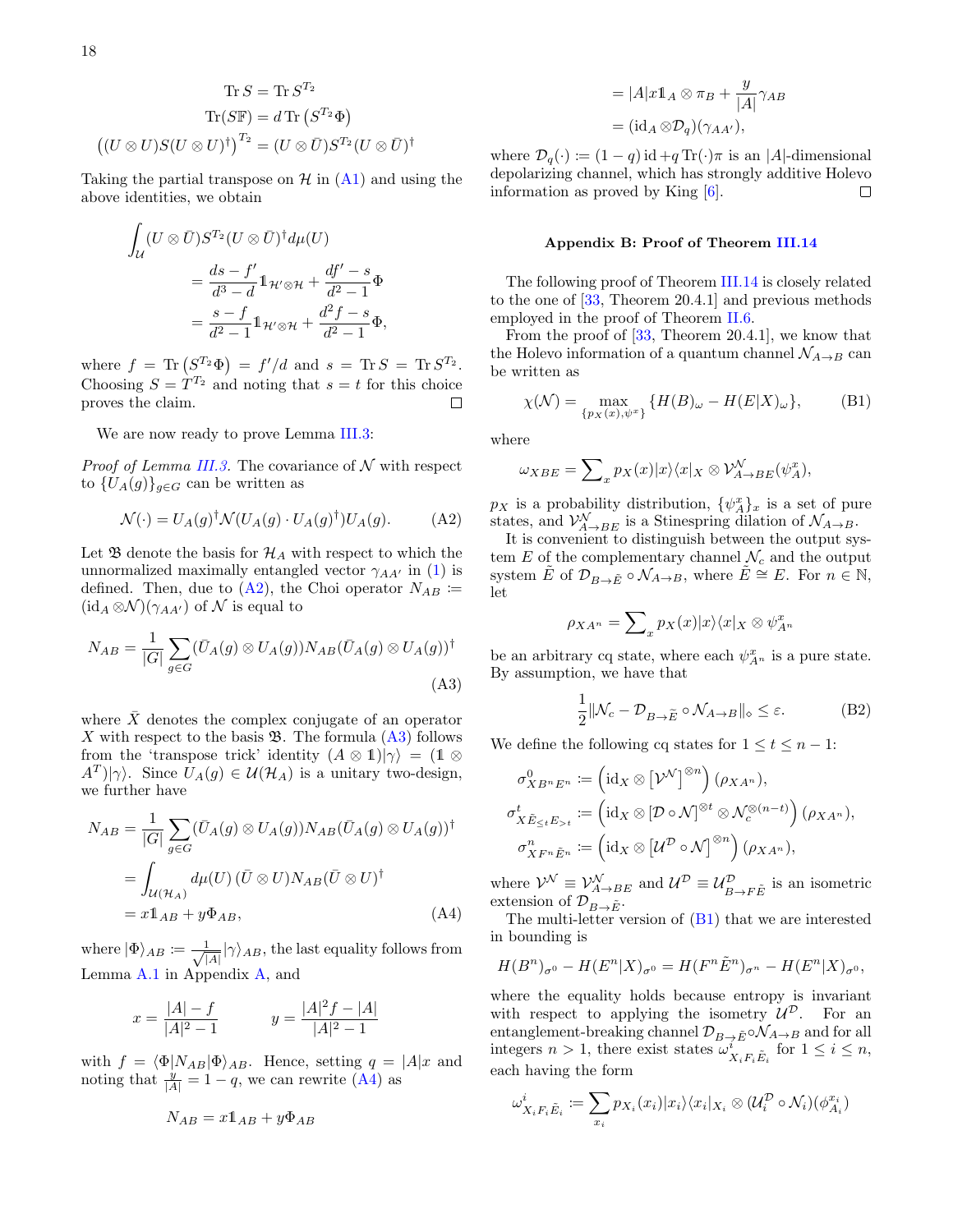with  $\mathcal{U}_i^{\mathcal{D}} \equiv \mathcal{U}_{B_i \to F_i \tilde{E}_i}^{\mathcal{D}}$  and  $\mathcal{N}_i \equiv \mathcal{N}_{A_i \to B_i}$ , such that the following entropy inequalities hold  $[33,$  Theorem 20.4.1]:

$$
H(F^n \tilde{E}^n)_{\sigma^n} \le \sum_{i=1}^n H(F_i \tilde{E}_i)_{\omega^i}
$$
  
= 
$$
H(F \tilde{E}|Z)_{\omega},
$$
 (B3)

$$
-H(\tilde{E}^n|X)_{\sigma^n} \le -\sum_{i=1}^n H(\tilde{E}_i|X_i)_{\omega^i}
$$
  
=  $-nH(\tilde{E}|\tilde{X}Z)_{\omega},$  (B4)

where the state  $\omega_{Z\tilde{X}F\tilde{E}}$  is defined as

$$
\omega_{Z\tilde{X}F\tilde{E}}\coloneqq\frac{1}{n}\sum_{i=1}^n|i\rangle\langle i|_Z\otimes\omega^i_{X_iF_i\tilde{E}_i},
$$

and the register  $\tilde{X}$  is taken to be large enough to contain the contents of the largest  $X_i$ . Applying  $(B2)$ , we find that

$$
\frac{1}{2} \|\sigma_{X\tilde{E}_{\leq t-1}E_{>t-1}}^{t-1} - \sigma_{X\tilde{E}_{\leq t}E_{>t}}^{t} \|_{1} \leq \varepsilon,
$$
 (B5)

for  $1 \leq t \leq n$  by the definition of the diamond norm. Moreover,  $\sigma_{X\tilde{E}_{\leq t-1}E_{>t-1}}^{t-1}$  and  $\sigma_{X\tilde{E}_{\leq t}E_{>t}}^{t}$  have the same marginals on the systems  $X \tilde{E}_{\leq t} E_{\geq t}$ . We get that

$$
\left| H(E_t | \tilde{E}_{< t} E_{> t} X)_{\sigma^{t-1}} - H(\tilde{E}_t | \tilde{E}_{< t} E_{> t} X)_{\sigma^t} \right|
$$
  

$$
\leq 2\varepsilon \log |E| + g(\varepsilon),
$$

by applying  $(B5)$  and  $[38, Lemma 2]$ . By reasoning similar to that in the proof of  $[25,$  Theorem 3.4, consider that

$$
- H(E^n|X)_{\sigma^0}
$$
  
=  $-H(\tilde{E}^n|X)_{\sigma^n} - H(E^n|X)_{\sigma^0} + H(\tilde{E}^n|X)_{\sigma^n}$   
=  $-H(\tilde{E}^n|X)_{\sigma^n}$   

$$
- \sum_{t=1}^n \left[ H(E_t|\tilde{E}_{\leq t}E_{>t}X)_{\sigma^{t-1}} - H(\tilde{E}_t|\tilde{E}_{\leq t}E_{>t}X)_{\sigma^t} \right]
$$
  

$$
\leq -H(\tilde{E}^n|X)_{\sigma^n} + n (2\varepsilon \log |E| + g(\varepsilon))
$$
  

$$
\leq -nH(\tilde{E}|\tilde{X}Z)_{\omega} + n (2\varepsilon \log |E| + g(\varepsilon)).
$$
 (B6)

The final inequality is a consequence of [\(B4\)](#page-20-2). We can now bound the quantity  $H(F^n\tilde{E}^n)_{\sigma^n} - H(E^n|X)_{\sigma^0}$  of interest from above as follows:

$$
H(F^n \tilde{E}^n)_{\sigma^n} - H(E^n | X)_{\sigma^0}
$$
  
\n
$$
\leq n \left[ H(F \tilde{E} | Z)_{\omega} - H(\tilde{E} | \tilde{X} Z)_{\omega} \right] + n \left( 2\varepsilon \log |E| + g(\varepsilon) \right)
$$

$$
\leq n \left[ H(F\tilde{E})_{\omega} - H(\tilde{E}|\tilde{X}Z)_{\omega} \right] + n (2\varepsilon \log |E| + g(\varepsilon))
$$
  

$$
\leq n \max_{\{p_X(x), \psi^x\}} \left\{ H(F\tilde{E})_{\xi} - H(\tilde{E}|X)_{\xi} \right\}
$$
  

$$
+ n (2\varepsilon \log |E| + g(\varepsilon)).
$$

<span id="page-20-2"></span>The first inequality follows from  $(B3)$  and  $(B6)$ . The second inequality follows from the chain rule. The final inequality follows because the state  $\omega_{Z\tilde{X}F\tilde{E}}$  is a particular one to consider for optimizing the entropy difference. Furthermore, it suffices to optimize over pure states due to another application of the data processing inequality. Since we have shown the above chain of inequalities for an arbitrary positive integer  $n$  and an arbitrary initial ensemble at the channel input, we can conclude the statement of the theorem.

#### <span id="page-20-0"></span>Appendix C: Properties of the amplitude damping channel

We first prove Proposition [IV.2,](#page-14-0) which states that  $\operatorname{cov}_{\mathcal{P}}(\mathcal{A}_p) = \frac{p}{2}.$ 

<span id="page-20-1"></span>*Proof of Proposition [IV.2.](#page-14-0)* We set  $G = \mathcal{P}$  and argue by employing Lemma [II.3,](#page-5-1) proving the equality in  $(29)$  by first showing that the maximally entangled qubit state achieves the diamond norm and then that the resulting trace distance is equal to  $\frac{p}{2}$ , i.e.,

$$
\frac{1}{2} \left\| \mathcal{A}_{p} - \mathcal{A}_{p,G} \right\|_{\diamond} = \frac{1}{2} \left\| \operatorname{id}_{R} \otimes \left[ \mathcal{A}_{p} - \mathcal{A}_{p,G} \right] (\Phi_{RA}) \right\|_{1} = \frac{p}{2}.
$$

First, consider a general channel  $\mathcal N$  and its twirled version  $\mathcal{N}_G$  with respect to some covariance group  $\{(U_g, V_g)\}_g$ , where  $\{U_g\}_g$  is a one-design. We again use the notation  $\mathcal{N}^g := \mathcal{V}^{g\dagger} \circ \mathcal{N} \circ \mathcal{U}^g$ . Taking the generalized divergence to be the trace distance,  $\psi_{RA}$  an arbitrary pure state, and applying Lemma [II.3,](#page-5-1) we find that

$$
\begin{aligned} \left\| (\operatorname{id}_R \otimes \mathcal{N}) \left( \Phi_{RA} \right) - (\operatorname{id}_R \otimes \mathcal{N}_G) \left( \Phi_{RA} \right) \right\|_1 \\ &\geq \left\| \frac{1}{|G|} \sum_g \mathcal{N}^g \left( \psi_{RA} \right) \otimes |g\rangle\langle g| - \mathcal{N}_G(\psi_{RA}) \otimes \pi_G \right\|_1 \\ &= \frac{1}{|G|} \sum_g \left\| \mathcal{N}^g \left( \psi_{RA} \right) - \mathcal{N}_G(\psi_{RA}) \right\|_1, \end{aligned}
$$

<span id="page-20-3"></span>where  $\pi_G$  denotes the maximally mixed state (note that for the second channel, we get the maximally mixed state here because the channel is already symmetrized with respect to the covariance group). The second equality follows from how the trace norm decomposes when acting on block-diagonal operators.

Applying the above inequality to the amplitude damping channel  $\mathcal{A}_p$  and the symmetrized channel  $\mathcal{A}_{p,G}$  with covariance group given by the Pauli group on the input and output, and noting that  $\mathcal{A}_p$  is covariant with respect to  $\sigma_Z$ , we find that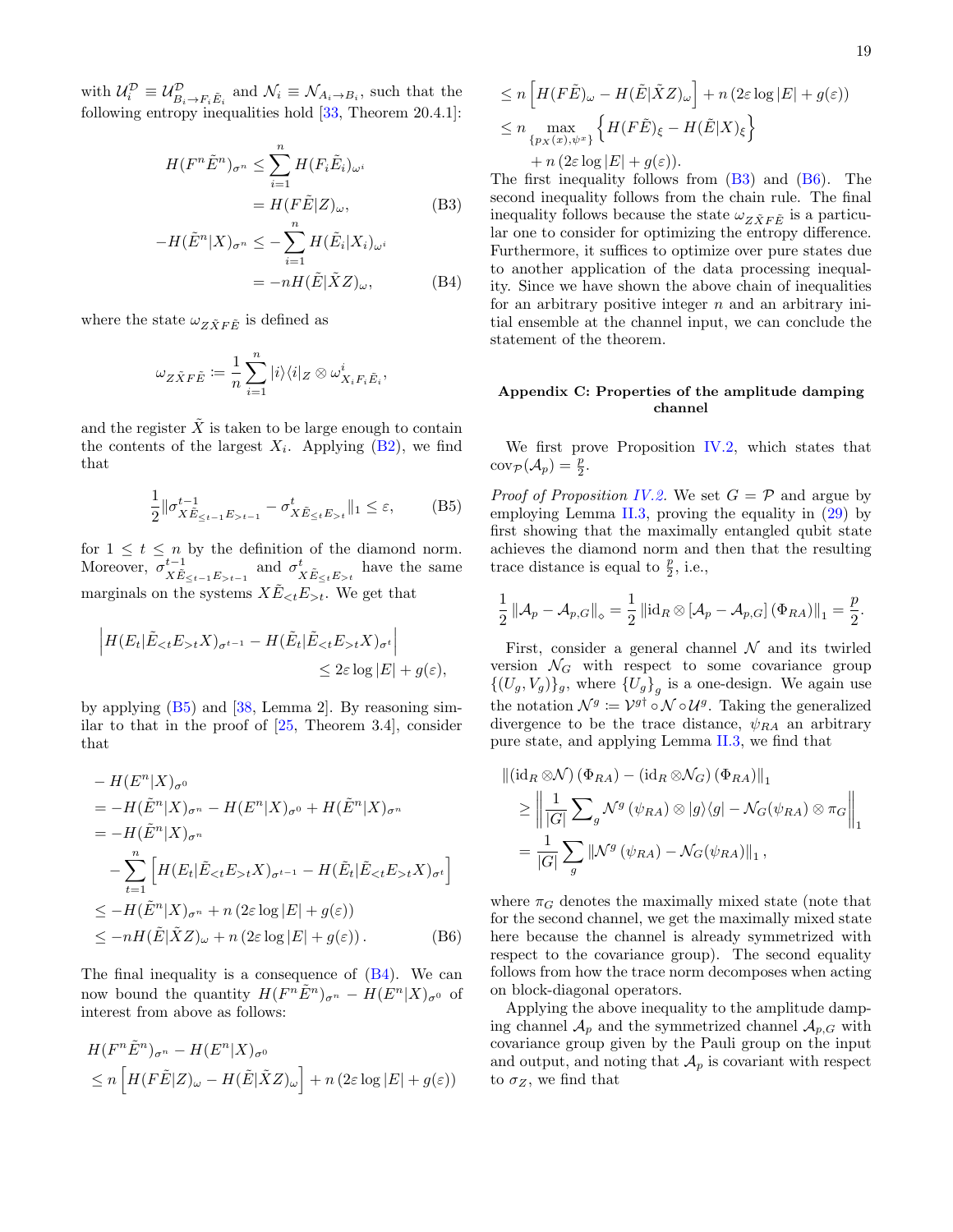$$
\left\|\mathcal{A}_{p}(\Phi_{RA})-\mathcal{A}_{p,G}(\Phi_{RA})\right\|_{1}\geq\frac{1}{2}\left\|\mathcal{A}_{p}(\psi_{RA})-\mathcal{A}_{p,G}(\psi_{RA})\right\|_{1}+\frac{1}{2}\left\|\sigma_{X}\mathcal{A}_{p}(\sigma_{X}\psi_{RA}\sigma_{X})\sigma_{X}-\mathcal{A}_{p,G}(\psi_{RA})\right\|_{1}.
$$

For an amplitude damping channel, consider that  $\mathcal{A}_{p,G}(\cdot) = \frac{1}{2}\mathcal{A}_p(\cdot) + \frac{1}{2}\sigma_X\mathcal{A}_p(\sigma_X(\cdot)\sigma_X)\sigma_X$ . This implies that

$$
\begin{aligned}\n\|\sigma_X \mathcal{A}_p(\sigma_X \psi_{RA} \sigma_X) \sigma_X - \mathcal{A}_{p,G}(\psi_{RA})\|_1 &= \left\|\sigma_X \mathcal{A}_p(\sigma_X \psi_{RA} \sigma_X) \sigma_X - \frac{1}{2} \left[ \mathcal{A}_p(\psi_{RA}) + \sigma_X \mathcal{A}_p(\sigma_X \psi_{RA} \sigma_X) \sigma_X \right] \right\|_1 \\
&= \frac{1}{2} \left\|\mathcal{A}_p(\psi_{RA}) - \sigma_X \mathcal{A}_p(\sigma_X \psi_{RA} \sigma_X) \sigma_X \right\|_1 \\
&= \left\|\mathcal{A}_p(\psi_{RA}) - \frac{1}{2} \left[ \mathcal{A}_p(\psi_{RA}) + \sigma_X \mathcal{A}_p(\sigma_X \psi_{RA} \sigma_X) \sigma_X \right] \right\|_1 \\
&= \left\|\mathcal{A}_p(\psi_{RA}) - \mathcal{A}_{p,G}(\psi_{RA}) \right\|_1.\n\end{aligned}
$$

 $\sqrt{ }$ 

Combining with the above, this implies that the following inequality holds for any state  $\psi_{RA}$ :

$$
\|\mathcal{A}_{p}(\Phi_{RA}) - \mathcal{A}_{p,G}(\Phi_{RA})\|_{1} \ge \|\mathcal{A}_{p}(\psi_{RA}) - \mathcal{A}_{p,G}(\psi_{RA})\|_{1}.
$$

This establishes that the diamond norm is achieved by the maximally entangled state. We can then use the above again to see that

$$
\begin{aligned} \|\mathcal{A}_{p}(\Phi_{RA}) - \mathcal{A}_{p,G}(\Phi_{RA})\|_{1} \\ &= \frac{1}{2} \left\|\mathcal{A}_{p}(\Phi_{RA}) - \sigma_{X}\mathcal{A}_{p}(\sigma_{X}\Phi_{RA}\sigma_{X})\sigma_{X}\right\|_{1} .\end{aligned}
$$

To compute the value of the right-hand side, recall that the Kraus operators of the amplitude damping channel  $\mathcal{A}_p$  are given by

$$
K_1 = |0\rangle\langle 0| + \sqrt{1-p}|1\rangle\langle 1|
$$
  

$$
K_2 = \sqrt{p}|0\rangle\langle 1|,
$$

which implies that the Kraus operators of  $\sigma_X \mathcal{A}_p(\sigma_X(\cdot) \sigma_X) \sigma_X$  are given by

$$
L_1 = |1\rangle\langle 1| + \sqrt{1-p}|0\rangle\langle 0|
$$
  

$$
L_2 = \sqrt{p}|1\rangle\langle 0|.
$$

Applying these Kraus operators to the maximally entangled state  $|\Phi\rangle = \frac{1}{\sqrt{2}}$  $\frac{1}{2}(|00\rangle + |11\rangle)$  leads to

$$
K_1 \Phi K_1^{\dagger} = \frac{1}{2} (|00\rangle\langle 00| + \sqrt{1-p}|00\rangle\langle 11| + \sqrt{1-p}|11\rangle\langle 00| + (1-p)|11\rangle\langle 11|)
$$
  

$$
K_2 \Phi K_2^{\dagger} = \frac{p}{2} |10\rangle\langle 10| L_1 \Phi L_1^{\dagger} = \frac{1}{2} ((1-p) |00\rangle\langle 00| + \sqrt{1-p}|00\rangle\langle 11| + \sqrt{1-p}|11\rangle\langle 00| + |11\rangle\langle 11|)
$$
  

$$
L_2 \Phi L_2^{\dagger} = \frac{p}{2} |01\rangle\langle 01|
$$

Then we find that

$$
\mathcal{A}_p(\Phi_{RA}) - \sigma_X \mathcal{A}_p(\sigma_X \Phi_{RA} \sigma_X) \sigma_X
$$
  
=  $\frac{p}{2} (|00\rangle\langle00| + |10\rangle\langle10| + |01\rangle\langle01| - |11\rangle\langle11|),$ 

implying that

$$
\|\mathcal{A}_p(\Phi_{RA}) - \sigma_X \mathcal{A}_p(\sigma_X \Phi_{RA} \sigma_X) \sigma_X\|_1 = 2p
$$

and in turn that

$$
\|\mathcal{A}_p(\Phi_{RA}) - \mathcal{A}_{p,G}(\Phi_{RA})\|_1 = p.
$$

This concludes the proof.

Next, we prove Proposition [IV.3,](#page-14-7) which states that

$$
EB(\mathcal{A}_p) \ge f(p) := \frac{(1-p)(2\sqrt{1-p}-p)}{4(1-p)-p^2} \ge \frac{1-p}{2}.
$$

Note that numerics suggest that  $f(p)$  is in fact optimal, i.e.,  $EB(\mathcal{A}_p) = f(p)$ .

Proof of Proposition [IV.3.](#page-14-7) We prove the lower bound on  $EB(\mathcal{A}_n)$  by judiciously choosing a feasible point of the primal SDP for  $EB(\mathcal{A}_p)$ . The primal SDP can be obtained from the dual formulation in [\(10\)](#page-9-4) by standard techniques (we use the notation  $\langle X_A, Y_A \rangle := \text{Tr}(X_A^{\dagger} Y_A)$ for the Hilbert-Schmidt inner product):

<span id="page-21-0"></span>maximize: 
$$
\frac{1}{2} (\langle N_{AB}, A_p \rangle - \text{Tr}(H_A))
$$
  
\nsubject to:  $\text{Tr}(M_A) \leq 2$   
\n $N_{AB} \leq M_A \otimes \mathbb{1}_B$   
\n $N_{AB} + P_{AB}^{T_B} \leq H_A \otimes \mathbb{1}_B$  (C1)  
\n $M_A \geq 0$   
\n $N_{AB} \geq 0$   
\n $P_{AB} \geq 0$   
\n $H_A = H_A^{\dagger}$ ,

 $\Box$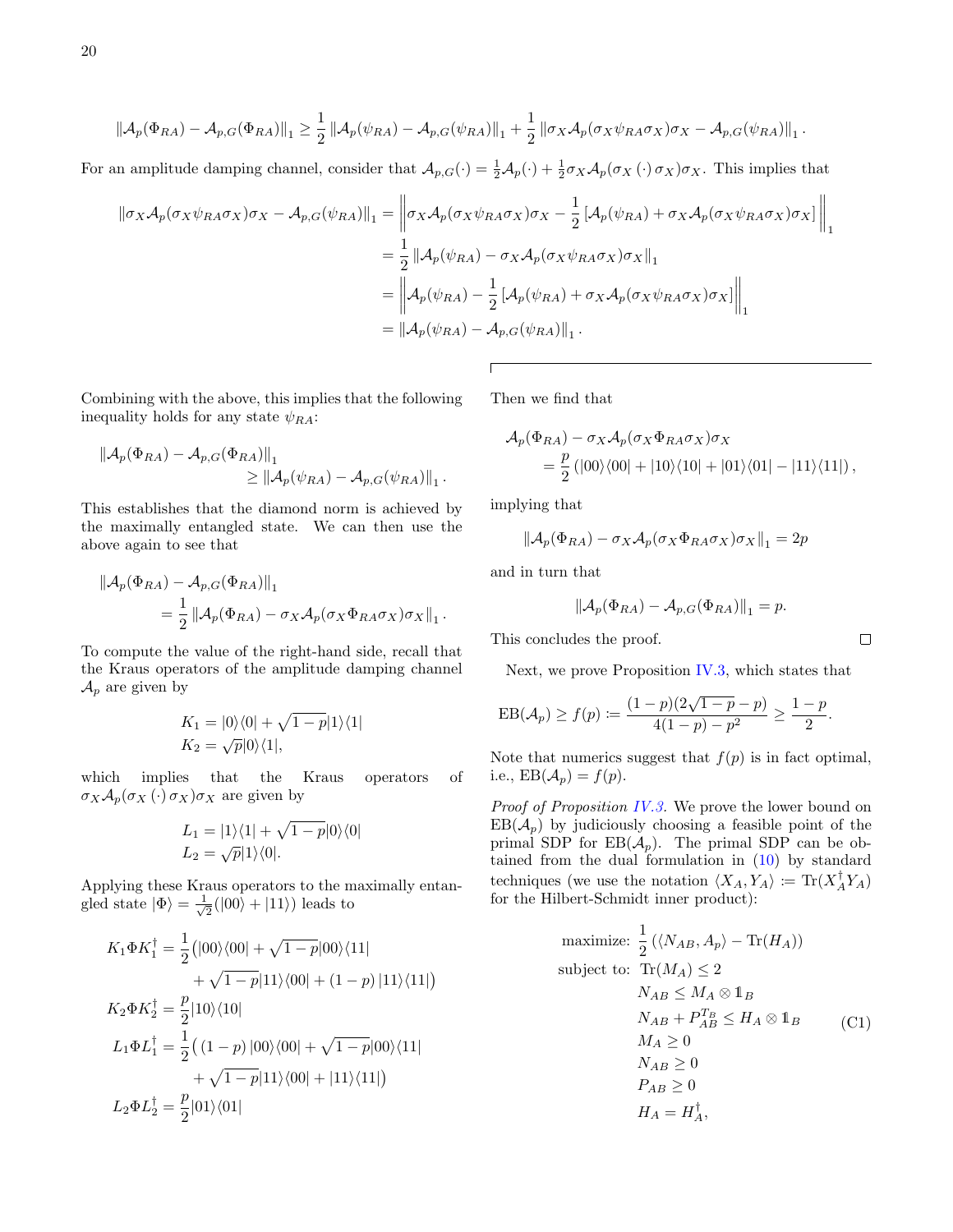where  $A_p$  is the Choi operator of the amplitude damping channel  $\mathcal{A}_p$ ,

$$
A_p = (\mathrm{id} \otimes A_p)(\gamma) = \begin{pmatrix} 1 & 0 & 0 & \sqrt{1-p} \\ 0 & 0 & 0 & 0 \\ 0 & 0 & p & 0 \\ \sqrt{1-p} & 0 & 0 & 1-p \end{pmatrix} . \quad \text{(C2)}
$$

We now make the following ansatz for the variables appearing in the primal SDP in [\(C1\)](#page-21-0) (with a dot representing a zero for improved readability): $5$ 

$$
N_{AB} = \begin{pmatrix} q_1 & \cdots & r \\ \vdots & \ddots & \vdots \\ r & \cdots & q_2 \end{pmatrix} \quad P_{AB} = \begin{pmatrix} \vdots & \vdots & \vdots \\ q_1 & -r & \vdots \\ -r & q_2 & \vdots \\ \vdots & \ddots & \vdots \end{pmatrix}
$$

$$
H_A = \begin{pmatrix} q_1 & \vdots \\ q_2 & \vdots \\ q_3 & \cdots & q_2 \end{pmatrix} \quad M_A = \begin{pmatrix} q_1 + r & \vdots \\ q_2 + r \end{pmatrix}, \quad (C3)
$$

where  $q_1, q_2, r \geq 0$  are real parameters satisfying

$$
r^2 = q_1 q_2
$$
 and  $r = 1 - \frac{1}{2}(q_1 + q_2)$ . (C4)

It is easy to check that, imposing the conditions [\(C4\)](#page-22-1) on  $q_1, q_2, r$ , the choices of  $N_{AB}$ ,  $P_{AB}$ ,  $H_A$ ,  $M_A$  in [\(C3\)](#page-22-2) satisfy all constraints in [\(C1\)](#page-21-0). Moreover, for these choices the objective function reduces to

$$
\frac{1}{2} (\langle N_{AB}, A_p \rangle - \text{Tr}(H_A)) = \frac{1}{2} (2r\sqrt{1-p} - pq_2).
$$
 (C5)

With the constraints [\(C4\)](#page-22-1), the objective function  $(C5)$  can be determined as a function  $f(p)$  using the method of Lagrange multipliers, which we carried out in the attached Mathematica notebook amp\_damp\_EB\_parameter.nb. This yields

$$
f(p) = \frac{(1-p)(2\sqrt{1-p}-p)}{4(1-p)-p^2}
$$

.

It is furthermore easy to see that  $f(p) \geq \frac{1}{2}(1-p)$ , which proves the claim.  $\Box$ 

To conclude, we prove the fact that the amplitude damping channel  $A_p$  is a *low-noise channel* in the sense of [\[59\]](#page-24-30), i.e.,  $|| \mathrm{id} - A_p ||_{\diamond} = 2p$ .

*Proof of Proposition [IV.1.](#page-14-2)* By sending in the state  $|1\rangle\langle1|$ (with trivial purification  $|11\rangle\langle11|$ ) to both channels, we first obtain the following lower bound:

$$
\left\|\mathrm{id} - \mathcal{A}_p\right\|_{\diamond} \geq 2p.
$$

Indeed, consider that

$$
\mathcal{A}_p(|1\rangle\langle 1|) = (1-p)|1\rangle\langle 1| + p|0\rangle\langle 0|,
$$

so that

$$
id(|1\rangle\langle 1|) - A_p(|1\rangle\langle 1|) = |1\rangle\langle 1| - (1-p)|1\rangle\langle 1| - p|0\rangle\langle 0|
$$
  
=  $p|1\rangle\langle 1| - p|0\rangle\langle 0|$ ,

<span id="page-22-4"></span>and then

$$
||(\mathrm{id} \otimes \mathrm{id})(|11\rangle\langle 11|) - (\mathrm{id} \otimes A_p)(|11\rangle\langle 11|)||_1
$$
  
= 
$$
||\mathrm{id}(|1\rangle\langle 1|) - A_p(|1\rangle\langle 1|)||_1
$$
  
= 2p.

We thus need to prove that the value of  $2p$  is indeed optimal. One way to show this is by SDP duality as follows. Consider the bipartite operator

$$
Z_{AB} := \begin{pmatrix} \frac{q^2}{p} & 0 & 0 & q \\ 0 & p - \frac{q^2}{p} & 0 & 0 \\ 0 & 0 & 0 & 0 \\ q & 0 & 0 & p \end{pmatrix},
$$

<span id="page-22-2"></span><span id="page-22-1"></span>where  $q := 1 - \sqrt{1-p}$ . It is easy to check (see amp\_damp\_feasible\_Z.nb in the ancillary files) that

<span id="page-22-5"></span>
$$
Z_{AB} \ge 0 \quad \text{and} \quad Z_{AB} \ge \gamma - A_p, \quad (C6)
$$

<span id="page-22-3"></span>where  $\gamma \equiv |\gamma\rangle\langle\gamma|$  is the Choi operator of id, and where  $A_p$  is the Choi operator of  $A_p$  as given in [\(C2\)](#page-22-4). The two conditions [\(C6\)](#page-22-5) show that  $Z_{AB}$  is a feasible point for the dual SDP of  $\frac{1}{2}$ || id  $-\mathcal{A}_p$ ||<sub>∞</sub> in [\(2\)](#page-4-1). Furthermore,  $\text{Tr}_B Z_{AB} = p \mathbb{1}_A$ , which shows that  $\frac{1}{2} || \text{ id } -A_p ||_{\diamond} \leq p$ , concluding the proof.

In the following, we also give an analytical proof of the fact that  $||id - A_p||_{\diamond} \leq 2p$ . We consider only the interval  $p \in (0, 1]$  because otherwise the diamond norm is trivially equal to zero, given that the amplitude damping channel  $\mathcal{A}_p$  becomes the identity channel for  $p=0$ . The identity channel and the amplitude damping channel are jointly covariant with respect to the group  $\{I, \sigma_Z\}$ . Applying Proposition [II.4,](#page-6-2) we find that the optimal state for the diamond norm of the difference id  $-\mathcal{A}_p$  takes the form:

$$
|\phi^q\rangle \equiv \sqrt{q}|0\rangle|0\rangle + \sqrt{1-q}|1\rangle|1\rangle,
$$

for some  $q \in [0, 1]$ . By following steps similar to those in the proof of Proposition [IV.2,](#page-14-0) we find that

$$
\begin{split} |\phi^q\rangle\langle\phi^q|&-\left(\mathrm{id}\otimes\mathcal{A}_p\right)(|\phi^q\rangle\langle\phi^q|)\\ &=\sqrt{q\left(1-q\right)}\left(1-\sqrt{1-p}\right)\left(|00\rangle\langle 11|+|11\rangle\langle 00|\right)\\ &+p\left(1-q\right)(|11\rangle\langle 11|-|10\rangle\langle 10|\right). \end{split}
$$

One can compute that the eigenvalues of the above matrix are given by

$$
\left\{0, p(q-1), \frac{1}{2}\left(p(1-q) \pm \sqrt{(1-q) r(p,q)}\right)\right\},\
$$

where

$$
r(p,q) := p^{2} (1 - q) + 8q \left(1 - \sqrt{1 - p}\right) - 4pq.
$$

<span id="page-22-0"></span> $5$  The ansatz in [\(C3\)](#page-22-2) and [\(C4\)](#page-22-1), which seems rather ad-hoc at first, was determined by carefully analyzing the optimal numerical solutions to the SDP in [\(C1\)](#page-21-0).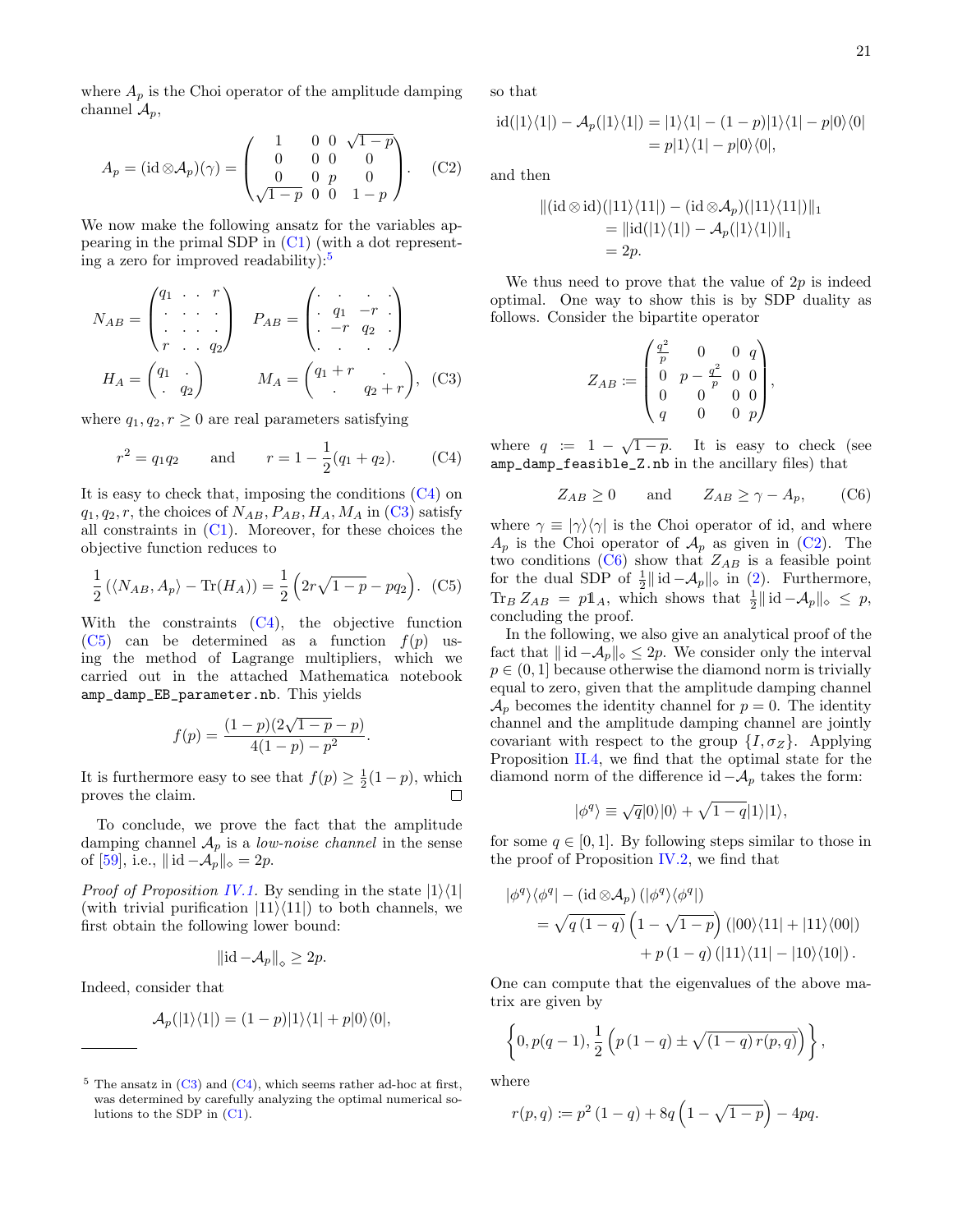This implies that the trace norm  $\langle \phi^q |$  –  $(\mathrm{id} \otimes \mathcal{A}_{p}) (\ket{\phi^{q}}\bra{\phi^{q}})\parallel_1$  is equal to

$$
f(p,q) \coloneqq p(1-q) + \sqrt{(1-q) r(p,q)}.
$$

We note that  $r(p,q) \geq 0$  for all  $p \in (0,1]$  and  $q \in [0,1]$ , which follows because  $r(p, 0) = p^2 \geq 0$  and

$$
\frac{d}{dq}r(p,q) = 8(1 - \sqrt{1-p}) - p(4+p) \ge 0,
$$

on  $p \in (0, 1]$ , implying that  $r(p, q)$  is monotone increasing in q on the interval [0, 1], for all fixed  $p \in (0, 1]$ . Consider that

$$
f(p,0)=2p.
$$

Our aim is to show that for fixed  $p \in (0, 1]$ , the function  $f(p,q)$  is monotone decreasing in q on the interval [0, 1]. If this holds, then we can conclude the statement of the proposition. To this end, we will compute  $\frac{d}{dq} f(p, q)$  and show that  $\frac{d}{dq}f(p,q) \leq 0$  for all  $p \in (0,1]$  and  $q \in [0,1]$ . Consider that

$$
\frac{d}{dq}f(p,q) = -p - \frac{r(p,q) + (1-q)(4p+p^2-8[1-\sqrt{1-p}])}{2\sqrt{(1-q)r(p,q)}}.
$$

We have

$$
\frac{d}{dq} f(p,q) \Big|_{q=0}
$$
\n
$$
= \frac{2}{p} \left( 2 \left[ 1 - \sqrt{1-p} \right] - p \left( 1+p \right) \right) \le 0 \tag{C7}
$$

for all  $p \in (0,1]$ . We then compute

<span id="page-23-21"></span>
$$
\frac{d^2}{dq^2} f(p,q) = -\frac{4s(p)\sqrt{(1-q)r(p,q)}}{(1-q)^2 [r(p,q)]^2},
$$

where  $s(p) := 8(1 - \sqrt{1-p}) + p(p+4\sqrt{1-p} - 8).$ Since  $s(p) \geq 0$  for  $p \in (0,1]$ , we conclude that  $\frac{d^2}{dq^2} f(p,q) \leq 0$ . This implies that for fixed  $p \in (0,1],$  $\frac{d}{dq} f(p,q)$  is monotone decreasing in  $q \in [0,1]$ . This in turn implies, by combining with [\(C7\)](#page-23-21), that  $\frac{d}{dq} f(p, q) \leq 0$ . This concludes the proof. П

- <span id="page-23-0"></span>[1] C. E. Shannon, [Bell System Technical Journal](http://dx.doi.org/10.1002/j.1538-7305.1948.tb01338.x) 27, 379 [\(1948\).](http://dx.doi.org/10.1002/j.1538-7305.1948.tb01338.x)
- <span id="page-23-1"></span>[2] A. S. Holevo, [IEEE Transactions on Information Theory](http://dx.doi.org/10.1109/18.651037) 44[, 269 \(1998\),](http://dx.doi.org/10.1109/18.651037) [arXiv:quant-ph/9611023.](http://arxiv.org/abs/quant-ph/9611023)
- <span id="page-23-2"></span>[3] B. Schumacher and M. D. Westmoreland, [Physical Re](http://dx.doi.org/10.1103/PhysRevA.56.131)view A 56[, 131 \(1997\).](http://dx.doi.org/10.1103/PhysRevA.56.131)
- <span id="page-23-3"></span>[4] P. W. Shor, [Journal of Mathematical Physics](http://dx.doi.org/10.1063/1.1498000) 43, 4334 [\(2002\),](http://dx.doi.org/10.1063/1.1498000) [arXiv:quant-ph/0201149.](http://arxiv.org/abs/quant-ph/0201149)
- <span id="page-23-4"></span>[5] C. King, [Journal of Mathematical Physics](http://dx.doi.org/10.1063/1.1500791) 43, 4641 [\(2002\),](http://dx.doi.org/10.1063/1.1500791) [arXiv:quant-ph/0103156.](http://arxiv.org/abs/quant-ph/0103156)
- <span id="page-23-5"></span>[6] C. King, [IEEE Transactions on Information Theory](http://dx.doi.org/10.1109/TIT.2002.806153) 49, [221 \(2003\),](http://dx.doi.org/10.1109/TIT.2002.806153) [arXiv:quant-ph/0204172.](http://arxiv.org/abs/quant-ph/0204172)
- <span id="page-23-6"></span>[7] C. King, in *[XIVth International Congress on Mathemati](http://dx.doi.org/10.1142/9789812704016_0047)*[cal Physics](http://dx.doi.org/10.1142/9789812704016_0047) (2006) pp. 486–490,  $arXiv:quant-ph/0412046$ .
- <span id="page-23-7"></span>[8] C. King, K. Matsumoto, M. Nathanson, and M. B. Ruskai, Markov Processes and Related Fields 13, 391 (2007), [arXiv:quant-ph/0509126.](http://arxiv.org/abs/quant-ph/0509126)
- <span id="page-23-8"></span>[9] M. Hastings, [Nature Physics](http://dx.doi.org/10.1038/nphys1224) 5, 255 (2009), [arXiv:0809.3972 \[quant-ph\].](http://arxiv.org/abs/0809.3972)
- <span id="page-23-9"></span>[10] V. Giovannetti and R. Fazio, [Physical Review A](http://dx.doi.org/10.1103/PhysRevA.71.032314) 71, [032314 \(2005\),](http://dx.doi.org/10.1103/PhysRevA.71.032314) [arXiv:quant-ph/0405110.](http://arxiv.org/abs/quant-ph/0405110)
- <span id="page-23-10"></span>[11] X. Wang, W. Xie, and R. Duan, [IEEE Trans](http://dx.doi.org/ 10.1109/TIT.2017.2741101)[actions on Information Theory \(to appear\) \(2017\),](http://dx.doi.org/ 10.1109/TIT.2017.2741101) [10.1109/TIT.2017.2741101,](http://dx.doi.org/ 10.1109/TIT.2017.2741101) [arXiv:1610.06381 \[quant](http://arxiv.org/abs/1610.06381)[ph\].](http://arxiv.org/abs/1610.06381)
- <span id="page-23-11"></span>[12] B. Schumacher, [Physical Review A](http://dx.doi.org/10.1103/PhysRevA.54.2614) 54, 2614 (1996), [arXiv:quant-ph/9604023.](http://arxiv.org/abs/quant-ph/9604023)
- [13] B. Schumacher and M. A. Nielsen, [Physical Review A](http://dx.doi.org/10.1103/PhysRevA.54.2629) 54[, 2629 \(1996\),](http://dx.doi.org/10.1103/PhysRevA.54.2629) [arXiv:quant-ph/960402.](http://arxiv.org/abs/quant-ph/960402)
- [14] H. Barnum, M. A. Nielsen, and B. Schumacher, [Physical](http://dx.doi.org/10.1103/PhysRevA.57.4153)

Review A 57[, 4153 \(1998\),](http://dx.doi.org/10.1103/PhysRevA.57.4153) [arXiv:quant-ph/9702049.](http://arxiv.org/abs/quant-ph/9702049)

- [15] H. Barnum, E. Knill, and M. A. Nielsen, [IEEE](http://dx.doi.org/10.1109/18.850671) [Transactions on Information Theory](http://dx.doi.org/10.1109/18.850671) 46, 1317 (2000), [arXiv:quant-ph/9809010.](http://arxiv.org/abs/quant-ph/9809010)
- [16] S. Lloyd, [Physical Review A](http://dx.doi.org/10.1103/PhysRevA.55.1613) 55, 1613 (1997),  $\arXiv:quant\text{-}ph/9604015.$
- [17] P. W. Shor, in [MSRI Workshop on Quantum Computa](http://www.msri.org/realvideo/ln/msri/2002/quantumcrypto/shor/1/)[tion](http://www.msri.org/realvideo/ln/msri/2002/quantumcrypto/shor/1/) (2002).
- <span id="page-23-12"></span>[18] I. Devetak, [IEEE Transactions on Information Theory](http://dx.doi.org/10.1109/TIT.2004.839515) 51[, 44 \(2005\),](http://dx.doi.org/10.1109/TIT.2004.839515) [arXiv:quant-ph/0304127.](http://arxiv.org/abs/quant-ph/0304127)
- <span id="page-23-13"></span>[19] D. P. DiVincenzo, P. W. Shor, and J. A. Smolin, [Physical](http://dx.doi.org/10.1103/PhysRevA.57.830) Review A 57[, 830 \(1998\),](http://dx.doi.org/10.1103/PhysRevA.57.830) [arXiv:quant-ph/9706061.](http://arxiv.org/abs/quant-ph/9706061)
- <span id="page-23-14"></span>[20] T. Cubitt, D. Elkouss, W. Matthews, M. Ozols, D. Pérez-García, and S. Strelchuk, [Nature Communications](http://dx.doi.org/ 10.1038/ncomms7739) 6 [\(2015\), 10.1038/ncomms7739,](http://dx.doi.org/ 10.1038/ncomms7739) [arXiv:1408.5115 \[quant](http://arxiv.org/abs/1408.5115)[ph\].](http://arxiv.org/abs/1408.5115)
- <span id="page-23-15"></span>[21] N. Cai, A. Winter, and R. W. Yeung, [Problems of In](http://dx.doi.org/10.1007/s11122-005-0002-x)[formation Transmission](http://dx.doi.org/10.1007/s11122-005-0002-x) 40, 318 (2004).
- <span id="page-23-16"></span>[22] G. Smith, J. M. Renes, and J. A. Smolin, [Physi](http://dx.doi.org/10.1103/PhysRevLett.100.170502)[cal Review Letters](http://dx.doi.org/10.1103/PhysRevLett.100.170502) 100, 170502 (2008), [arXiv:quant](http://arxiv.org/abs/quant-ph/0607018)[ph/0607018.](http://arxiv.org/abs/quant-ph/0607018)
- <span id="page-23-17"></span>[23] I. Devetak and P. W. Shor, [Communications in](http://dx.doi.org/10.1007/s00220-005-1317-6) [Mathematical Physics](http://dx.doi.org/10.1007/s00220-005-1317-6) 256, 287 (2005), [arXiv:quant](http://arxiv.org/abs/quant-ph/0311131)[ph/0311131 \[quant-ph\].](http://arxiv.org/abs/quant-ph/0311131)
- <span id="page-23-18"></span>[24] G. Smith, [Physical Review A](http://dx.doi.org/10.1103/PhysRevA.78.022306) 78, 022306 (2008), [arXiv:0705.3838 \[quant-ph\].](http://arxiv.org/abs/0705.3838)
- <span id="page-23-19"></span>[25] D. Sutter, V. B. Scholz, A. Winter, and R. Renner, [IEEE](http://dx.doi.org/ 10.1109/TIT.2017.2754268) [Transactions on Information Theory](http://dx.doi.org/ 10.1109/TIT.2017.2754268) 63, 7832 (2017), [arXiv:1412.0980 \[quant-ph\].](http://arxiv.org/abs/1412.0980)
- <span id="page-23-20"></span>[26] K. Sharma, M. M. Wilde, S. Adhikari, and M. Takeoka,